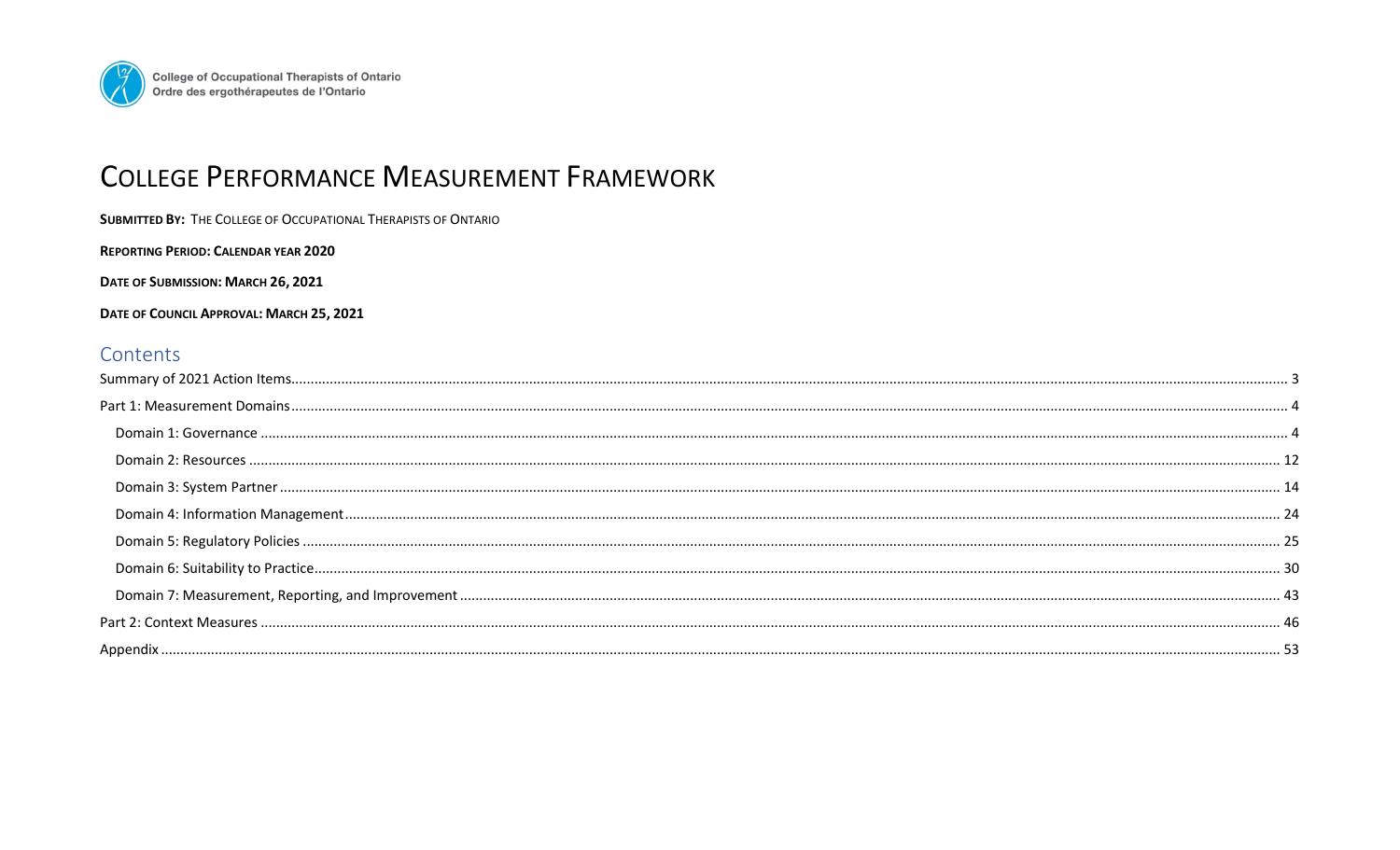# **Introduction**

This is our inaugural version of the required College Performance Measurement Framework, introduced by the Ministry of Health in 2020. For regulators in Ontario, this report provides regulators with specific criteria by which to continuously improve operations and to report on the outcomes of their regulatory activities. In sharing the content of this report, Colleges will enhance the transparency of how they are meeting their mandate of ensuring public protection, through programs and processes. It is known that you "can't manage what you don't measure" and the completion of this report is an important step in helping regulators, our College included, to fulsomely look under the hood to identify strengths and weaknesses, areas for improvement and set benchmarks. We are pleased to report that the College of Occupational Therapists of Ontario is compliant with 34 of the 40 items and have summarized the 6 action areas within this report. Action plans are already underway to accomplish the required changes in 2021. The College's strategic priorities has included many of the areas contained within this report as further commitment to excellence in regulatory practices. See our Leadership Outcomes, 2020 - [2023 Leadership Outcomes \(coto.org\)](https://www.coto.org/about/who-we-are/strategic-priorities/2020---2023-leadership-outcomes)

**Notice to Reader:** For reporting purposes, the full document, including the introduction and background has not been provided. All College answers have been **bolded** to separate the answers from the question / criteria. Blank or empty cells, or those "NA" were removed. We hope this improves readability. While all links were operational at the time of submission, we cannot guarantee that some won't change through future iterations to the material available online. Lastly, the information provided for Context Measures has been compiled, to the best of our ability, using the "Technical Specifications for Quantitative College Performance Measurement Framework Measures" companion document.

Questions regarding the content of this document can be directed to **[info@coto.org](mailto:info@coto.org)** or the Registrar.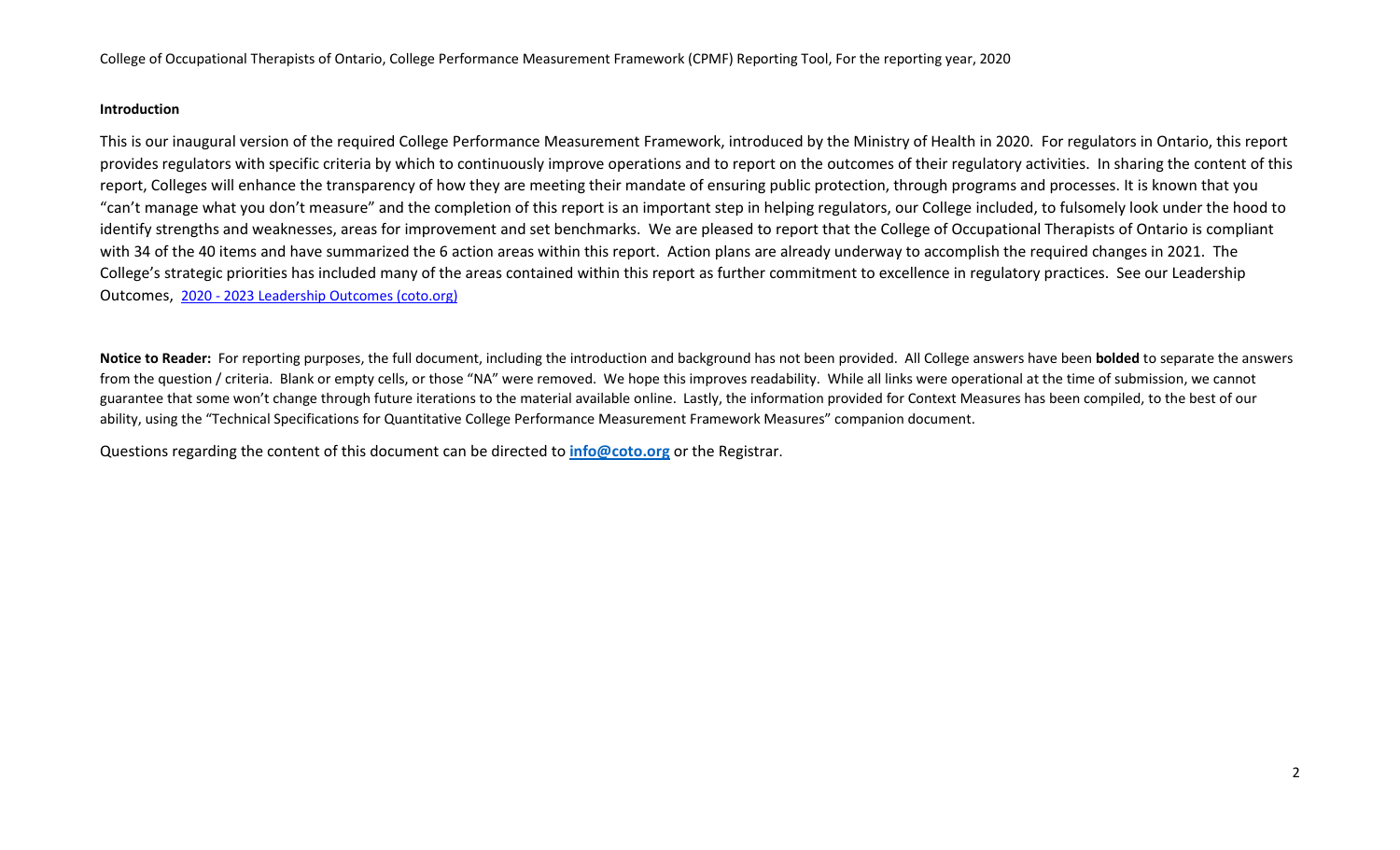# <span id="page-2-0"></span>Summary of 2021 Action Items

| <b>Domain</b> | <b>Standard</b>                                                                                                                                                                                                                                                                                                                      | 2021 Action Item(s)                                                                                                                                                                                                                                                                                                                                                                                                                                                                                                                                                                                                                                                                                                |
|---------------|--------------------------------------------------------------------------------------------------------------------------------------------------------------------------------------------------------------------------------------------------------------------------------------------------------------------------------------|--------------------------------------------------------------------------------------------------------------------------------------------------------------------------------------------------------------------------------------------------------------------------------------------------------------------------------------------------------------------------------------------------------------------------------------------------------------------------------------------------------------------------------------------------------------------------------------------------------------------------------------------------------------------------------------------------------------------|
| $\mathbf{1}$  | 1.1 a. Professional members are eligible to stand for election only after: i. meeting<br>pre-defined competency / suitability criteria and ii. attending an orientation<br>training about the College's mandate and expectations pertaining to the members'<br>role and responsibilities.                                            | The governance modernization workplan includes identifying competencies for both Council and<br>Committee members and orientation and training before eligibility to stand for elections. These will be<br>finalized in 2021 and made public.                                                                                                                                                                                                                                                                                                                                                                                                                                                                      |
| 1             | 2.1 b. The College enforces cooling off periods.                                                                                                                                                                                                                                                                                     | Council approved proposed amendments to its bylaws which were sent out for consultations in<br>November 2020. One of the amendments imposed a 3-year cooling off period for Council and<br>Committee members. Following the consultation period this was approved this January 2021. Prior to<br>this, the bylaw stated that council members could not be directors of an association at the same time.                                                                                                                                                                                                                                                                                                            |
| $\mathbf{1}$  | 3.1 a. Council minutes (once approved) are clearly posted on the College's<br>website. Attached to the minutes is a status update on implementation of Council<br>decisions to date (e.g. indicate whether decisions have been implemented, and if<br>not, the status of the implementation).                                        | The College will include a status update for all Council decisions in the Council packages to be<br>implemented in 2021.                                                                                                                                                                                                                                                                                                                                                                                                                                                                                                                                                                                           |
| 6             | 11.2 Is the process taken (for identifying priority areas for QA assessment) codified<br>in a policy?                                                                                                                                                                                                                                | When the second step for QA peer and practice assessment selection is developed and finalized, one<br>policy will be developed to outline the program.                                                                                                                                                                                                                                                                                                                                                                                                                                                                                                                                                             |
| 6             | 12.1 Does the College evaluate whether the information provided (for complaints<br>and complainants) is clear and useful?                                                                                                                                                                                                            | In January 2021, the College launched a complaint process feedback survey for complainants and<br>registrants to anonymously complete once their matter is determined. Some of the questions asked<br>specifically seek to evaluate whether the information provided about the College's complaints process<br>was clear and useful. Additional materials, which underwent an external plain language review,<br>explaining the complaints process were developed and launched in March 2021. These materials can be<br>emailed to persons who make inquiries about the complaints process and are also enclosed with the<br>complaint notice and acknowledgment letters mailed out to the parties to a complaint. |
| 6             | 14.1 a. The college does not have a written policy outlining consistent criteria for<br>disclosure and examples of the general circumstances and type of information<br>that has been shared between the College and other relevant system partners,<br>within the legal framework, about concerns with individuals and any results. | The College will develop a written policy in 2021 to address this.                                                                                                                                                                                                                                                                                                                                                                                                                                                                                                                                                                                                                                                 |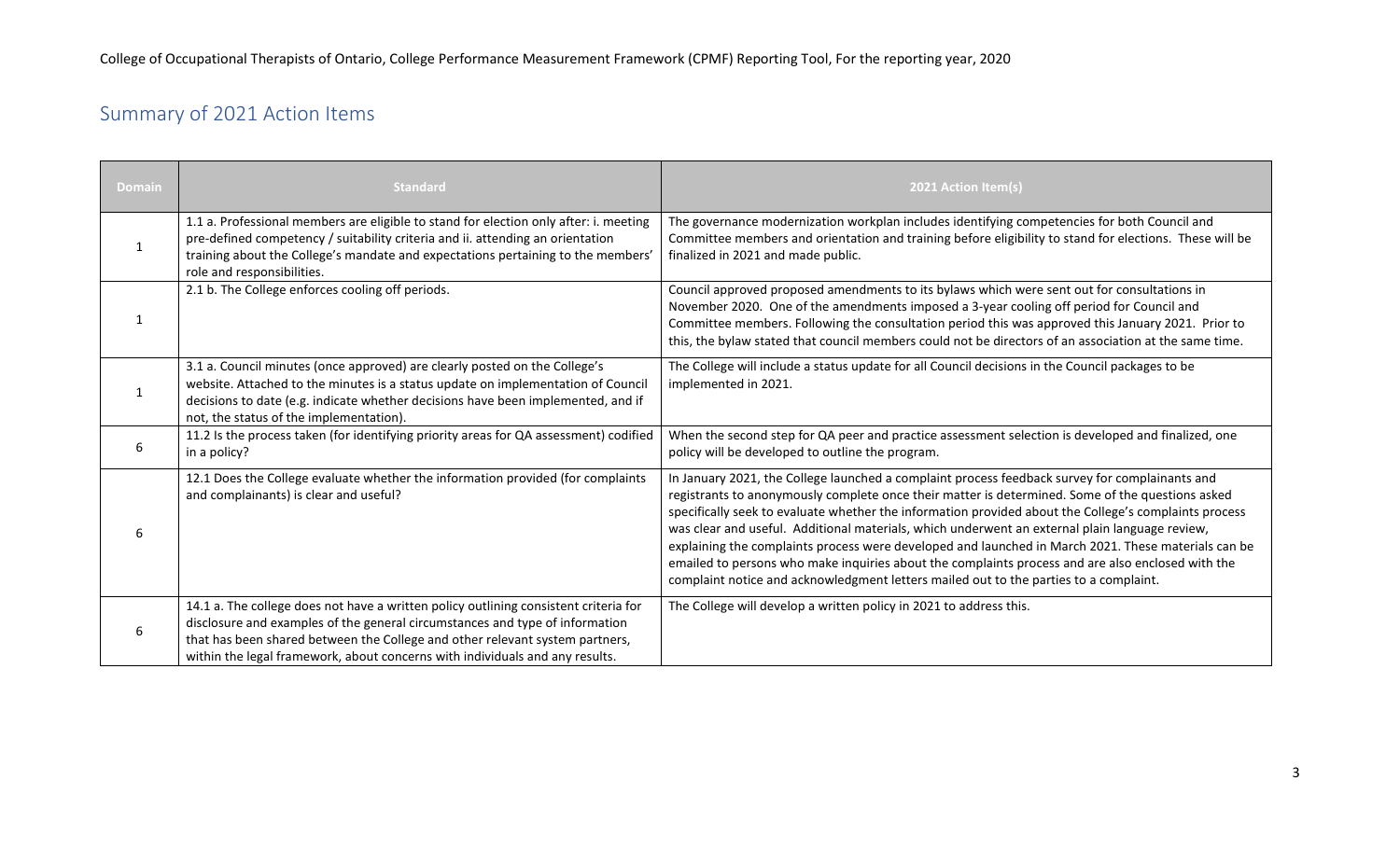# <span id="page-3-0"></span>Part 1: Measurement Domains

<span id="page-3-1"></span>

| <b>DOMAIN 1: GOVERNANCE</b>                                                                                                                                                                                      |                                                                                                                                                                                                 |  |  |
|------------------------------------------------------------------------------------------------------------------------------------------------------------------------------------------------------------------|-------------------------------------------------------------------------------------------------------------------------------------------------------------------------------------------------|--|--|
| <b>Standard 1</b>                                                                                                                                                                                                |                                                                                                                                                                                                 |  |  |
| ▊▅▛▅▌<br>Council and statutory committee members have the knowledge, skills, and commitment needed to effectively execute their fiduciary role and<br>responsibilities pertaining to the mandate of the College. |                                                                                                                                                                                                 |  |  |
| <b>Measure</b>                                                                                                                                                                                                   | 1.1 Where possible, Council and Statutory Committee members demonstrate that they have the knowledge, skills, and commitment prior to becoming a member<br>of Council or a Statutory Committee. |  |  |
|                                                                                                                                                                                                                  | a. Professional members are eligible to stand for election to Council only after:                                                                                                               |  |  |
| <b>Required Evidence</b>                                                                                                                                                                                         | i. meeting pre-defined competency / suitability criteria, and                                                                                                                                   |  |  |
|                                                                                                                                                                                                                  | ii. attending an orientation training about the College's mandate and expectations pertaining to the member's role and responsibilities.                                                        |  |  |
| <b>College Response</b>                                                                                                                                                                                          | The College fulfills this requirement: Yes $\Box$ Partially X No                                                                                                                                |  |  |

1. The competency/suitability criteria are public: Yes **Partially X** No

We have suitability criteria in our bylaws unde[r Part 5.03, \(p.11\).](https://www.coto.org/docs/default-source/bylaws/bylaws.pdf?sfvrsn=35395359_54) We are in the process of implementing a competency-based election process. All members standing for election must complete a statement of how they will protect the public in their role, that must be approved. An orientation live webinar is conducted for those interested in standing for election that includes some expectations **of competencies for the rol[e 2021 Elections Webinar Recording Now Available.](https://www.coto.org/news/2021-elections-webinar) This is posted on the website. The Registrar contacts each candidate prior to the election to confirm they understand the role and expectations.** 

Duration of orientation training: **Newly elected Council member(s) and Public Appointees undergo a half-day training session prior to the first Council meeting. Council undergoes a half-day training session annually.**

2. Format of orientation training (e.g. in-person, online, with facilitator, testing knowledge at the end): **Council orientation is done in-person / virtual, facilitated by College Legal Counsel and/or Staff.**

3. Insert a link to website if training topics are public *OR* list orientation training topics:

| <b>Introduction to Regulatory Framework</b> | Confidentiality                                  | <b>Role of Individual Committee Members</b> |
|---------------------------------------------|--------------------------------------------------|---------------------------------------------|
| <b>Public Interest</b>                      | <b>Risk Management</b>                           | <b>Fiduciary Duties</b>                     |
| <b>Roles and Structures</b>                 | <b>Rules of Order of Council</b>                 | <b>Conflict of Interest</b>                 |
| <b>Role of Council</b>                      | Finance (how to read financial statements)       | <b>Bias</b>                                 |
| <b>Role of Individual Council Members</b>   | Submitting expenses and completing expense forms | <b>College Operations</b>                   |
| <b>Current issues of the College</b>        |                                                  | <b>Strategic Plan</b>                       |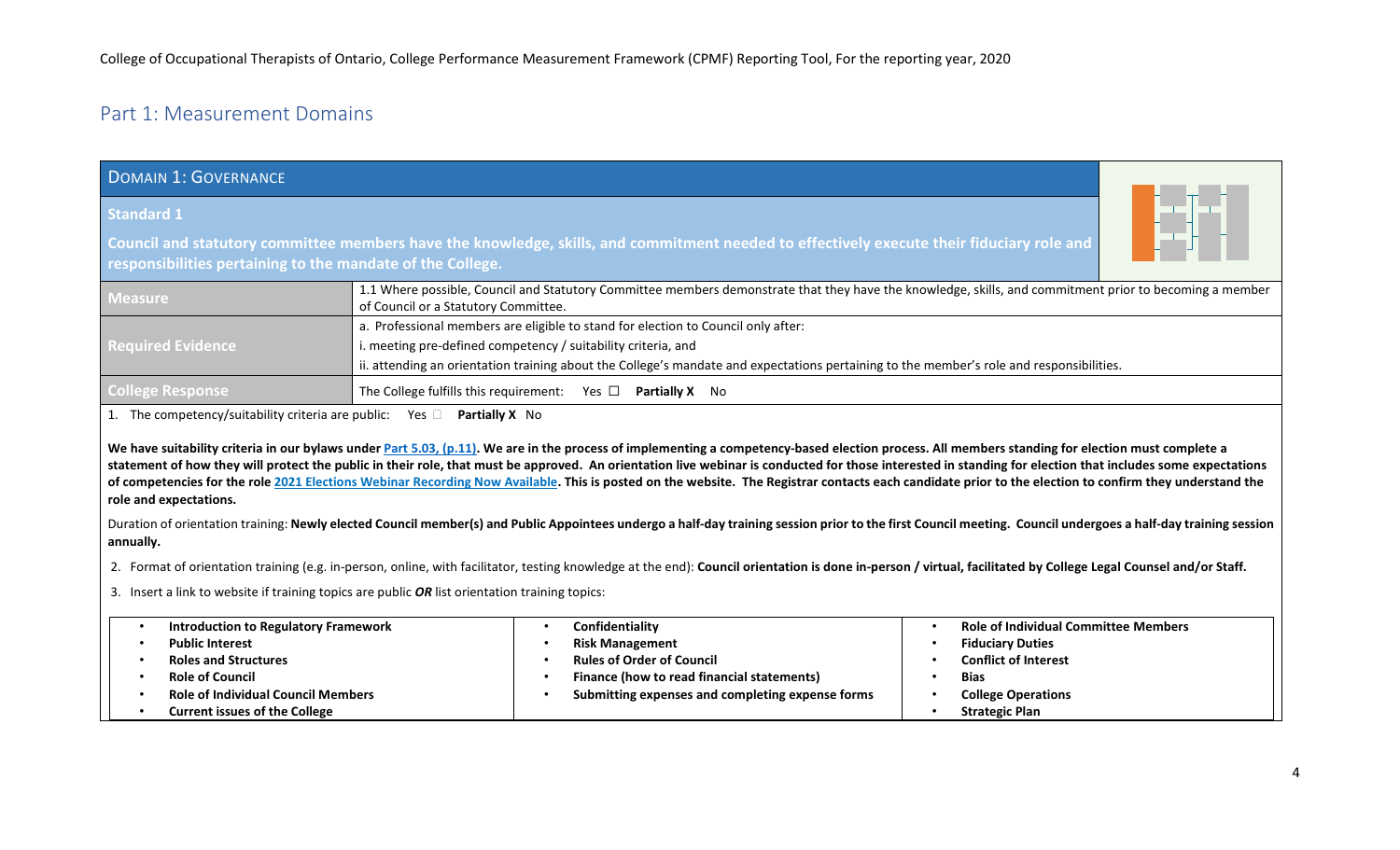If the response is "partially" or "no", is the College planning to improve its performance over the next reporting period? **Yes X** No  $\Box$ 

Additional comments for clarification (optional):

**The governance modernization workplan includes identifying competencies for both Council and Committees. These will be finalized in 2021 and will be made public. Orientation training before eligibility to stand for elections is also on the governance workplan.**

| <b>Required Evidence</b> | b. Statutory Committee candidates have:<br>I i. met pre-defined competency / suitability criteria, and<br>ii. attended an orientation training about the mandate of the Committee and expectations pertaining to a member's role and responsibilities. |  |
|--------------------------|--------------------------------------------------------------------------------------------------------------------------------------------------------------------------------------------------------------------------------------------------------|--|
| <b>College Response</b>  | The College fulfills this requirement: Yes X Partially No $\square$                                                                                                                                                                                    |  |

The competency / suitability criteria are public: Yes **Partial X** No

*If yes, please insert link to where they can be found, if not please list criteria:*

**In making professional appointments, the College considers the district of practice, experience, expertise and other qualifications and characteristics of a candidate for appointment, to balance the attributes of the current Committee members. An example of such listing can be found in this [website posting of a call for non-Council Committee members.](https://www.coto.org/news/opportunity-seeking-two-non-council-committee-members)**

**In addition, Statutory Committee members are selected on a competency and criteria base. The competencies are not yet public. Each prospective member is interviewed and must meet predefined inclusion criteria.**

Duration of each Statutory Committee orientation training:

**Full Committee orientation training occurs annually for a half-day. Each new member attends orientation prior to their first meeting.**

Format of each orientation training (e.g. in-person, online, with facilitator, testing knowledge at the end):

**Committee training is done in-person / virtual and facilitated by College Legal Counsel and/or staff.**

Insert link to website if training topics are public *OR* list orientation training topics for Statutory Committee:

- **Individual statutory program requirements (includes program requirements, legislative and regulation requirements, powers of the Committee as well as review of program policies and procedures)**
- **Code of Conduct**
- **Confidentiality**
- **Conflict of Interest**
- **Human Rights and the Ontario Human Rights Code**
- **Accommodation**
- **Decision making and tools**
- **Bias**
- **Decision- writing**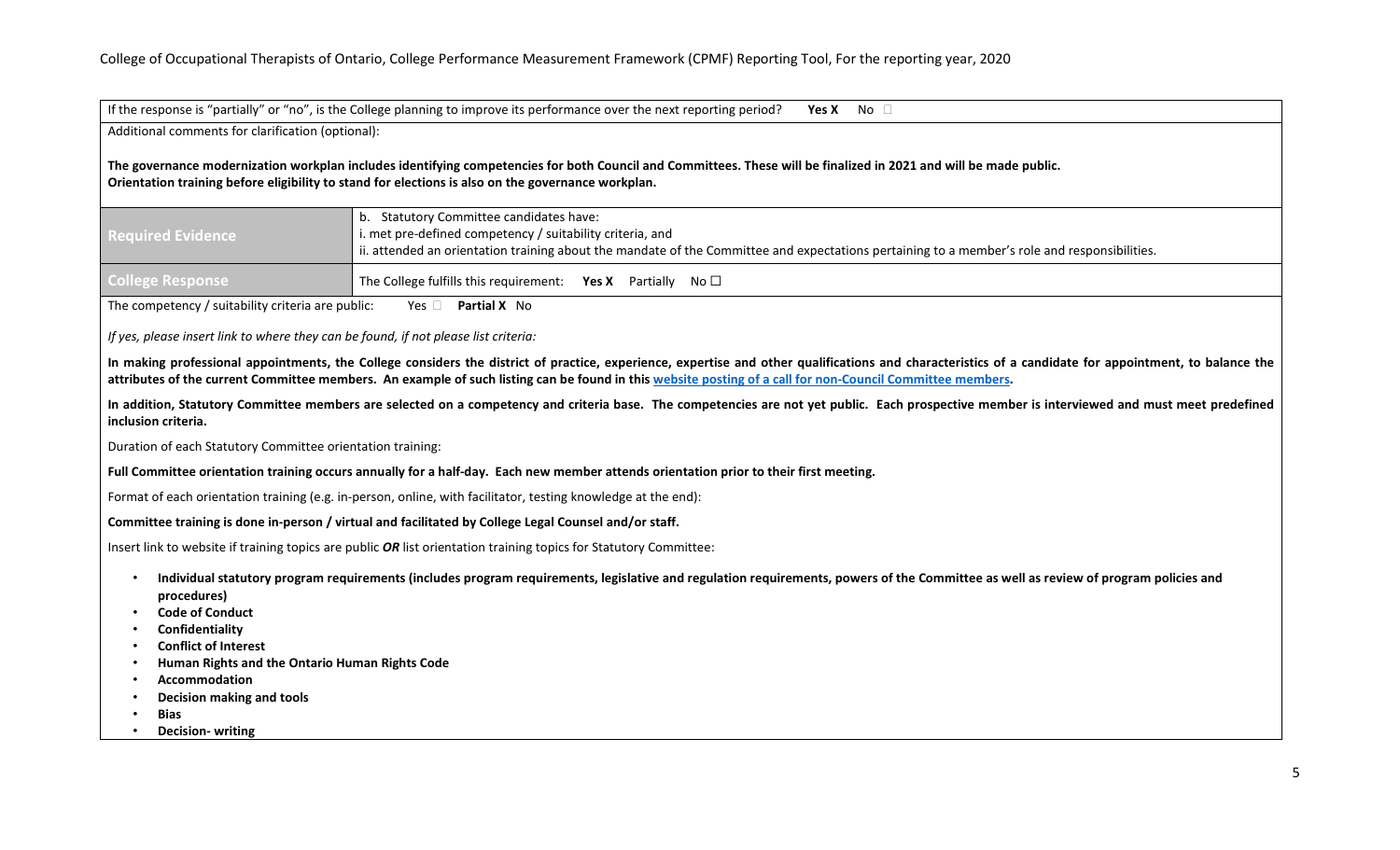If the response is "partially" or "no", is the College planning to improve its performance over the next reporting period? **Yes X** No

#### Additional comments for clarification (optional):

**The governance modernization workplan includes identifying competencies for both Council and Committee members and orientation and training before eligibility to stand for elections. These will be finalized in 2021 and made public.**

| <b>Required Evidence</b> | Statutory Committee candidates have:<br>met pre-defined competency / suitability criteria, and<br>ii. attended an orientation training about the mandate of the Committee and expectations pertaining to a member's role and responsibilities. |  |
|--------------------------|------------------------------------------------------------------------------------------------------------------------------------------------------------------------------------------------------------------------------------------------|--|
| <b>College Response</b>  | The College fulfills this requirement: <b>Yes X</b> Partially No $\Box$                                                                                                                                                                        |  |

Duration of orientation training:

**Each new public member receives a half day of training, similar to professional members, prior to attending their first Council meeting. They also attend orientation prior to attendance at any statutory committee meeting. There is a half-day training session before the start of new Council year. In addition, a portion of each Council meeting includes education or additional training sessions that Council identifies as learning priorities.**

Format of orientation training (e.g. in-person, online, with facilitator, testing knowledge at the end):

**Typically, training is in-person, but this transitioned to virtual during the pandemic. Training is facilitated by College staff and Council President.**

Insert link to website if training topics are public *OR* list orientation training topics:

| <b>Introduction to Regulatory Framework</b> | <b>Role of Individual Committee Members</b> | Submitting expenses and completing expense forms |
|---------------------------------------------|---------------------------------------------|--------------------------------------------------|
| <b>Public Interest</b>                      | <b>Fiduciary Duties</b>                     | <b>College Operations</b>                        |
| <b>Roles and Structures</b>                 | <b>Bias</b>                                 | <b>Strategic Plan</b>                            |
| <b>Role of Council</b>                      | Confidentiality                             | <b>Current issues of the College</b>             |
| <b>Role of Individual Council Members</b>   | <b>Risk Management</b>                      | <b>Rules of Order of Council</b>                 |
| Conflict of Interest                        |                                             | Finance (how to read financial statements)       |

| <b>Measure</b>           | 1.2 Council regularly assesses its effectiveness and addresses identified opportunities for improvement through ongoing education. |  |  |
|--------------------------|------------------------------------------------------------------------------------------------------------------------------------|--|--|
|                          | a. Council has developed and implemented a framework to regularly evaluate the effectiveness of:                                   |  |  |
| <b>Required Evidence</b> | i. Council meetings;                                                                                                               |  |  |
|                          | ii. Council                                                                                                                        |  |  |
| <b>College Response</b>  | The College fulfills this requirement: Yes X Partially No                                                                          |  |  |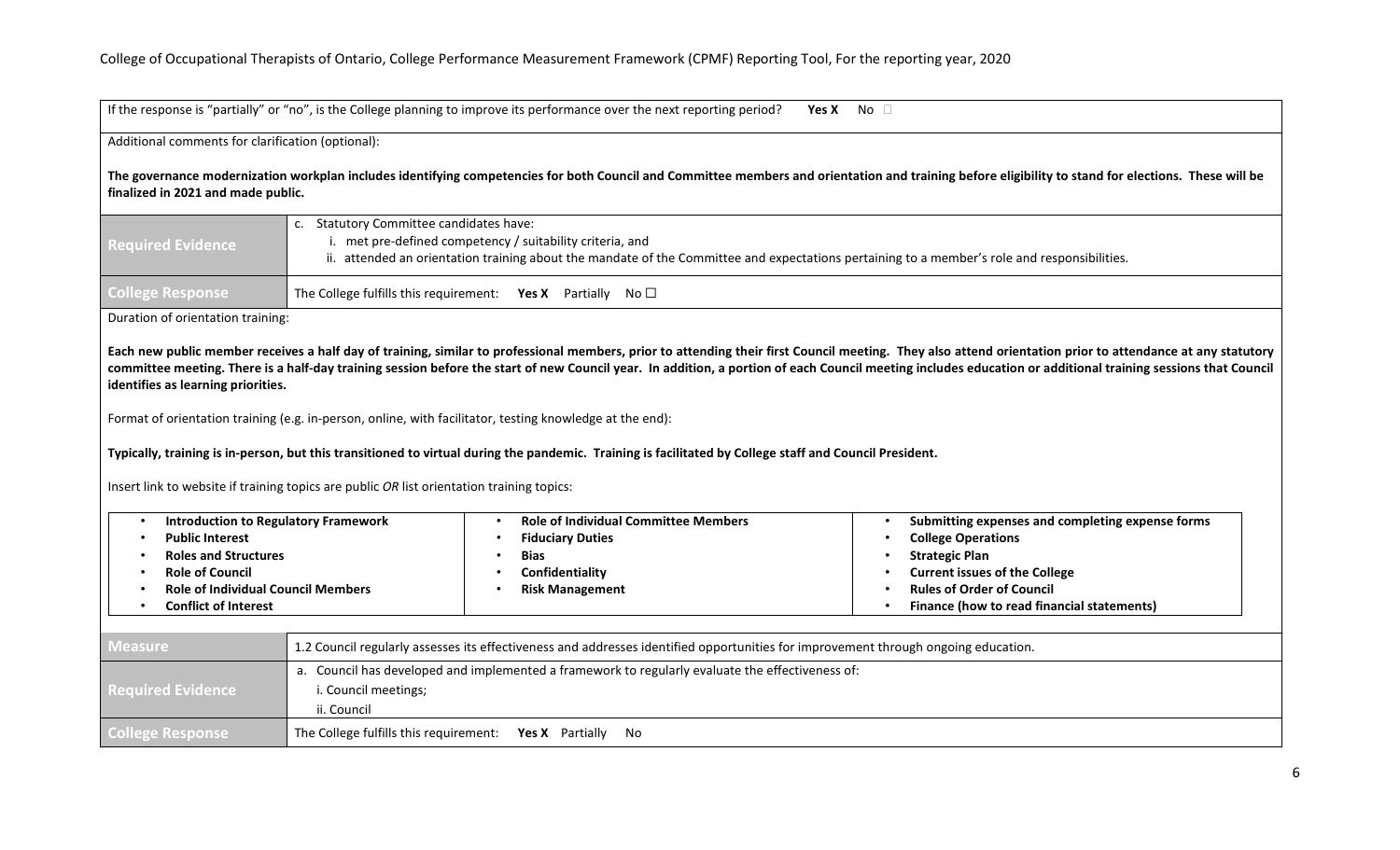| Year when Framework was developed OR last updated: 2020                                                                                                                                                                                                                                                                                                                                           |                                                                                                                                                                          |  |  |  |
|---------------------------------------------------------------------------------------------------------------------------------------------------------------------------------------------------------------------------------------------------------------------------------------------------------------------------------------------------------------------------------------------------|--------------------------------------------------------------------------------------------------------------------------------------------------------------------------|--|--|--|
|                                                                                                                                                                                                                                                                                                                                                                                                   | Insert a link to Framework OR link to Council meeting materials where (updated) Framework is found and was approved: Council Meeting Package - January 28, 2020 (p.94)   |  |  |  |
|                                                                                                                                                                                                                                                                                                                                                                                                   | Evaluation and assessment results are discussed at public Council meeting: Yes X No $\Box$                                                                               |  |  |  |
|                                                                                                                                                                                                                                                                                                                                                                                                   | If yes, insert link to last Council meeting where the most recent evaluation results have been presented and discussed: Council Meeting Package - March 26, 2020 (p. 13) |  |  |  |
| <b>Required Evidence</b>                                                                                                                                                                                                                                                                                                                                                                          | b. The framework includes a third-party assessment of Council effectiveness at a minimum every three years                                                               |  |  |  |
| <b>College Response</b>                                                                                                                                                                                                                                                                                                                                                                           | The College fulfills this requirement: Yes X Partially No                                                                                                                |  |  |  |
|                                                                                                                                                                                                                                                                                                                                                                                                   | A third party has been engaged by the College for evaluation of Council effectiveness: Yes X No $\square$                                                                |  |  |  |
| If yes, how often over the last five years? Once                                                                                                                                                                                                                                                                                                                                                  |                                                                                                                                                                          |  |  |  |
| Year of last third-party evaluation: 2019                                                                                                                                                                                                                                                                                                                                                         |                                                                                                                                                                          |  |  |  |
| <b>Required Evidence</b>                                                                                                                                                                                                                                                                                                                                                                          | c. Ongoing training provided to Council has been informed by:<br>i. the outcome of relevant evaluation(s), and/or<br>ii. the needs identified by Council members.        |  |  |  |
| <b>College Response</b>                                                                                                                                                                                                                                                                                                                                                                           | The College fulfills this requirement: Yes X Partially No                                                                                                                |  |  |  |
| Insert a link to documents outlining how outcome evaluations and/or needs identified by members have informed Council training; Council Meeting Package (p.19)                                                                                                                                                                                                                                    |                                                                                                                                                                          |  |  |  |
| Insert a link to Council meeting materials where this information is found OR                                                                                                                                                                                                                                                                                                                     |                                                                                                                                                                          |  |  |  |
| Describe briefly how this has been done for the training provided over the last year.                                                                                                                                                                                                                                                                                                             |                                                                                                                                                                          |  |  |  |
| As part of the annual Council Member self-evaluation form there is an opportunity for Council members to identify their own individual development or education interests. The feedback is collated and<br>shared with Executive Committee who decides on the education/training needs for the upcoming College Council year. Additional training and education Council received in 2020 include: |                                                                                                                                                                          |  |  |  |
| <b>Understanding and reading financial statements</b><br><b>Conflict of Interest</b>                                                                                                                                                                                                                                                                                                              |                                                                                                                                                                          |  |  |  |
| <b>College Performance Measurement Framework reporting tool</b>                                                                                                                                                                                                                                                                                                                                   |                                                                                                                                                                          |  |  |  |
| Indigenous history and health                                                                                                                                                                                                                                                                                                                                                                     |                                                                                                                                                                          |  |  |  |
| Council can also indicate on the evaluation they complete after each meeting, if there is any education they need or want.                                                                                                                                                                                                                                                                        |                                                                                                                                                                          |  |  |  |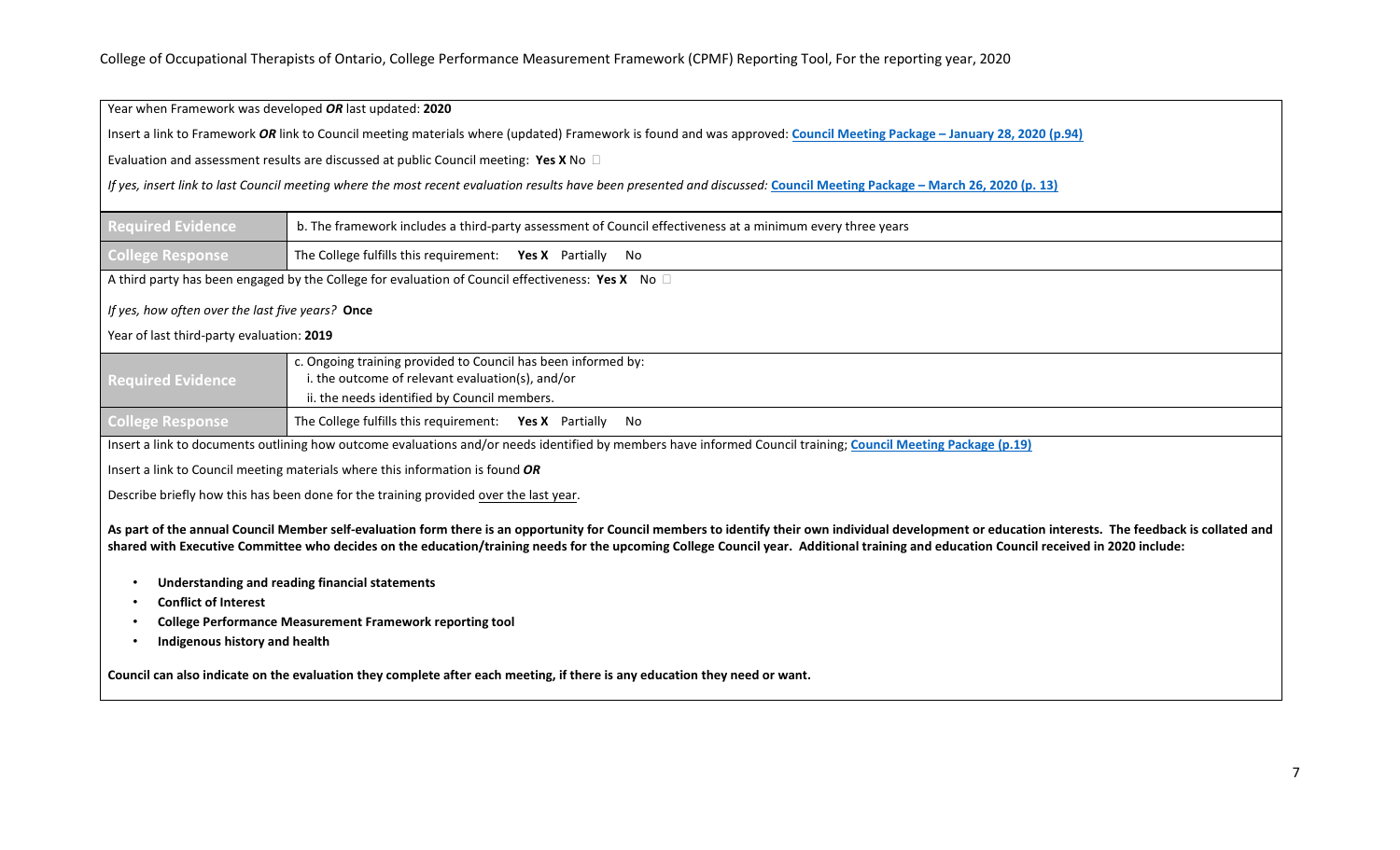<span id="page-7-0"></span>

| Standard <sub>2</sub>                                                                                                                                                      |                                                                                                                                                                        |  |  |
|----------------------------------------------------------------------------------------------------------------------------------------------------------------------------|------------------------------------------------------------------------------------------------------------------------------------------------------------------------|--|--|
| Council decisions are made in the public interest.                                                                                                                         |                                                                                                                                                                        |  |  |
| <b>Measure</b>                                                                                                                                                             | 2.1 All decisions related to a Council's strategic objectives, regulatory processes, and activities are impartial, evidence-informed, and advance the public interest. |  |  |
| <b>Required Evidence</b>                                                                                                                                                   | a. The College Council has a Code of Conduct and 'Conflict of Interest' policy that is accessible to the public.                                                       |  |  |
| <b>College Response</b>                                                                                                                                                    | The College fulfills this requirement: Yes X Partially No                                                                                                              |  |  |
|                                                                                                                                                                            | Year when Council Code of Conduct and 'Conflict of Interest' Policy was implemented OR last evaluated/updated:                                                         |  |  |
|                                                                                                                                                                            | Code of Conduct - October 2019, next review is scheduled for 2021.                                                                                                     |  |  |
|                                                                                                                                                                            | Conflict of Interest - January 2019, next review is scheduled for 2021.                                                                                                |  |  |
|                                                                                                                                                                            | Insert a link to Council Code of Conduct and 'Conflict or Interest' Policy OR Council meeting materials where the policy is found and was discussed and approved:      |  |  |
| Council Meeting - October 10, 2019: Code of Conduct (p.4)                                                                                                                  |                                                                                                                                                                        |  |  |
| Council Meeting - January 31, 2019: Conflict of Interest (p.4)                                                                                                             |                                                                                                                                                                        |  |  |
| <b>Required Evidence</b>                                                                                                                                                   | b. The College enforces cooling off periods. <sup>1</sup>                                                                                                              |  |  |
| <b>College Response</b>                                                                                                                                                    | The College fulfills this requirement: Yes Partially<br>No X                                                                                                           |  |  |
| Cooling off period is enforced through: Conflict of interest policy □ By-law X Competency/Suitability criteria □ Other <please specify=""></please>                        |                                                                                                                                                                        |  |  |
| The year that the cooling off period policy was developed $OR$ last evaluated/updated:                                                                                     |                                                                                                                                                                        |  |  |
| How does the college define the cooling off period?                                                                                                                        |                                                                                                                                                                        |  |  |
| Insert a link to policy / document specifying the cooling off period, including circumstances where it is enforced;                                                        |                                                                                                                                                                        |  |  |
| Insert a link to Council meeting where cooling of period has been discussed and decided upon; OR where not publicly available, please describe briefly cooling off policy: |                                                                                                                                                                        |  |  |
| If the response is "partially" or "no", is the College planning to improve its performance over the next reporting period?<br>Yes X No $\Box$                              |                                                                                                                                                                        |  |  |

<sup>&</sup>lt;sup>1</sup> Cooling off period refers to the time required before an individual can be elected to Council where an individual holds a position that could create an actual or perceived conflict of interest with respect to his or her role and responsibility at the college.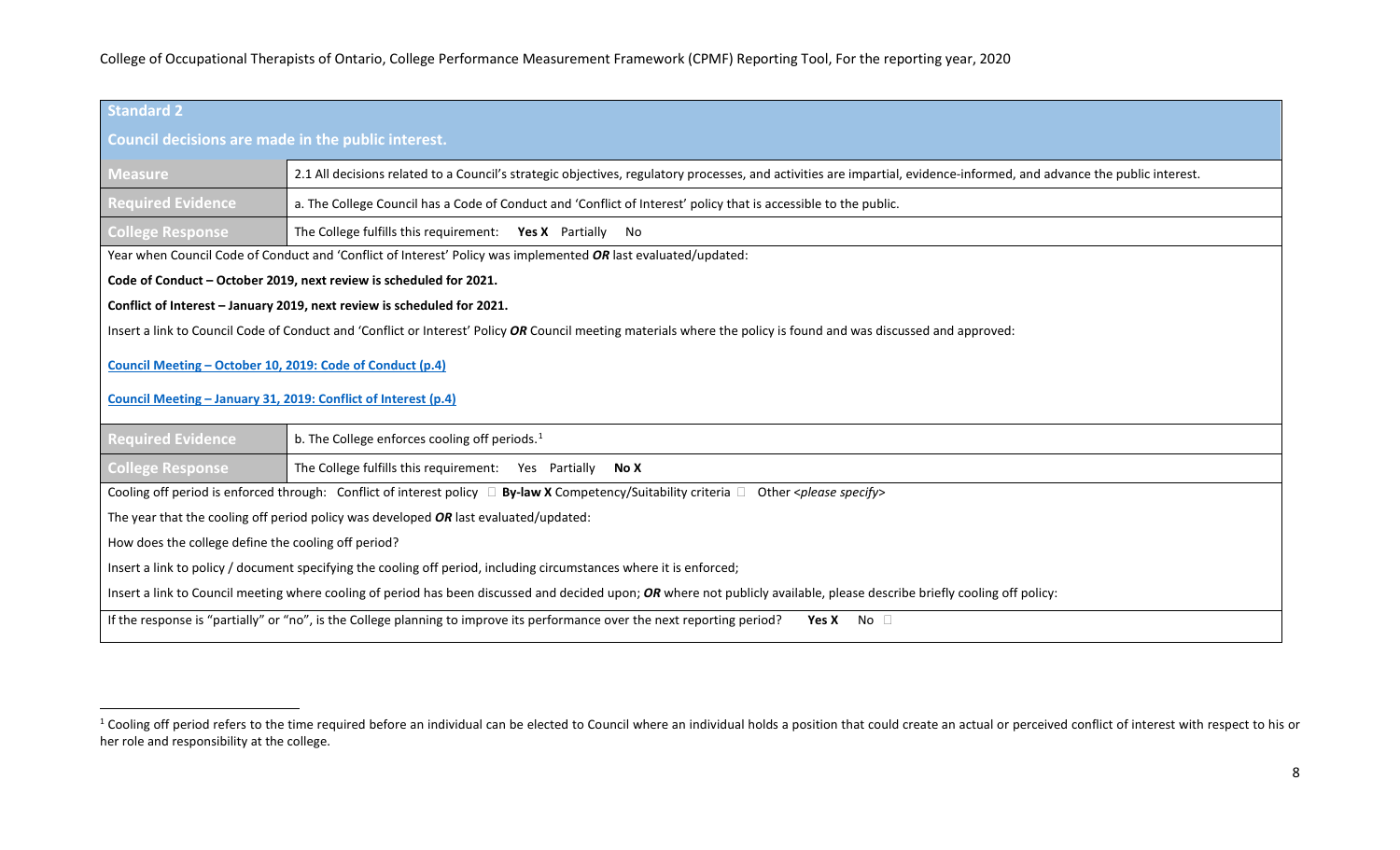Additional comments for clarification (optional):

**Council approved proposed amendments to its bylaws which were sent out for consultations in November 2020. One of the amendments imposed a 3-year cooling off period for Council and Committee members. Following consultation, the amendment was approved in January 2021.**

**Prior to this, the bylaw stated that Council members could not be directors of an association at the same time.** 

|                                                                                                                                                                                                                                                                                 | c. The College has a conflict of interest questionnaire that all Council members must complete annually.                                                                    |  |
|---------------------------------------------------------------------------------------------------------------------------------------------------------------------------------------------------------------------------------------------------------------------------------|-----------------------------------------------------------------------------------------------------------------------------------------------------------------------------|--|
|                                                                                                                                                                                                                                                                                 | Additionally:                                                                                                                                                               |  |
| <b>Required Evidence</b>                                                                                                                                                                                                                                                        | i. the completed questionnaires are included as an appendix to each Council meeting package;                                                                                |  |
|                                                                                                                                                                                                                                                                                 | ii. questionnaires include definitions of conflict of interest;                                                                                                             |  |
|                                                                                                                                                                                                                                                                                 | iii. questionnaires include questions based on areas of risk for conflict of interest identified by Council that are specific to the profession and/or College; and         |  |
|                                                                                                                                                                                                                                                                                 | iv. at the beginning of each Council meeting, members must declare any updates to their responses and any conflict of interest specific to the meeting agenda               |  |
| <b>College Response</b>                                                                                                                                                                                                                                                         | The College fulfills this requirement: Yes Partially X No                                                                                                                   |  |
|                                                                                                                                                                                                                                                                                 | The year when conflict of interest the questionnaire was implemented OR last evaluated/updated: January 2019                                                                |  |
| Member(s) update his or her questionnaire at each Council meeting based on Council agenda items:                                                                                                                                                                                |                                                                                                                                                                             |  |
| Always X (every meeting conflict of interest is declared by agenda item) Often $\Box$ Sometimes $\Box$ Never                                                                                                                                                                    |                                                                                                                                                                             |  |
| Council members verbally declare any conflict of interest as part of the agenda at the start of each meeting. Council members sign a conflict-of-interest declaration yearly. Conflict of interest has been a<br>topic of education for all council members on an annual basis. |                                                                                                                                                                             |  |
| Insert a link to most recent Council meeting materials that includes the questionnaire:                                                                                                                                                                                         |                                                                                                                                                                             |  |
| Insert a link to most recent Council meeting materials that includes the questionnaire: Council Meeting Package - March 26, 2020 (p.175).                                                                                                                                       |                                                                                                                                                                             |  |
| If the response is "partially" or "no", is the College planning to improve its performance over the next reporting period?<br>No <sub>1</sub><br><b>Yes X</b>                                                                                                                   |                                                                                                                                                                             |  |
| Additional comments for clarification (optional):                                                                                                                                                                                                                               |                                                                                                                                                                             |  |
| The governance modernization workplan includes a review of both Council and Committees conflict of interest process, to be finalized in 2021.                                                                                                                                   |                                                                                                                                                                             |  |
|                                                                                                                                                                                                                                                                                 |                                                                                                                                                                             |  |
| <b>Required Evidence</b>                                                                                                                                                                                                                                                        | d. Meeting materials for Council enable the public to clearly identify the public interest rationale (See Appendix A) and the evidence supporting a decision related to the |  |
|                                                                                                                                                                                                                                                                                 | College's strategic direction or regulatory processes and actions (e.g. the minutes include a link to a publicly available briefing note).                                  |  |
| <b>College Response</b>                                                                                                                                                                                                                                                         | The College fulfills this requirement: Yes X Partially No                                                                                                                   |  |
| Describe how the College makes public interest rationale for Council decisions accessible for the public:                                                                                                                                                                       |                                                                                                                                                                             |  |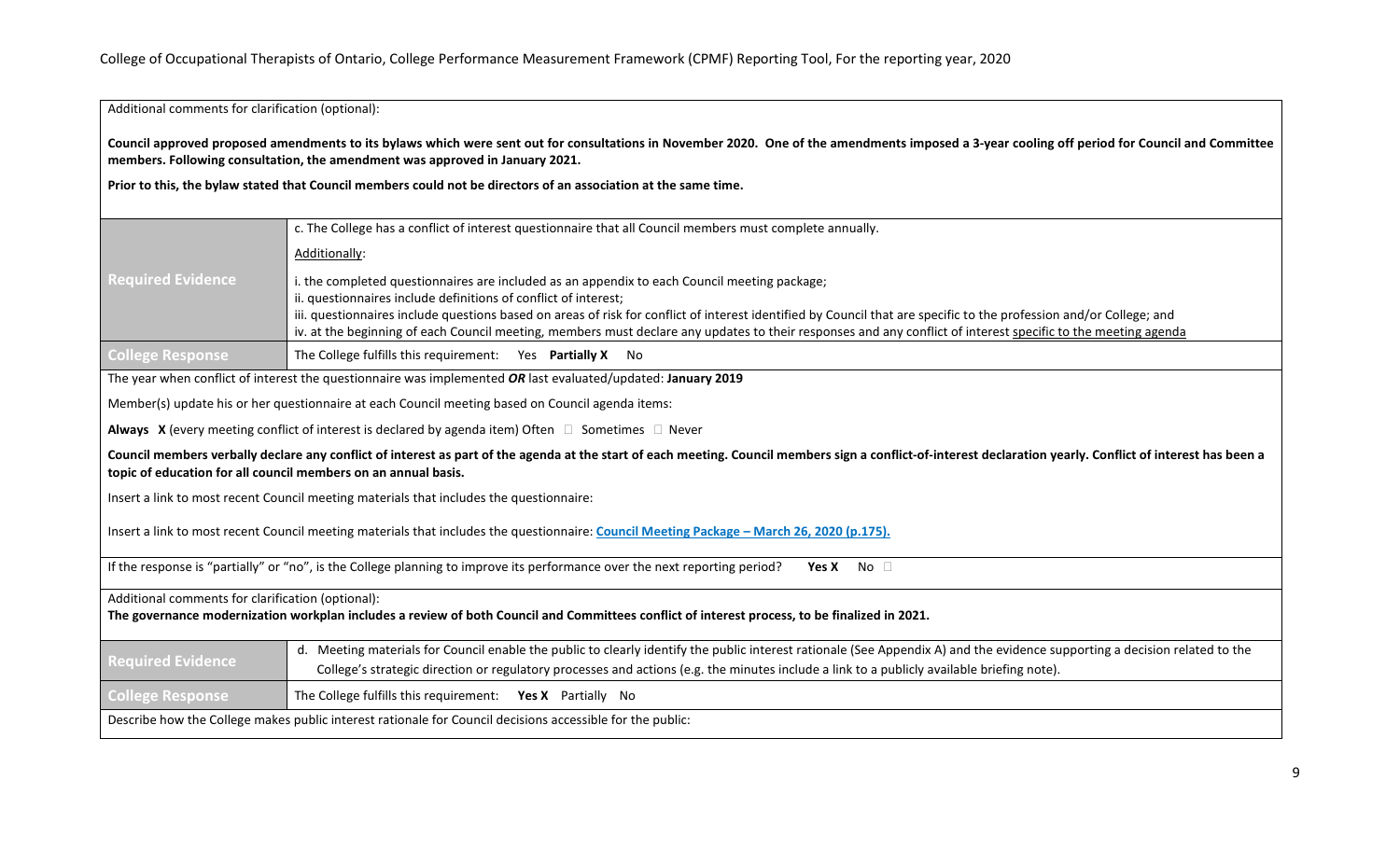|                                                                                                                                                                                                                                                 | All briefing materials include a rationale to explain why the matter for discussion is in the public interest.                                                                                                                                                                        |
|-------------------------------------------------------------------------------------------------------------------------------------------------------------------------------------------------------------------------------------------------|---------------------------------------------------------------------------------------------------------------------------------------------------------------------------------------------------------------------------------------------------------------------------------------|
| Insert a link to meeting materials that include an example of how the College references a public interest rationale: Council Meeting Package - October 29, 2020 (p.119).                                                                       |                                                                                                                                                                                                                                                                                       |
| <b>Standard 3</b>                                                                                                                                                                                                                               |                                                                                                                                                                                                                                                                                       |
|                                                                                                                                                                                                                                                 | The College acts to foster public trust through transparency about decisions made and actions taken.                                                                                                                                                                                  |
| <b>Measure</b>                                                                                                                                                                                                                                  | 3.1 Council decisions are transparent.                                                                                                                                                                                                                                                |
| <b>Required Evidence</b>                                                                                                                                                                                                                        | a. Council minutes (once approved) are clearly posted on the College's website. Attached to the minutes is a status update on implementation of Council decisions to date (e.g.<br>indicate whether decisions have been implemented, and if not, the status of the implementation).   |
| <b>College Response</b>                                                                                                                                                                                                                         | The College fulfills this requirement: Yes Partially X No                                                                                                                                                                                                                             |
|                                                                                                                                                                                                                                                 | Insert link to webpage where Council minutes are posted: Council Meetings and Materials                                                                                                                                                                                               |
|                                                                                                                                                                                                                                                 | Council Meeting - October 29, 2020: Minutes from last Council meeting in 2020                                                                                                                                                                                                         |
|                                                                                                                                                                                                                                                 | If the response is "partially" or "no", is the College planning to improve its performance over the next reporting period?<br>Yes X No $\square$                                                                                                                                      |
| Additional comments for clarification (optional):                                                                                                                                                                                               |                                                                                                                                                                                                                                                                                       |
|                                                                                                                                                                                                                                                 | The College will look to include a status update for all Council decisions in the Council packages moving forward.                                                                                                                                                                    |
|                                                                                                                                                                                                                                                 | b. The following information about Executive Committee meetings is clearly posted on the College's website (alternatively the College can post the approved minutes if it<br>includes the following information).<br>i. the meeting date;                                             |
| <b>Required Evidence</b>                                                                                                                                                                                                                        | ii. the rationale for the meeting;<br>iii. a report on discussions and decisions when Executive Committee acts as Council or discusses/deliberates on matters or materials that will be brought forward to or affect<br>Council; and<br>iv. if decisions will be ratified by Council. |
| <b>College Response</b>                                                                                                                                                                                                                         | The College fulfills this requirement: Yes X Partially No                                                                                                                                                                                                                             |
| Insert a link to webpage where Executive Committee minutes / meeting information are posted:                                                                                                                                                    |                                                                                                                                                                                                                                                                                       |
| There is a fulsome summary of each Executive Committee meeting and all decisions made including those to be ratified by Council included in each Council meeting package and is public.<br>2020-10-29---council-package.pdf (coto.org) (p. 18). |                                                                                                                                                                                                                                                                                       |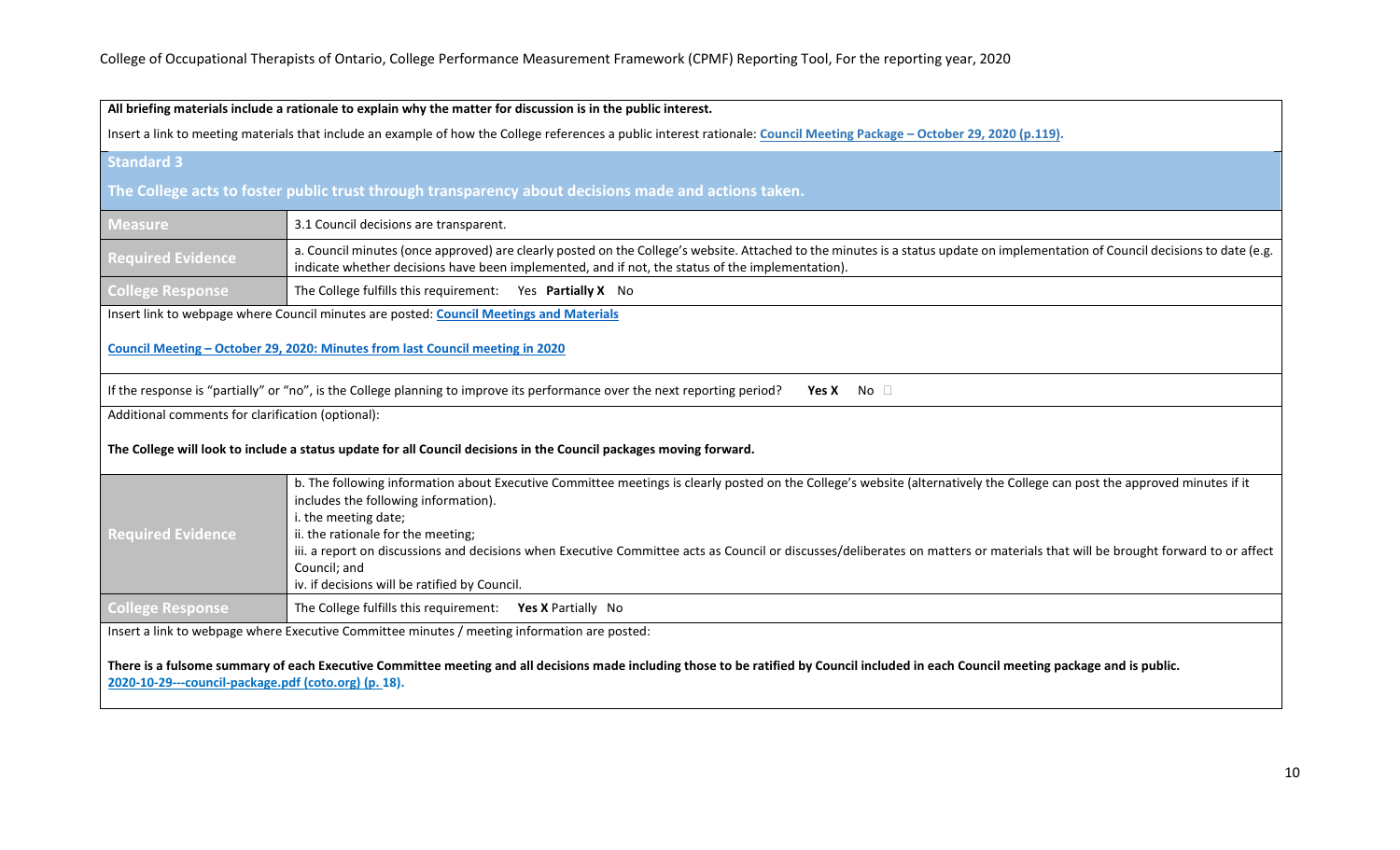| <b>Required Evidence</b> | [c. Colleges that have a strategic plan and/or strategic objectives post them clearly on the College's website (where a College does not have a strategic plan, the activities, or<br>programs it plans to undertake). |
|--------------------------|------------------------------------------------------------------------------------------------------------------------------------------------------------------------------------------------------------------------|
| <b>College Response</b>  | The College fulfills this requirement: Yes X Partially No                                                                                                                                                              |

# Insert a link to the College's latest strategic plan and/or strategic objectives: **[College of Occupational Therapists of Ontario –](https://www.coto.org/docs/default-source/pdfs/2020-2023-leadership-outcomes.pdf?sfvrsn=21689276_2) Leadership Outcomes 2020-2023**

| <b>Measure</b>           | 3.2 Information provided by the College is accessible and timely.                                                              |  |
|--------------------------|--------------------------------------------------------------------------------------------------------------------------------|--|
| <b>Required Evidence</b> | a. Notice of Council meeting and relevant materials are posted at least one week in advance.                                   |  |
| <b>College Response</b>  | The College fulfills this requirement:<br><b>Yes X</b> Partially No                                                            |  |
| <b>Required Evidence</b> | b. Notice of Discipline Hearings are posted at least one week in advance and materials are posted (e.g. allegations referred). |  |
| <b>College Response</b>  | The College fulfills this requirement:<br><b>Yes X</b> Partially No                                                            |  |

If the response is "partially" or "no", is the College planning to improve its performance over the next reporting period? Yes  $\Box$  No  $\Box$ 

Additional comments for clarification (optional):

Section 17 of the Ontario Regulation 226/96 under the Occupational Therapy Act, 1991 requires the College to post on its website the notice of a discipline hearing not less than 14 days before the date of **the hearing. The College meets this requirement. For instance, for the 1 referral to the Discipline Committee that occurred within 2020, notice of the referral and access to the Statement of Allegations**  appeared on the College website in both French and English and on the registrant's profile on the public register within 1 week of the ICRC's referral being made. Both French and English versions of the Notice of Hearing were published on the College website within 11 days of the Notice of Hearing being served on the registrant, and within 22 days of the ICRC's referral. The College promptly updates the **registrant's public register profile and its Discipline webpage as new information about the hearing becomes available, including providing details of any scheduled pre-hearing conference and hearing dates.**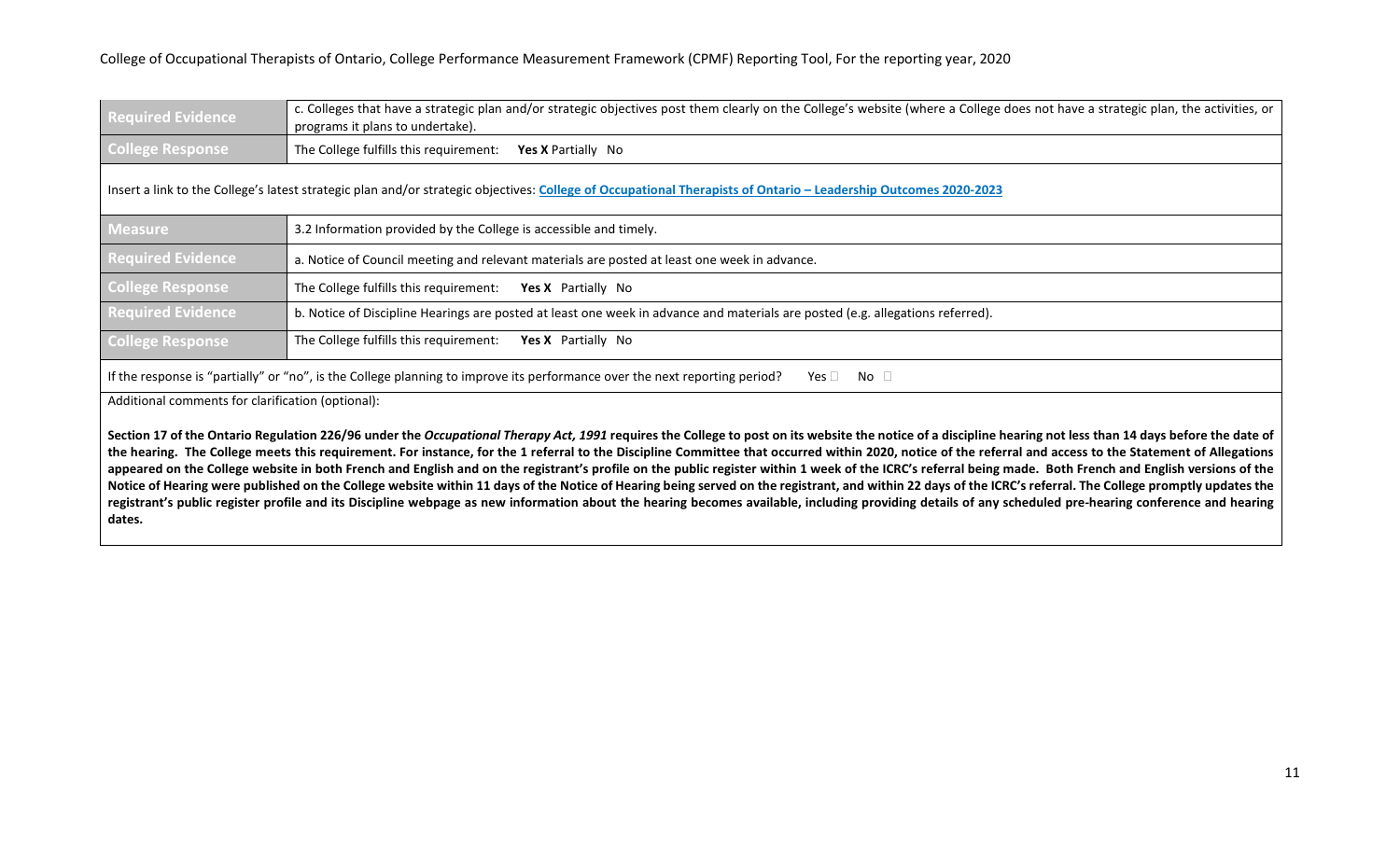<span id="page-11-0"></span>

| <b>DOMAIN 2: RESOURCES</b>                                                                                                                                                                    |                                                                                                                                                                                                                                                                                                                                                                            |  |
|-----------------------------------------------------------------------------------------------------------------------------------------------------------------------------------------------|----------------------------------------------------------------------------------------------------------------------------------------------------------------------------------------------------------------------------------------------------------------------------------------------------------------------------------------------------------------------------|--|
| <b>Standard 4</b>                                                                                                                                                                             | The College is a responsible steward of its (financial and human) resources.                                                                                                                                                                                                                                                                                               |  |
| <b>Measure</b>                                                                                                                                                                                | 4.1 The College demonstrates responsible stewardship of its financial and human resources in achieving its statutory objectives and regulatory mandate.                                                                                                                                                                                                                    |  |
| <b>Required Evidence</b>                                                                                                                                                                      | a. The College's strategic plan (or, where a College does not have a strategic plan, the activities, or programs it plans to undertake) has been costed and resources have been<br>allocated accordingly.<br>Further clarification:                                                                                                                                        |  |
|                                                                                                                                                                                               | A College's strategic plan and budget should be designed to complement and support each other. To that end, budget allocation should depend on the activities or programs a<br>College undertakes or identifies to achieve its goals. To do this, a College should have estimated the costs of each activity or program and the budget should be allocated<br>accordingly. |  |
| <b>College Response</b>                                                                                                                                                                       | The College fulfills this requirement: Yes X Partially No                                                                                                                                                                                                                                                                                                                  |  |
| Insert a link to Council meeting materials that include approved budget OR link to most recent approved budget:                                                                               |                                                                                                                                                                                                                                                                                                                                                                            |  |
| Insert a link to Council meeting materials that include approved budget OR link to most recent approved budget: Council Meeting Package - June 23, 2020 (pp. 69-71)                           |                                                                                                                                                                                                                                                                                                                                                                            |  |
|                                                                                                                                                                                               | b. The College:                                                                                                                                                                                                                                                                                                                                                            |  |
| <b>Required Evidence</b>                                                                                                                                                                      | i. has a "financial reserve policy" that sets out the level of reserves the College needs to build and maintain in order to meet its legislative requirements in case there are<br>unexpected expenses and/or a reduction in revenue and furthermore, sets out the criteria for using the reserves;                                                                        |  |
|                                                                                                                                                                                               | ii. possesses the level of reserve set out in its "financial reserve policy".                                                                                                                                                                                                                                                                                              |  |
| <b>College Response</b>                                                                                                                                                                       | The College fulfills this requirement: Yes X Partially No                                                                                                                                                                                                                                                                                                                  |  |
| If applicable:                                                                                                                                                                                |                                                                                                                                                                                                                                                                                                                                                                            |  |
| Insert a link to "financial reserve policy" OR Council meeting materials where financial reserve policy has been discussed and approved: Council Meeting Package - March 26, 2020 (pp. 82-84) |                                                                                                                                                                                                                                                                                                                                                                            |  |
| Insert most recent date when "financial reserve policy" has been developed OR reviewed/updated:                                                                                               |                                                                                                                                                                                                                                                                                                                                                                            |  |
| At the March 26, 2020 Council meeting changes to the "Establishing and Maintaining Reserve Funds" were approved.                                                                              |                                                                                                                                                                                                                                                                                                                                                                            |  |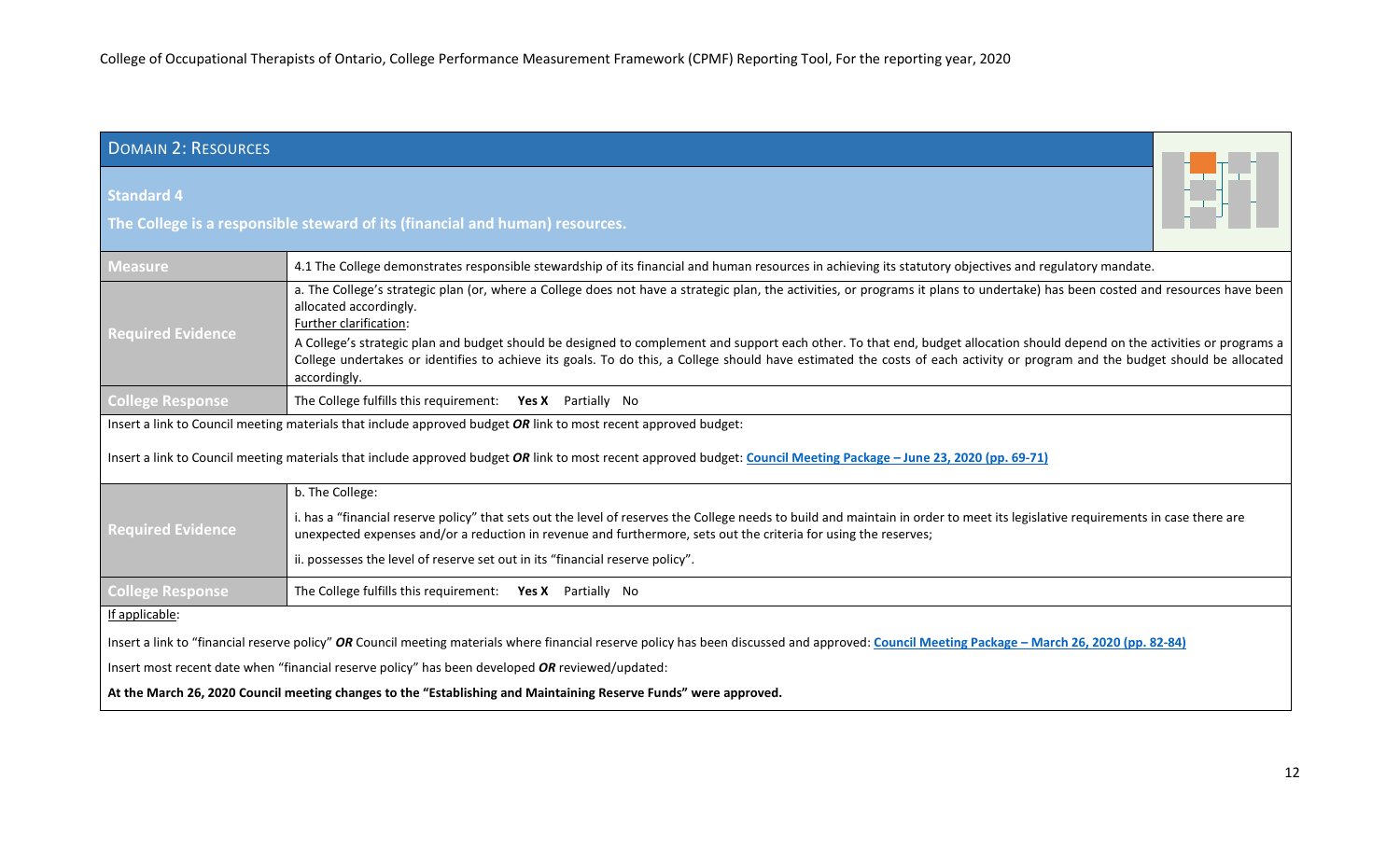**The Registrar Limitations Policy entitled "Financial Condition and Activities" outlines the requirement to follow the guidelines for "Establishing and Maintaining Reserve Funds", was last revised in June 2019 and has been included as an appendix (Appendix A).**

Has the financial reserve policy been validated by a financial auditor? **Yes X** No

**Each year during the financial audit the external auditors review the financial reserve balances and provide the Executive Committee and Council with advice on balances if they fall outside of the Canada Revenue Agency guidelines. They also provide advice on existing funds if they deem it is required.**

| <b>Required Evidence</b> | c. Council is accountable for the success and sustainability of the organization it governs. This includes ensuring that the organization has the workforce it needs to be successful |
|--------------------------|---------------------------------------------------------------------------------------------------------------------------------------------------------------------------------------|
|                          | now and, in the future (e.g. processes and procedures for succession planning, as well as current staffing levels to support College operations).                                     |
| <b>College Response</b>  | The College fulfills this requirement: Yes X Partially No                                                                                                                             |

Insert a date and link to Council meeting materials where the College's Human Resource plan, as it relates to the Operational and Financial plan, was discussed.

The budget was approved on June 23, 2020, which would include any changes planned in human resources. Council Meeting Package - June 23, 2020 (pp. 69-71) (this refers to the budget approval in June)

**In the annual budgeting process, Council approves the allocations made to staff salaries. This would include any budget for increasing the staffing complement. Additionally, the College has a practice of completing organizational reviews periodically, as the environment changes. This process considers the strategic plan, which is approved by Council, and the human resources required to support the delivery of strategic outcomes.**

**The Registrar Limitations Policy titled "Financial Planning and Budgeting" outlines the requirements for the budget submitted to Council, and includes language related to planning for an appropriate balance**  between human and financial resources in meeting the organizations strategic objectives. This was last revised and approved by Council in June 2019 and is included in the appendix (Appendix B).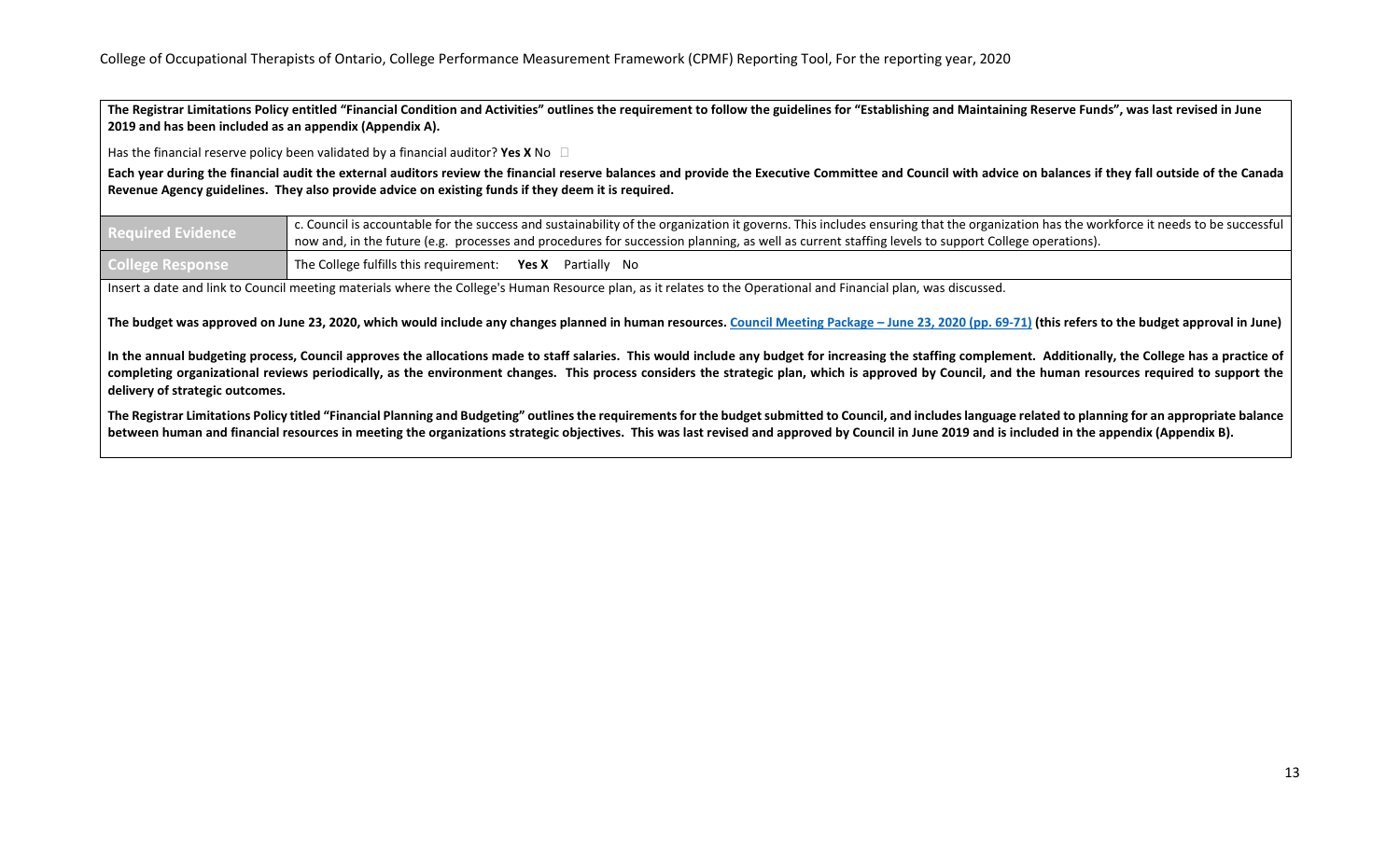# <span id="page-13-0"></span>DOMAIN 3: SYSTEM PARTNER

# **Standard 5**

**The College actively engages with other health regulatory Colleges and system partners to align oversight of the practice of the profession and support execution of its mandate.**

# **Standard 6**

**The College maintains cooperative and collaborative relationships to ensure it is responsive to changing public expectations.**

# **Standard 7**

**The College responds in a timely and effective manner to changing public expectations.**

## *College Response*

*Colleges are requested to provide a narrative that highlights their organization's best practices for each of the following three standards. An exhaustive list of interactions with every system partner the College engages is not required.*

*Colleges may wish to provide Information that includes their key activities and outcomes for each best practice discussed with the ministry, or examples of system*  partnership that, while not specifically discussed, a College may wish to highlight as a result of that dialogue. For the initial reporting cycle, information may be from the *recent past, the reporting period, or is related to an ongoing activity (e.g., planned outcomes).*

| The three standards under this       |                                                                                                                                                                                   |
|--------------------------------------|-----------------------------------------------------------------------------------------------------------------------------------------------------------------------------------|
| domain are not assessed based on     | Standard 5: The College actively engages with other health regulatory colleges and system partners to align oversight of the practice of the profession and support               |
| measures and evidence like other     | execution of its mandate.                                                                                                                                                         |
| domains, as there is no 'best        |                                                                                                                                                                                   |
| practice' regarding the execution of | Recognizing that a College determines entry to practice for the profession it governs, and that it sets ongoing standards of practice within a health system where the            |
| these three standards.               | profession it regulates has multiple layers of oversight (e.g. by employers, different legislation, etc.), Standard 5 captures how the College works with other health regulatory |
|                                      | colleges and other system partners to support and strengthen alignment of practice expectations, discipline processes, and quality improvement across all parts of the            |
| Instead, Colleges will report on key | health system where the profession practices. A College is asked to report on:                                                                                                    |
| activities, outcomes, and next steps |                                                                                                                                                                                   |
| that have emerged through a          |                                                                                                                                                                                   |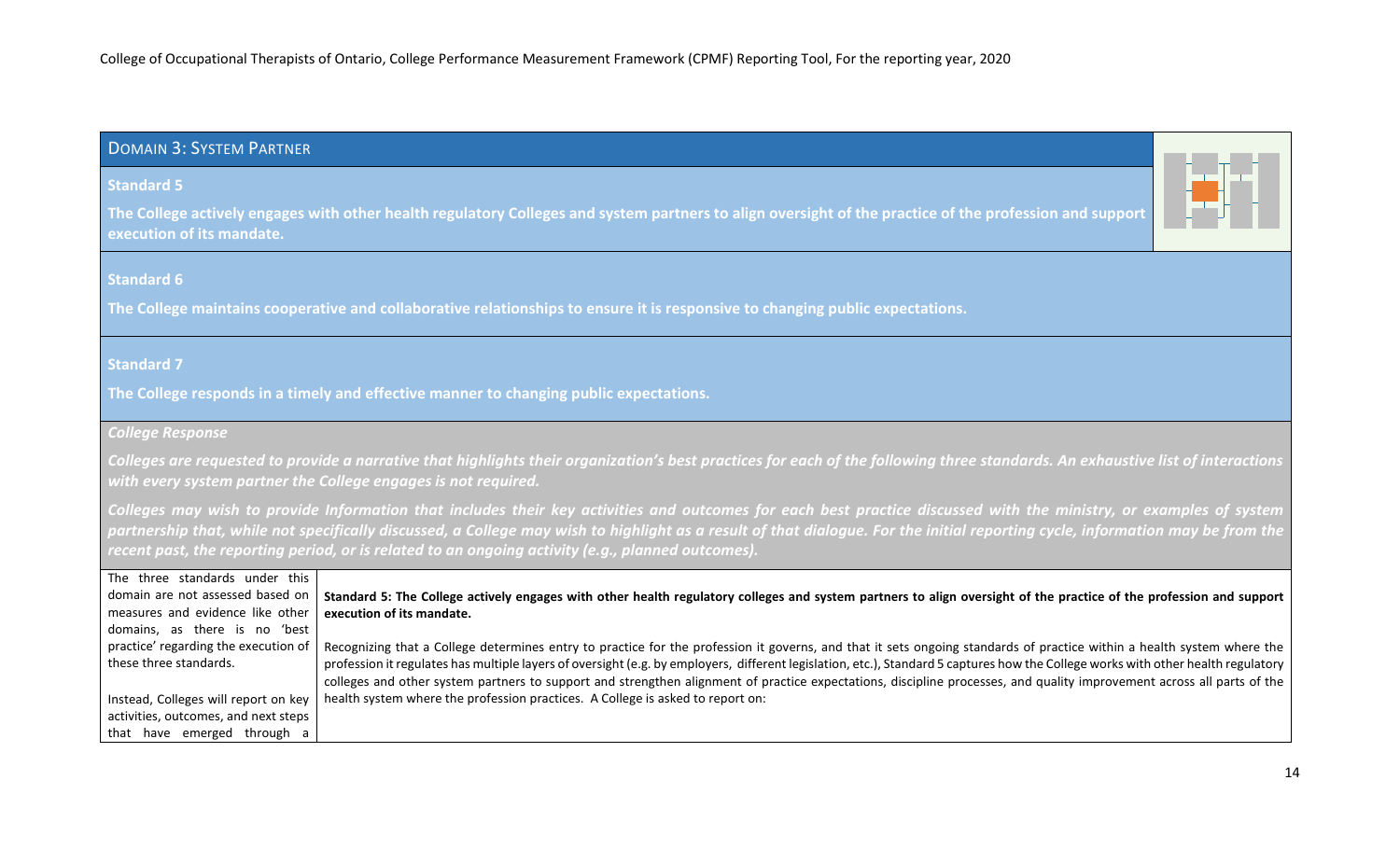| dialogue with the Ministry of<br>Health.                                                                                                                                                                                                                                                                                                                                                                                                                                                                                                                                                | How it has engaged other health regulatory Colleges and other system partners to strengthen the execution of its oversight mandate and aligned practice expectations?<br>Please provide details of initiatives undertaken, how engagement has shaped the outcome of the policy/program and identify the specific changes implemented at the<br>College (e.g. joint standards of practice, common expectations in workplace settings, communications, policies, quidance, website etc.).                                                                                                                                                                                                                                                                                                                                                                                                                                                                                                                                                                                                                                                                                                                                                                     |                                                                                                                                                                                                                                                                                                                                                                                                                                                                                                                                                                                                                                                                                                                                                                                                                                                                                                                                                                                                                                                                                                                   |
|-----------------------------------------------------------------------------------------------------------------------------------------------------------------------------------------------------------------------------------------------------------------------------------------------------------------------------------------------------------------------------------------------------------------------------------------------------------------------------------------------------------------------------------------------------------------------------------------|-------------------------------------------------------------------------------------------------------------------------------------------------------------------------------------------------------------------------------------------------------------------------------------------------------------------------------------------------------------------------------------------------------------------------------------------------------------------------------------------------------------------------------------------------------------------------------------------------------------------------------------------------------------------------------------------------------------------------------------------------------------------------------------------------------------------------------------------------------------------------------------------------------------------------------------------------------------------------------------------------------------------------------------------------------------------------------------------------------------------------------------------------------------------------------------------------------------------------------------------------------------|-------------------------------------------------------------------------------------------------------------------------------------------------------------------------------------------------------------------------------------------------------------------------------------------------------------------------------------------------------------------------------------------------------------------------------------------------------------------------------------------------------------------------------------------------------------------------------------------------------------------------------------------------------------------------------------------------------------------------------------------------------------------------------------------------------------------------------------------------------------------------------------------------------------------------------------------------------------------------------------------------------------------------------------------------------------------------------------------------------------------|
| Beyond discussing what Colleges<br>have done, the dialogue might also<br>identify other potential areas for<br>alignment with other Colleges and<br>system partners.<br>In preparation for their meetings<br>with the ministry, Colleges have<br>been asked to submit the following<br>information:<br>Colleges should consider the<br>questions pertaining to each<br>standard and identify examples of<br>initiatives and projects undertaken<br>during the reporting period that<br>demonstrate the three standards,<br>and the dates on which these<br>initiatives were undertaken. | Standard 6: The College maintains cooperative and collaborative<br>relationships to ensure it is responsive to changing public/societal<br>expectations.<br>The intent of standard 6 is to demonstrate that a College has formed the<br>necessary relationships with system partners to ensure that it receives and<br>contributes information about relevant changes to public expectations. This<br>could include both relationships where the College is "pushed" information<br>by system partners, or where the College proactively seeks information in a<br>timely manner.<br>Please provide some examples of partners the College regularly interacts<br>with including patients/public and how the College leverages those<br>relationships to ensure it can respond to changing public/societal<br>expectations.<br>In addition to the partners it regularly interacts with, the College is asked to<br>include information about how it identifies relevant system partners,<br>maintains relationships so that the College is able access relevant<br>information from partners in a timely manner, and leverages the<br>information obtained to respond (specific examples of when and how a<br>College responded is requested in standard 7). | Standard 7: The College responds in a timely and effective manner to changing public<br>expectations.<br>Standard 7 highlights successful achievements of when a College leveraged the system<br>partner relationships outlined in Standard 6 to implement changes to College policies,<br>programs, standards etc., demonstrating how the College responded to changing public<br>expectations in a timely manner.<br>How has the College responded to changing public expectations over the reporting period<br>and how has this shaped the outcome of a College policy/program? How did the College<br>engage the public/patients to inform changes to the relevant policy/program? (e.g.<br>Instances where the College has taken the lead in strengthening interprofessional<br>collaboration to improve patient experience, examples of how the College has signaled<br>professional obligations and/or learning opportunities with respect to the treatment of<br>opioid addictions, etc.).<br>The College is asked to provide an example(s) of key successes and achievements from the<br>reporting year. |
| <b>College Response</b>                                                                                                                                                                                                                                                                                                                                                                                                                                                                                                                                                                 |                                                                                                                                                                                                                                                                                                                                                                                                                                                                                                                                                                                                                                                                                                                                                                                                                                                                                                                                                                                                                                                                                                                                                                                                                                                             |                                                                                                                                                                                                                                                                                                                                                                                                                                                                                                                                                                                                                                                                                                                                                                                                                                                                                                                                                                                                                                                                                                                   |
| In providing information for System Partners, we have combined the sections as follows:                                                                                                                                                                                                                                                                                                                                                                                                                                                                                                 |                                                                                                                                                                                                                                                                                                                                                                                                                                                                                                                                                                                                                                                                                                                                                                                                                                                                                                                                                                                                                                                                                                                                                                                                                                                             |                                                                                                                                                                                                                                                                                                                                                                                                                                                                                                                                                                                                                                                                                                                                                                                                                                                                                                                                                                                                                                                                                                                   |
| <b>COVID RESPONSE</b>                                                                                                                                                                                                                                                                                                                                                                                                                                                                                                                                                                   |                                                                                                                                                                                                                                                                                                                                                                                                                                                                                                                                                                                                                                                                                                                                                                                                                                                                                                                                                                                                                                                                                                                                                                                                                                                             |                                                                                                                                                                                                                                                                                                                                                                                                                                                                                                                                                                                                                                                                                                                                                                                                                                                                                                                                                                                                                                                                                                                   |
| <b>Standard 5</b>                                                                                                                                                                                                                                                                                                                                                                                                                                                                                                                                                                       |                                                                                                                                                                                                                                                                                                                                                                                                                                                                                                                                                                                                                                                                                                                                                                                                                                                                                                                                                                                                                                                                                                                                                                                                                                                             |                                                                                                                                                                                                                                                                                                                                                                                                                                                                                                                                                                                                                                                                                                                                                                                                                                                                                                                                                                                                                                                                                                                   |
|                                                                                                                                                                                                                                                                                                                                                                                                                                                                                                                                                                                         |                                                                                                                                                                                                                                                                                                                                                                                                                                                                                                                                                                                                                                                                                                                                                                                                                                                                                                                                                                                                                                                                                                                                                                                                                                                             | As with all other health regulators, the College has been heavily impacted by COVID-19. All College operations were shifted to virtual starting in early March 2020, including Council meetings, a planned                                                                                                                                                                                                                                                                                                                                                                                                                                                                                                                                                                                                                                                                                                                                                                                                                                                                                                        |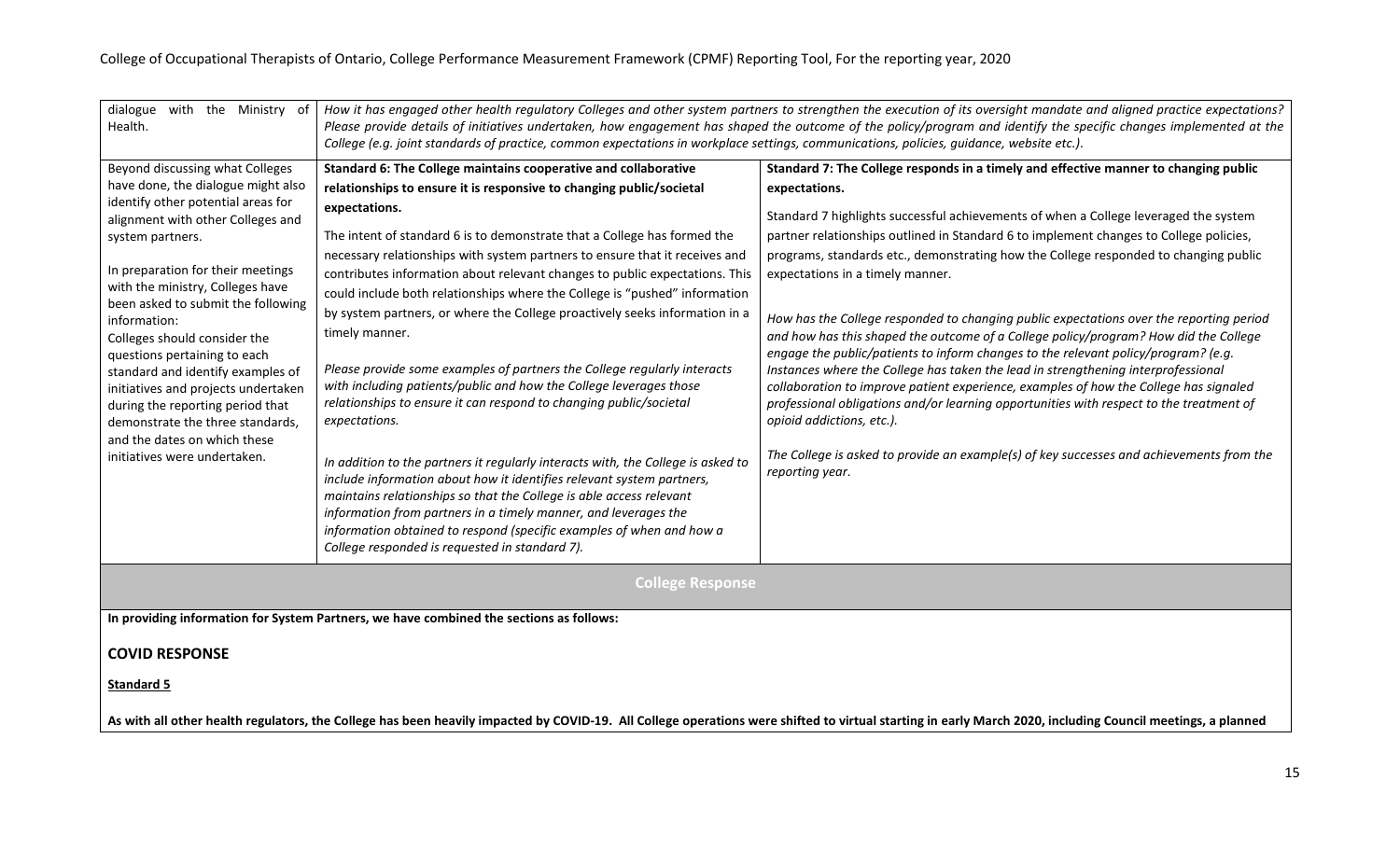**Discipline Hearing, and the Quality Assurance program's peer and practice assessments.** 

**The pandemic has challenged us all, while also providing the opportunity to work together to the best of our abilities. The College has worked together with registrants, the public, the provincial association, other regulators, the Ministry, and system partners to effectively serve the public and promote public safety. Occupational therapists work in a variety of settings and have been affected in different ways, which at times, has required a tailored response.** 

Our COVID-19 response has been informed foremost by the College's mandate to oversee the profession and protect the public, while still recognizing that many registrants have faced professional, financial, **and personal challenges associated with the pandemic. In March 2020, we extended the annual renewal deadline to August 31, 2020. As the pandemic continued, the College went on to exempt all occupational therapists from completing the 2019 Professional Development Plan and extended the 2020 Self-Assessment and Prescribed Regulatory Education Module (PREP) due date to December 31, 2020. Recognizing the timely subject matter (Managing Risks) and the importance of reviewing registrant competency to ensure the public receives ethical, safe, and competent care from occupational therapists, we continued to release the 2020 QA tools in June and included a preface about COVID-19 for the PREP on "Managing Risks in Occupational Therapy Practice." After suspending Peer and Practice Assessments (PPA) earlier in the pandemic, the College also resumed PPAs in November 2020 which are now conducted virtually.**

Guidance documents for delivery of occupational therapy service were produced and released, including: Guidance on Occupational Therapy Services During COVID-19 and COVID-19 Return to Work Guidance for Occupational Therapists, which were developed in collaboration with the other rehabilitation Colleges to help achieve consistent reopening guidance.

Two webinars were created to provide guidance on expectations for the delivery of occupational therapy services during the pandemic: April 16, 2020, COVID-19 and [Occupational](https://youtu.be/9zr6yFgp2w8) Therapy and June 4, 202[0,](https://youtu.be/VNs3WuxsjsI) **Gradual Reopening – COVID-19 and [Occupational](https://youtu.be/VNs3WuxsjsI) Therapy.**

#### **Standard 6**

In support of the Government of Ontario's efforts to address health care staffing shortages, the College participated in the process to recruit former health care workers—who were retired or on leave—to voluntarily return to the workforce during the pandemic. We promoted this initiative directly to current and past registrants and adjusted processes to facilitate rapid registration at no extra cost. We set up a process to issue temporary registration to retired occupational therapists to help address potential health human resource shortages in the province as requested by the Ministry of Health. In addition, we worked with our associations to facilitate a low-cost option for purchasing liability insurance for those OTs who responded to this call. The College also helped promote new Ontario Health Workforce **Matching Portal when it launched in April 2020.**

**In June 2020, the College asked its registrants to help evaluate the College's early COVID-19 pandemic response. More than 500 registrants completed the survey and provided thoughtful comments and feedback, which led to enhancements in message delivery for both the communications and practice teams.** 

The College was in regular communication with our exam provider, the Canadian Association of [Occupational](https://www.caot.ca/) Therapists, regarding the National Occupational Therapy Certification Exam. That assisted with **decisions regarding the exam's deployment during the pandemic.**

We also communicated with universities about the impact of COVID-19 on student practical experiences and the implications for future registration. This extended to communication with occupational **therapist regulators from other provinces, as well as the Academic Accreditation Council.**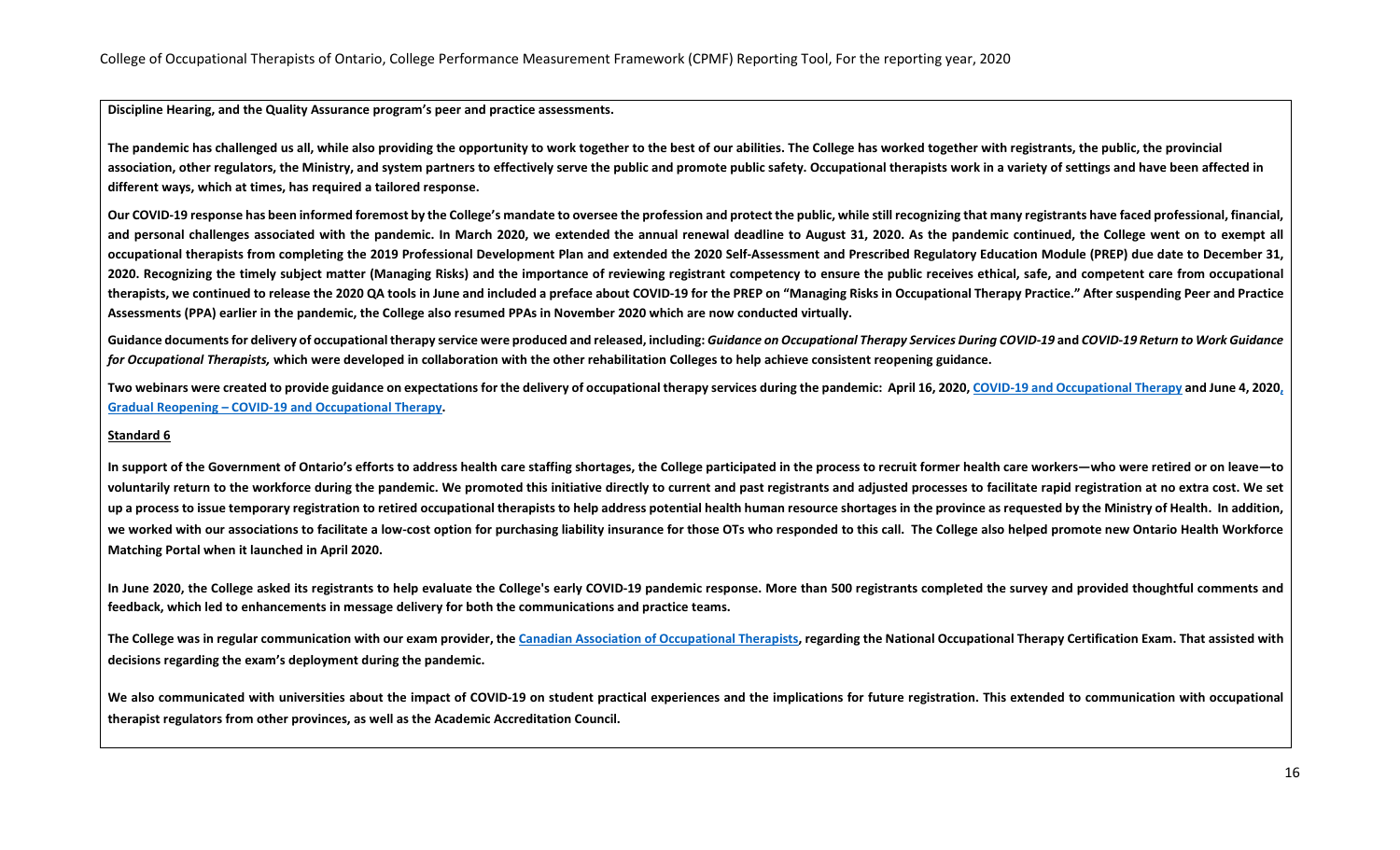The College collaborated on two webinars with the Ontario Society of [Occupational](https://www.osot.on.ca/) Therapists. The goal was to provide guidance to OTs on key COVID-19 related developments in the auto insurance sector **and hospital settings.**

In partnership with our professional health regulatory partners, the College participated in a Citizen Advisory Group (CAG) focus group on the resumption of regular healthcare services. The feedback **received helped ensure the patient/client voice informed the activities and guidance provided on this topic.**

### **Standard 7**

We recognize that the public is better protected through professionals' access to accurate and timely information, which we were able achieve throughout the pandemic, and this is ongoing. Initially all **programs at the College were impacted and staff pivoted to ensure we could provide a valuable and consistent conduit of information between the Ministry and registrants regarding the unfolding pandemic. Our published guidance and COVID-19 webpage were created in alignment with other Colleges and through significant collaboration when required.** 

Sharing timely information and responding quickly to inquiries about appropriate practice and College expectations were and continue to be critical steps to ensure safety during the pandemic. The dedicated [COVID-19](https://www.coto.org/you-and-your-ot/information-on-covid-19) website section was created to provide access to key resources, directives, and guidance. The page is regularly updated as new information and resources become available; a vaccine information section being the most recent significant addition. The College has also provided information about relevant policies, practices, and developments through eblasts, social media posts and webinars.

On the College's COVID-19 webpage, we highlighted key government and Public Health Ontario resources for the public that addressed, for example, what to do if you are sick, and how to recognize symptoms. The College also provided information on mental health resources and developed a public FAQ to answer questions about what patients and clients can expect when receiving virtual care and **service in-person during the pandemic.**

As we move through 2021, we will continue to work with partners to provide timely information and guidance, including the distribution of vaccination information as requested by the Ministry and Ontario's **Public Health Units.**

### **GOVERNANCE REFORM**

#### **Standard 5**

Governments around the world, including provincial governments across Canada, are scrutinizing self-regulated professions to ensure they are acting in the public interest. The College has been reviewing **trends and best practices with respect to governance in professional regulation with a view to strengthening public trust in regulatory institutions and their processes. Improving how the College is governed will strengthen our protection of the public and enhance public confidence in the regulatory system. In addition, the College will be taking active steps to achieve reform with the current legislative framework where flexibility exists within our bylaws.** 

### **Standard 6**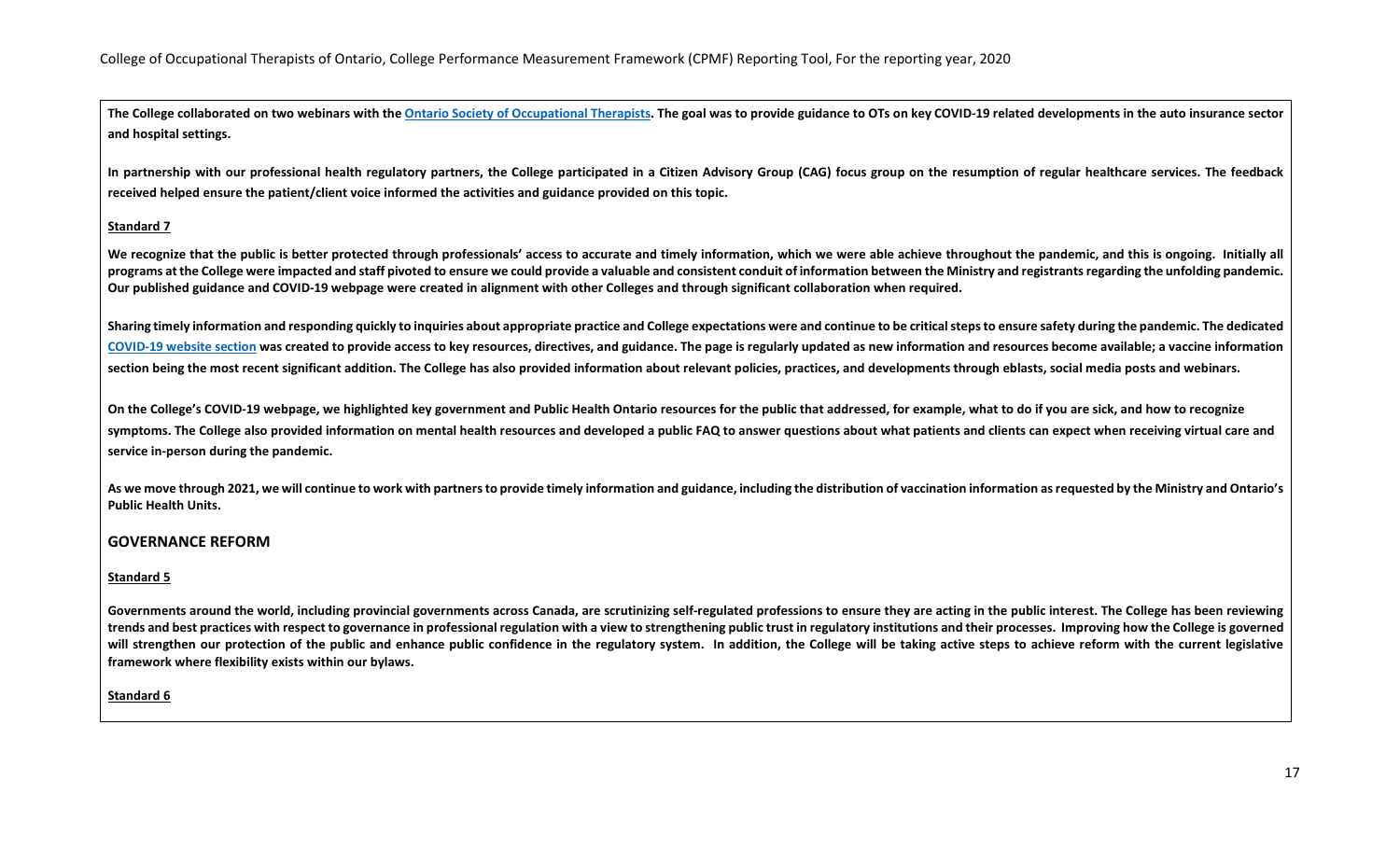**The College has been engaged with the regulatory community, particularly the work of the College of Nurses and their governance recommendations. Based on this information and information from our environmental scanning, the College underwent a governance review with an external consultant who presented several recommendations for improvement. In 2020, Council voiced support for the plan to implement the College's governance review project by being proactive and will be taking active steps to achieve reform within the current legislative framework where flexibility exists within our bylaws. By reflecting the emerging best practices in regulatory governance, as seen across different regulators in different provinces, Council felt that these changes are an important opportunity to demonstrate the College's ongoing commitment to the public and our ability to adapt to a rapidly changing healthcare landscape and best practices in governance.**

### **Standard 7**

**A governance committee was formed to address changing public and regulatory expectations on governance structure within our legislative framework. In response to our committee work, and consultant engagement, processes are underway to achieve the following changes within the next three years:**

- **1. Reduction of Council size: From the current 18 members to 12-14 (6 professionals, 1 academic and 5-7 public members)**
- **2. Council composition: Striving for a balanced number of public and professional members.**
- **3. Selection of Council: Registrants seeking election to the Council will be screened based on an individual's skills and competencies and these appointments will be codified through an election. College will also introduce a transparent, independent governance process to oversee the recruitment, selection, evaluation and orientation and training for both Council and Committee members.**
- **4. Separation of Council and Statutory Committees: As much as it is permitted, the College will recruit professional members and, members of the public (who are not public appointees appointed by the Lieutenant Governor in Council) to College committees to represent the public voice.**
- **5. Role of the Executive Committee: Create more focused standing committees of Council (Finance, Audit and Risk; Governance) and redefine role of Executive Committee to focus on only urgent or emergency matters.**
- **6. Changes of titles and terminology: Council will be known as the Board of Directors and the President and Vice-President will be known as Chair and Vice Chair to better reflect the fundamental role of the positions.**

**Outcomes to date include:**

- **1. Convened a Governance Committee to develop and implement all governance changes**
- **2. Updated terms of references for all statutory and non-statutory committees**
- **3. Changed bylaws to improve eligibility for Council positions, including a cooling off period**
- **4. Executive Committee role reduced to matters of urgent need**
- **5. Creation of a new Finance, Audit and Risk Committee**
- **6. Added elections, nominations, appointments to the restructured Governance Committee.**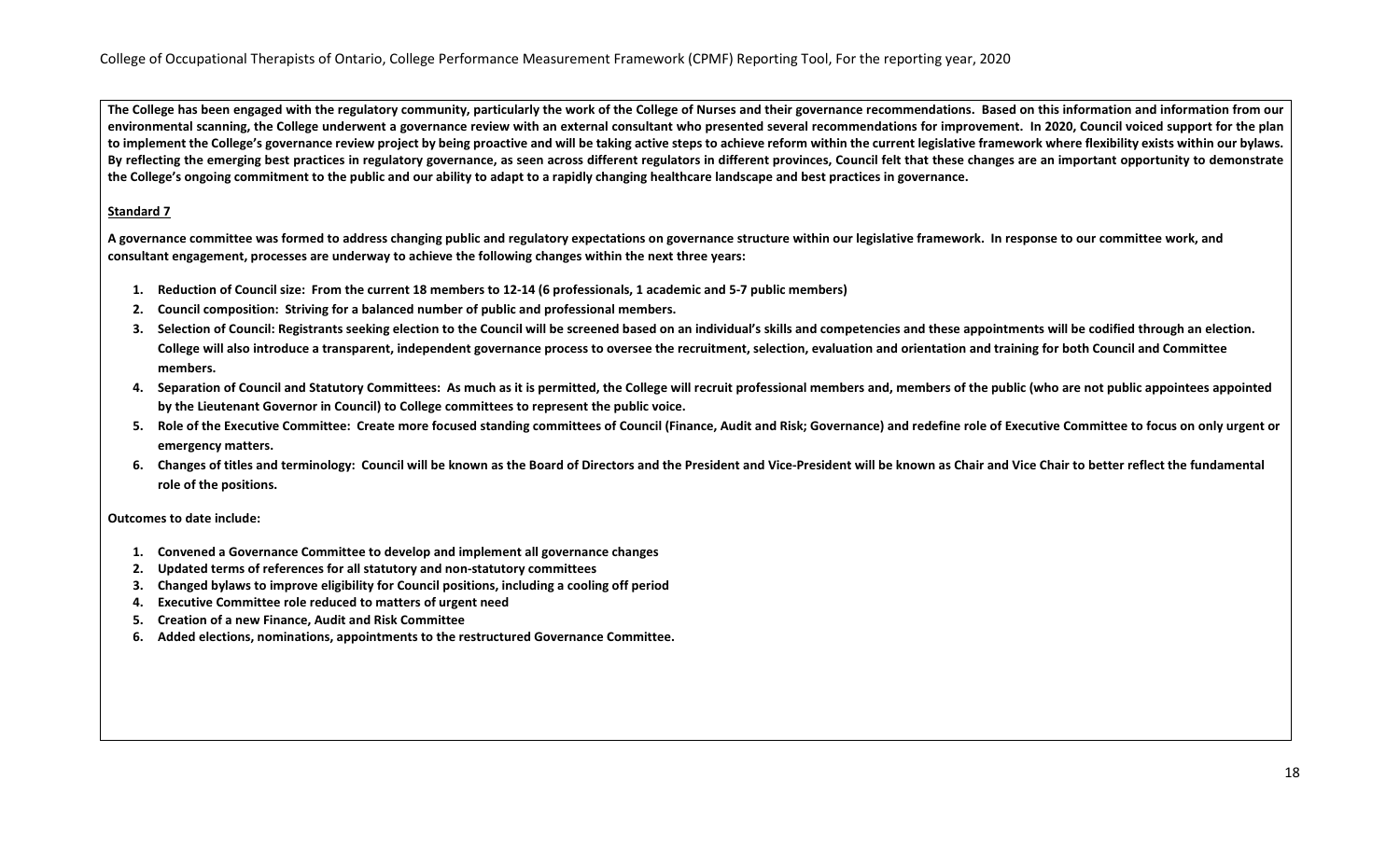# **ENTRY TO PRACTICE**

# **Standard 5**

**The public expects, and requires, that only qualified occupational therapists are registered with the College and thus able to practice in Ontario. Entry to practice takes many forms, from new graduates of accredited universities, people educated out of country, those who want to re-enter practice after an absence, and those moving within Canada. Reducing barriers to enter the profession is an important objective of the Registration department. College registration options include a general practicing certificate, a provisional certificate for new graduates, and a refresher program for those wishing to reenter. All candidates must show they have met the education requirements, are required to pass a national exam, provide a vulnerable sector check, and if under a provisional licence must have a practice**  supervisor until they successfully complete the exam. For those have not practiced for 600 hours over the last 3 years, they complete a refresher program of a determined length and with a pre-approved learning plan, before being offered a certificate of registration. For an occupational therapist residing out of province who is looking to treat a client in Ontario, a temporary registration is also available for four months with a limit of one per 12-month period. Fees for registration are obtained at renewal or application and are structured as an annual fee, or by quarter for those entering after the renewal **period. Refunds in the first 3 months of the year are available. All these registration policies and programs assist to remove barriers to entry, and to expedite the registration of qualified applicants.**

# **Standard 6**

**Achieving Standard 5 requires significant collaboration with other stakeholders. We partner with the Ontario universities and provincial association through a group called Occupational Therapy Ontario Collaborative and meet semi-annually to discuss entry requirements and education trends.** 

**In partnership with other occupational therapy regulators across Canada in a group called ACOTRO (Association of Canadian Occupational Therapy Regulatory Organizations), several entry-to-practice objectives are met. First, ACOTRO sponsors and manages the Substantial Equivalency Assessment System (SEAS) which is the channel by which internationally educated OTs enter practice in Canada. SEAS assists international applicants and the Colleges to confirm education equivalency, assesses competency and skills, directs the need for skills upgrading or additional practice experience, facilitates the**  applicant's path to the national exam, and links the applicant to the appropriate provincial College. This process allows the College to confidently register internationally educated applicants after they have **completed the SEAS process. Labour mobility is enhanced by our connection with ACOTRO as registrants of one occupational therapy College can join another in a new province through a connected process aimed at reducing time and barriers. This process was established with ACOTRO and continues to be used today. Collaboration with ACOTRO helps to harmonize registration requirements as possible. A future project with ACOTRO will be looking at the re-entry (or refresher programs) across Canada to review best-practice for allowing former registrants to re-enter after they no longer meet the currency requirements. Another upcoming ACOTRO project upcoming pertains to jurisdiction and the removal of barriers to virtual practice. With planned implementation in early 2021, the initiative will allow registrants in one province to be able to provide virtual services to clients in other provinces without having separate registrations. Our Registrar is the current president of ACOTRO, and meetings are held quarterly.** 

**Over the past several years, we have worked with our national university programs and our national occupational therapy association to obtain federal funding to develop one set of national competencies. These competencies will be completed this year, and will be used to educate occupational therapy students, for the national entrance to practice exam and during practice through the quality assurance program. We have not had such as comprehensive competency document prior to this, and many different documents were utilized across the country.**

**The administration of our National Occupational Therapy Certification Exam is a collaboration with both ACOTRO and the Canadian Association of Occupational Therapists, (CAOT). CAOT is the third-party provider of the exam and accredits the university programs. Oversight of the administration of the national exam is completed with ACOTRO. Our Registrar participates on the Exam Oversight Committee as well as the exam working group committee as the national representative. CAOT manages the exam and provides the outcomes and trends to the Colleges for review and registration purposes. College Registration policy only permits three attempts at the national exam, which is the consistent practice across Canada. The College remained informed and provided feedback regarding changes to exam scheduling and process (virtual) during COVID and communicated this to registrants and future registrants as it impacted our provisional class of registration and timing.**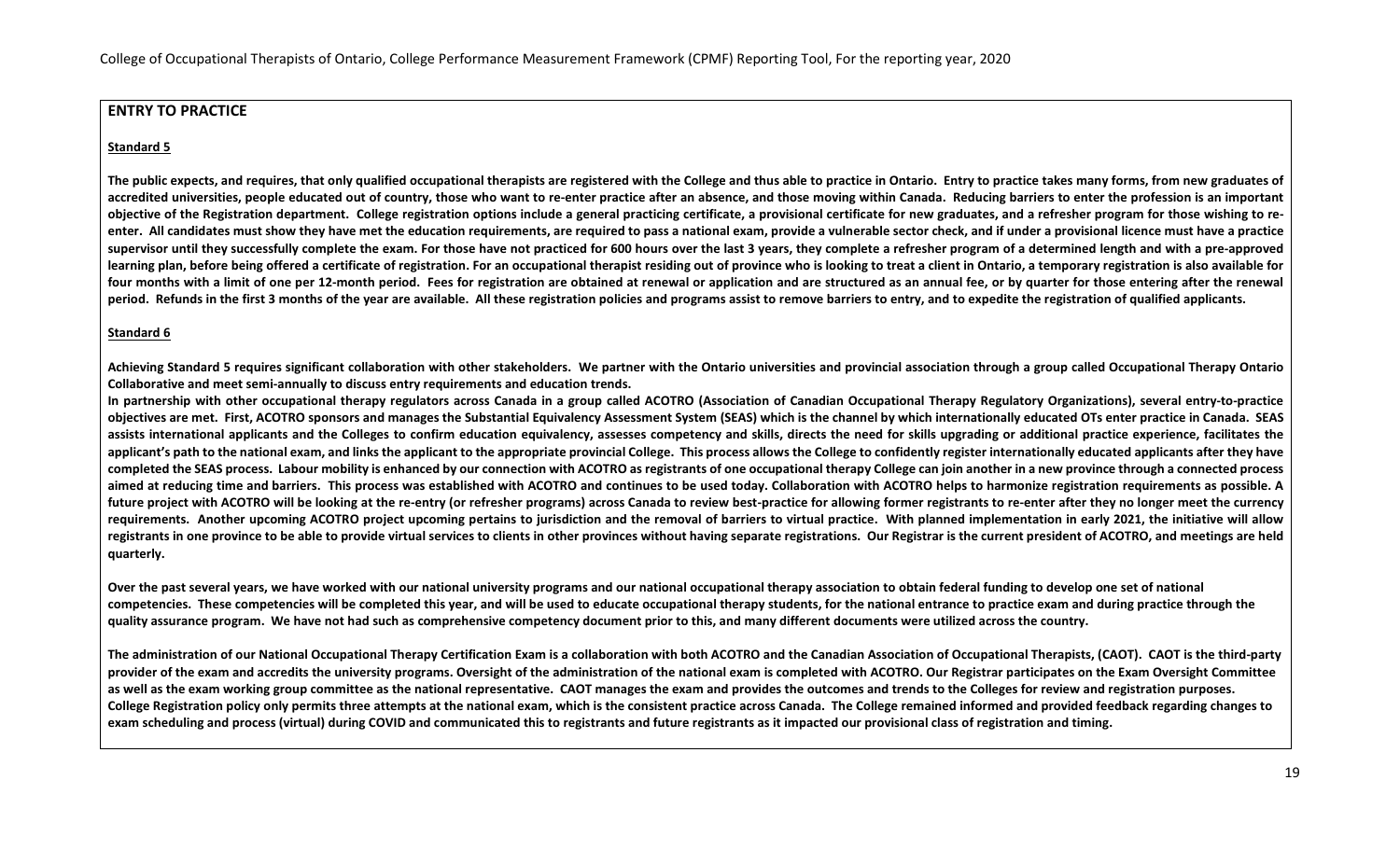**Annually we report to, and meet with, the Ontario Fairness Commissioner (OFC) about our registration practices and receive feedback about the work we are doing to ensure that all qualified applicants**  will be able to be registered and thus practice occupational therapy in Ontario. The OFC is informed of our SEAS process, and the work we are doing with ACOTRO on cross-jurisdictional practice, labour **mobility, and the refresher program for re-entry.**

Registration data is collected based on the Canadian Institute of Health Information (CIHI) criteria and contributed to CIHI on an annual basis. These contributions support development of a mutual dataset **to inform workforce planning. At the end of 2020 meetings with CIHI took place to discuss revising the data collection for registration to make the categories more applicable to occupational therapy and to improve the registrant database for public users.**

**We have, with ACOTRO and Veterans Affairs Canada Occupational Therapists, developed a mutual understanding of how to manage registration of occupational therapists who work for this federal**  agency, which provides services on a national basis. This national process to facilitate appropriate registration for occupational therapists who work in multiple provinces will simplify and streamline the **process for all involved, without overregulating.**

**During the pandemic, we worked collaboratively with the Health Workforce Regulatory Oversight Branch to support emergency management. Information was communicated regarding current, retired, and out-of-province occupational therapists and the College provided no-cost temporary registration and facilitated insurance coverage to help with health resource planning.** 

Lastly, we are an active member of the Ontario Regulators Access Consortium (ORAC) where we share best practices about registration practices for health and non-health regulators.

#### **Standard 7**

**We have achieved the following outcomes in 2020 in collaboration with our system partners:**

**1. OTOC – discussions regarding virtual fieldwork placements and virtual student supervision to reduce barriers to students achieving their occupational therapy education requirements during COVID.** 

- **2. ACOTRO –**
	- **a. Developed a new policy (pending implementation) on jurisdiction for virtual practice, early engagement in a project to review and revise the refresher program.**
	- **b. Developed a draft set of competencies with national partners**
	- **c. Shifted international assessments (SEAS) to a virtual format to manage during the pandemic.**
- **3. CAOT – Accommodated ongoing completion of the National Occupational Therapy Certification Exam with support for timing and format changes (in-person and virtual).**
- **4. Veterans Affairs – Developed a national process to facilitate appropriate registration for occupational therapists who work in multiple provinces.**
- **5. Health Resource Regulatory Oversight Branch - Removed barriers for retired and out-of-province previous registrants to re-enter practice during the pandemic.**

#### **PSYCHOTHERAPY**

#### **Standard 5**

**In December 2019 the controlled act of psychotherapy was proclaimed for occupational therapists. This was an extensive project that spanned more than a decade. The public expects and requires occupational therapists practicing psychotherapy to be competent and skilled. While occupational therapists are trained to assist clients with mental health challenges as a general part of their education,**  providing psychotherapy carries an elevated level of risk that requires additional practice supports, collaboration, communication, and clarification of the skills and competencies needed. Occupational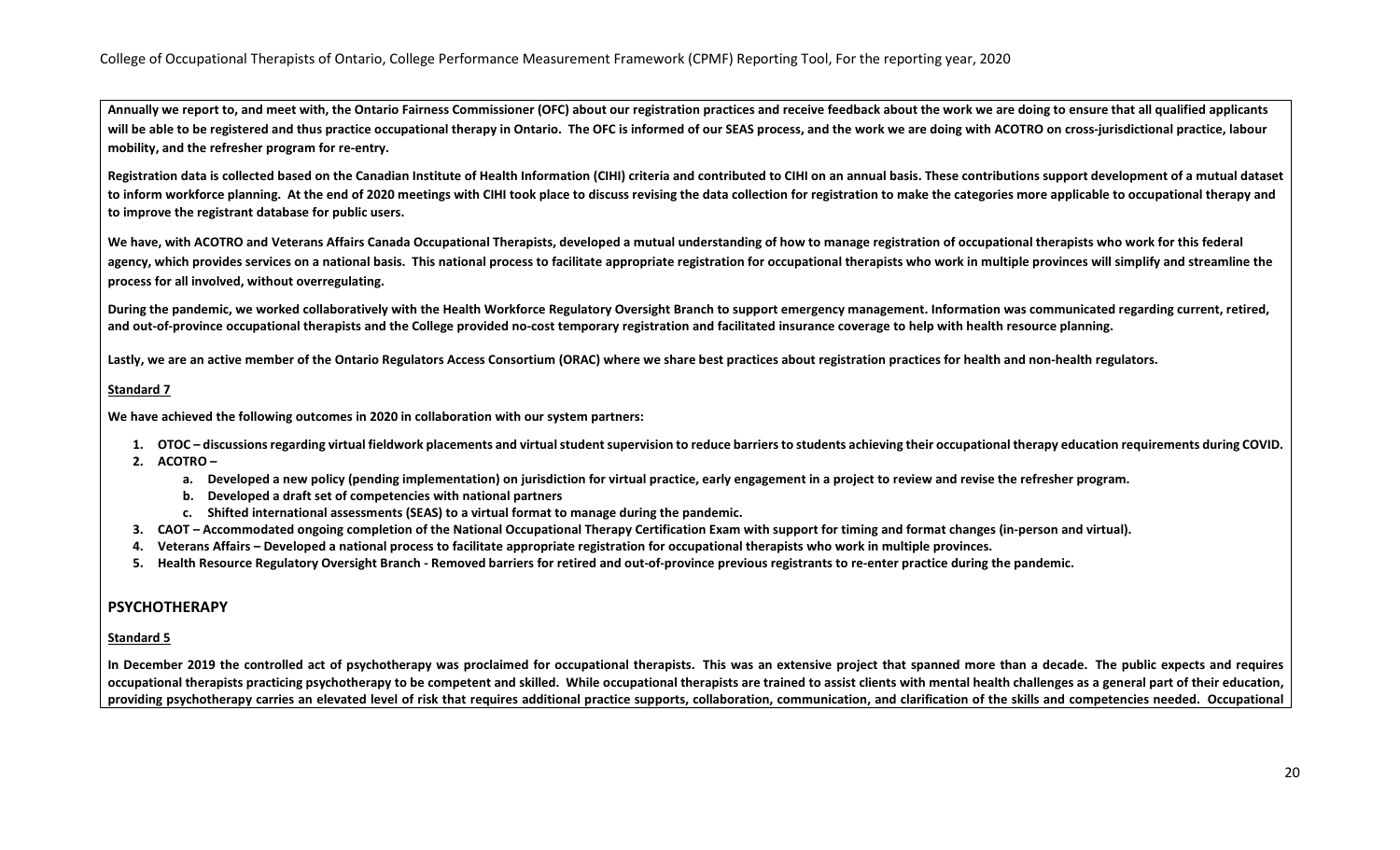**therapists in the earlier stages of their education and training also require a practice supervisor or mentor, and this has been outlined to registrants in practice documents, communications, and outreach activities.**

**The College sought ways to collaborate with system partners about the controlled act of psychotherapy. OTs are one of the six regulated health care providers granted the authority to provide the controlled**  act of psychotherapy. Controlled acts have elevated risks associated with them and the College takes steps to reduce the likelihood of risks occurring. Here are some of the ways the College worked with **system partners in 2020 to ensure the safe delivery of psychotherapy:** 

| <b>Activity</b>                                            | <b>Impact for Registrants</b>                                        | <b>Impact for Clients</b>                                         |
|------------------------------------------------------------|----------------------------------------------------------------------|-------------------------------------------------------------------|
| <b>System Partner: Other Regulators</b>                    |                                                                      |                                                                   |
| Collaborated with several other regulatory colleges with   | Clear and consistent guidance with registrants clarifies supervision | Clients accessing psychotherapy services will have more           |
| members also having the authority to provide the           | expectations when entering psychotherapy practice. Aligning          | consistency in the expectations and arrangements between          |
| controlled act of psychotherapy regarding supervision      | with other regulators creates a common understanding for             | providers and their supervisors.                                  |
| expectations.                                              | registrants and the system.                                          | This may also facilitate OTs to enter into supervisory agreements |
|                                                            |                                                                      | with highly knowledgably supervisors to mentor their safe         |
|                                                            |                                                                      | practice.                                                         |
| <b>System Partner: Institutional Stakeholder</b>           | These insights were used to create the December 2020 College         | Clients receive safe and effective services with OTs who have the |
| Insights provided by institutional stakeholders at the     | newsletter's Case of the Month entitled "Competence in               | required competence and training.                                 |
| federal and regional level identified opportunities to     | Psychotherapy" which uses a hypothetical practice example to         |                                                                   |
| provide clarification to occupational therapists providing | demonstrate how an OT can transition into psychotherapy              |                                                                   |
| psychotherapy.                                             | practice with the required competence to do so. This was             |                                                                   |
|                                                            | distributed to all registrants.                                      |                                                                   |

#### **Standard 6**

**The development of the controlled act of psychotherapy required significant collaboration with the regulators for psychotherapists, psychologists, physicians, nurses, social workers, and social service**  workers. As a result, the controlled act of psychotherapy was defined, and the meaning of psychotherapy activity or service was consistently communicated to registrants of the colleges and the public.

Examples of how The College maintains cooperative and collaborative relationships to ensure it is responsive to changing public expectations:

**The College previously collaborated with the professional association to co-host a well attended webinar on psychotherapy that provided education regarding competence and other requirements for registrants who perform psychotherapy.** 

**The College Practice Resource Service is available to provide private and confidential support to the public, occupational therapists, and others about occupational therapy practice in Ontario. To facilitate**  safe, ethical care, most calls to the practice service were responded to within the same day. This timely access allows ongoing opportunities to clarify expectations when receiving psychotherapy from an **occupational therapist. Trends from inquiries were identified and shared internally and with regulatory partners to inform development of future educational resources. Note: additional educational activities relating to psychotherapy were delayed due to pandemic priority and are reflected in the 2020/2021 workplan.** 

**Standard 7**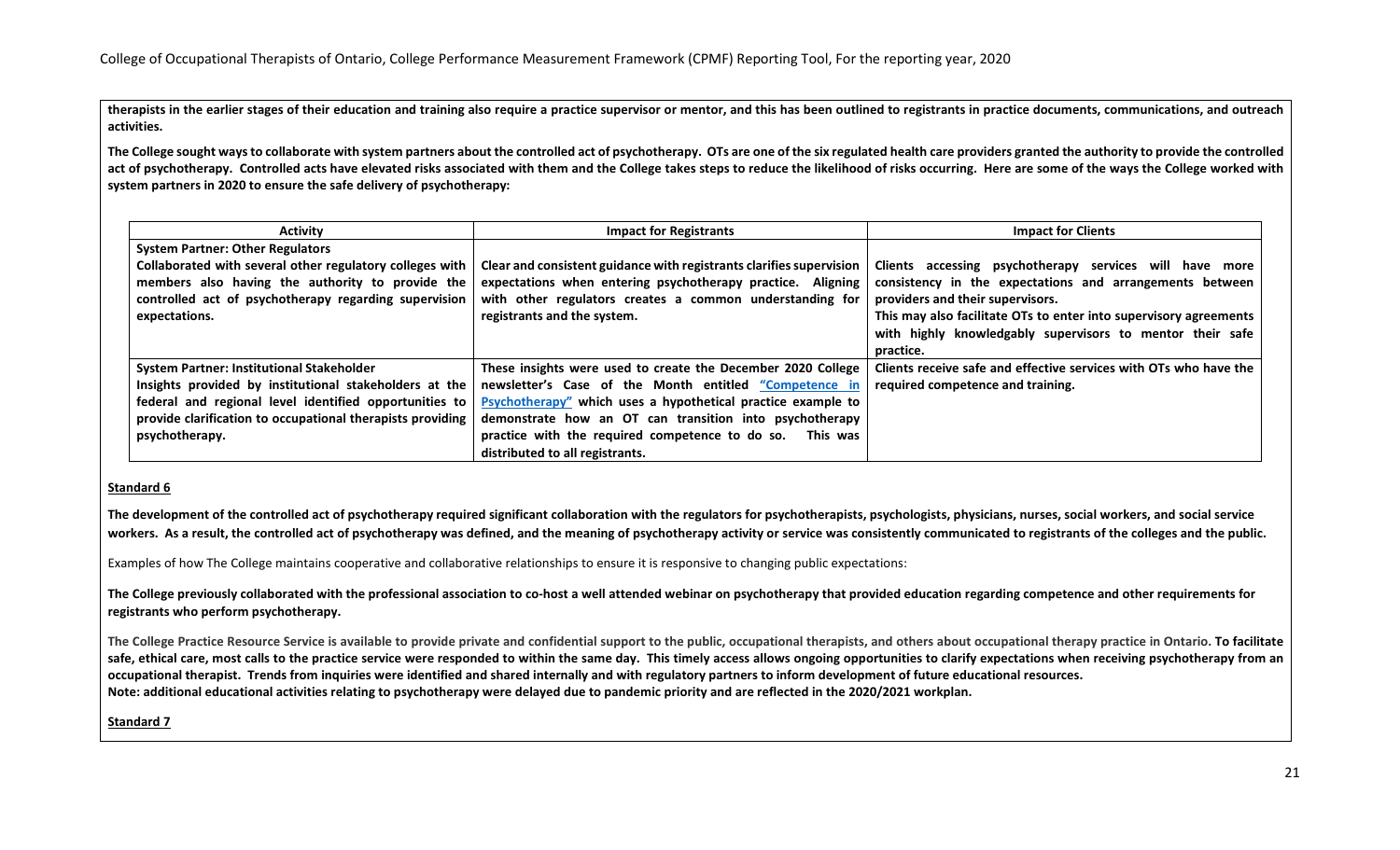**Examples of how "The College responds in a timely and effective manner to changing public expectations"**

**On an individual level:**

**The practice resource service directly responded to inquiries from members of the public in a timely manner (within the same day) that have questions pertaining to psychotherapy and OT practice.**

**The practice resource service responded to inquiries from registrants and other stakeholder in a timely manner (within the same day/within 24 hours) that have questions pertaining to psychotherapy and OT practice.**

#### **On a collective level:**

The document entitle[d The Controlled Act and Delegation](https://www.coto.org/resources/guide-to-controlled-acts-and-delegation) was updated in 2019 to reflect the legislative change that grants occupational therapists authorization to perform the controlled act of **psychotherapy. This update clarifies to the public and other stakeholders the expectations for OTs performing the controlled act of psychotherapy** 

**Initiation of a 2020/2021 project to enhance the Standards of Psychotherapy to continue to reflect current practice.**

#### **Outcomes of this collaboration in 2020 included:**

- **1. Proclamation of the controlled act of psychotherapy for occupational therapists. Jan 1, 2020**
- **2. Initiation of a 2020/2021 project to enhance the Standards of Psychotherapy to continue to reflect current practice.**
- **3. Occupational therapists have improved understanding of the expectations of practice via the webinar to registrants regarding psychotherapy practice.**

#### **TRUTH AND RECONCILIATION**

#### **Standard 5**

**In 2015 the Truth and Reconciliation Commission (TRC) released its final report, which included 94 Calls to Action. These Calls to Action offer direction on where systemic change is needed to further reconciliation between Canadians and Indigenous Peoples. Of relevance to the College is the section on Health including Calls to Action 18-24. These parts of the document address the health disparities faced by Indigenous Peoples and acknowledge that poor health outcomes are linked to the history of colonization in Canada. Recommendations for how to begin addressing these gaps included increasing the number of Indigenous professionals working in health care.**

**The public expects occupational therapists to be professional and sensitive to the needs of all clients. Building trust with the Indigenous community will help facilitate positive and effective health care experiences. Reducing barriers to service delivery may further reconciliation.** 

#### **Standard 6**

**To advance our efforts in Truth and Reconciliation, the College has engaged with Indigenous leaders to develop and revise a Land Acknowledgement statement, used for all Committee and Council meetings. This was done to raise awareness of indigenous issues within Ontario. This statement was revised during the pandemic to represent the virtual work of staff and the location of committee members throughout the province. With help from the Indigenous leaders, in 2020 we revised our renewal process to gather Indigenous-registrant data. See our page: [Supporting Indigenous](https://www.coto.org/memberservices/supporting-indigenous-communities)  [Communities.](https://www.coto.org/memberservices/supporting-indigenous-communities)**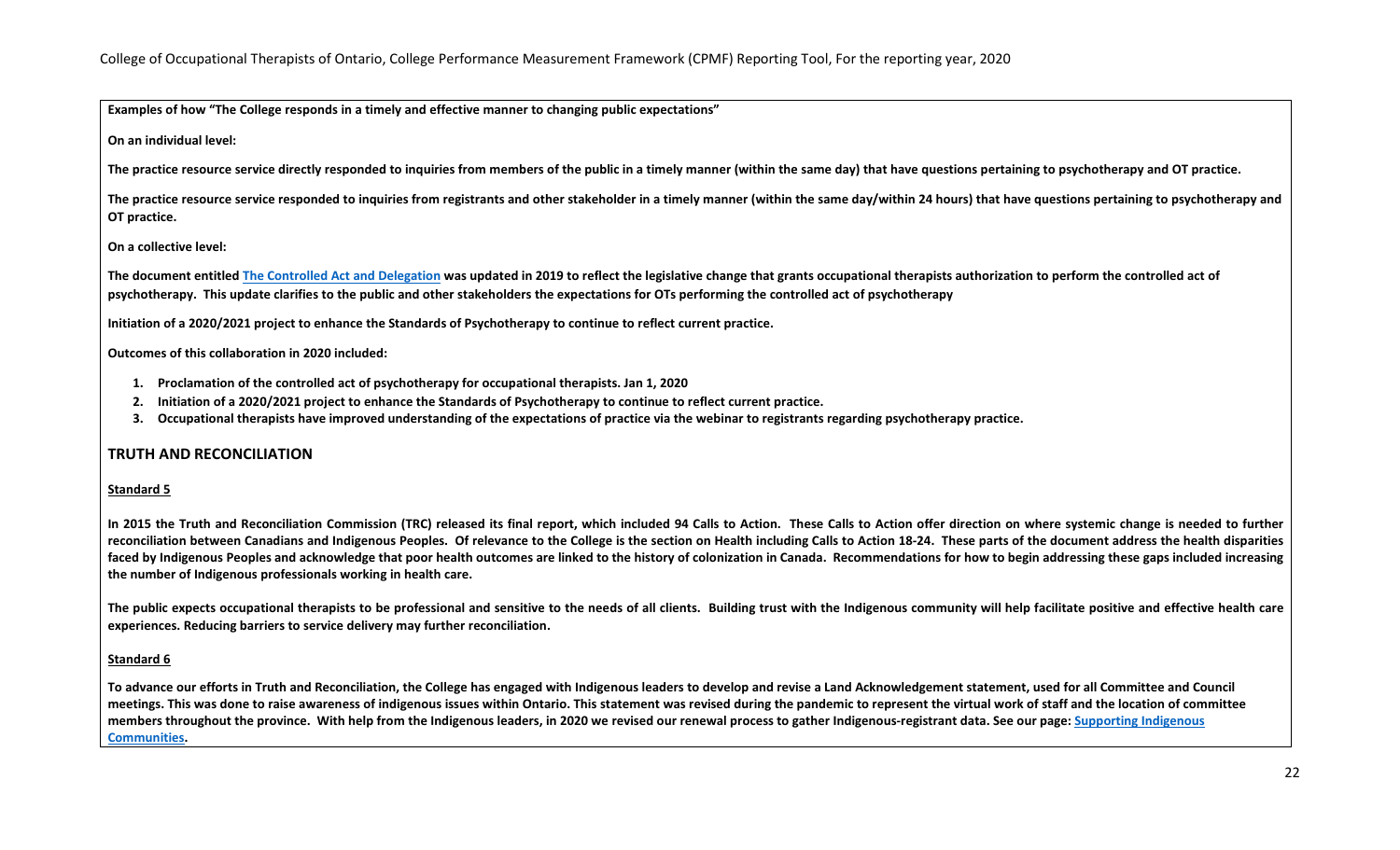**In October 2020 our Council engaged in an education session on Indigenous history and health, which provided further recommendations for us to consider, including connecting with indigenous occupational therapists [\(See the Council Highlights\)](https://www.coto.org/news/october-29-2020-council-highlights).**

**Our engagement with Indigenous leaders and the relationship we have developed with them will continue to inform our ongoing work at building and restoring trust with the Indigenous community, and further our intentions to provide staff education and develop registrant resources and information. We plan to continue the conversation with our Indigenous registrants and to work with our university partners and our national association to address the need to engage more people of Indigenous descent to enter the profession of occupational therapy.**

### **Standard 7**

**Outcomes in 2020 include:**

- **1. Land acknowledgement developed and revised during the pandemic. This acknowledgement has been introduced for all Council and Committee meetings.**
- **2. Collection and validation of Indigenous-registrant data at renewal.**
- **3. Council education was completed in October, with more actionable items recommended.**

#### **DRIVER SAFETY**

#### **Standard 5**

The safety of drivers in Ontario is a practice concern that impacts us all. Occupational therapists are front-line professionals who can provide valuable information to clients, their families, healthcare teams, **and the Ministry of Transportation regarding safe driving. Many occupational therapists also work to specifically assess high-risk drivers and provide rehabilitation to help people to safely continue or resume driving considering a disability or health event.** 

#### **Standard 6**

**As concerns about safe driving escalated, the College worked with the Ministry of Transportation of Ontario regarding changes to the legislation regarding the reporting of unsafe drivers and specifically discretionary reporting by occupational therapists. Today, we continue to collaborate twice annually with the Driver Improvement Office's Program Advisor regarding the number of reports received from occupational therapists, trends in reporting, changes to the process/forms that occupational therapists use.**

We also continue to collaborate with the Ministry and registrants to ensure occupational therapists have the most updated information to exercise discretionary reporting responsibilities and use these **contacts to inform changes to College documents and registrant education as appropriate.**

#### **Standard 7**

**Outcomes for 2020 included:**

**1. Continued collaboration to inform the ongoing role of occupational therapists in reporting unsafe drivers.** *2.* **Communicating the updated reporting tool to registrants.**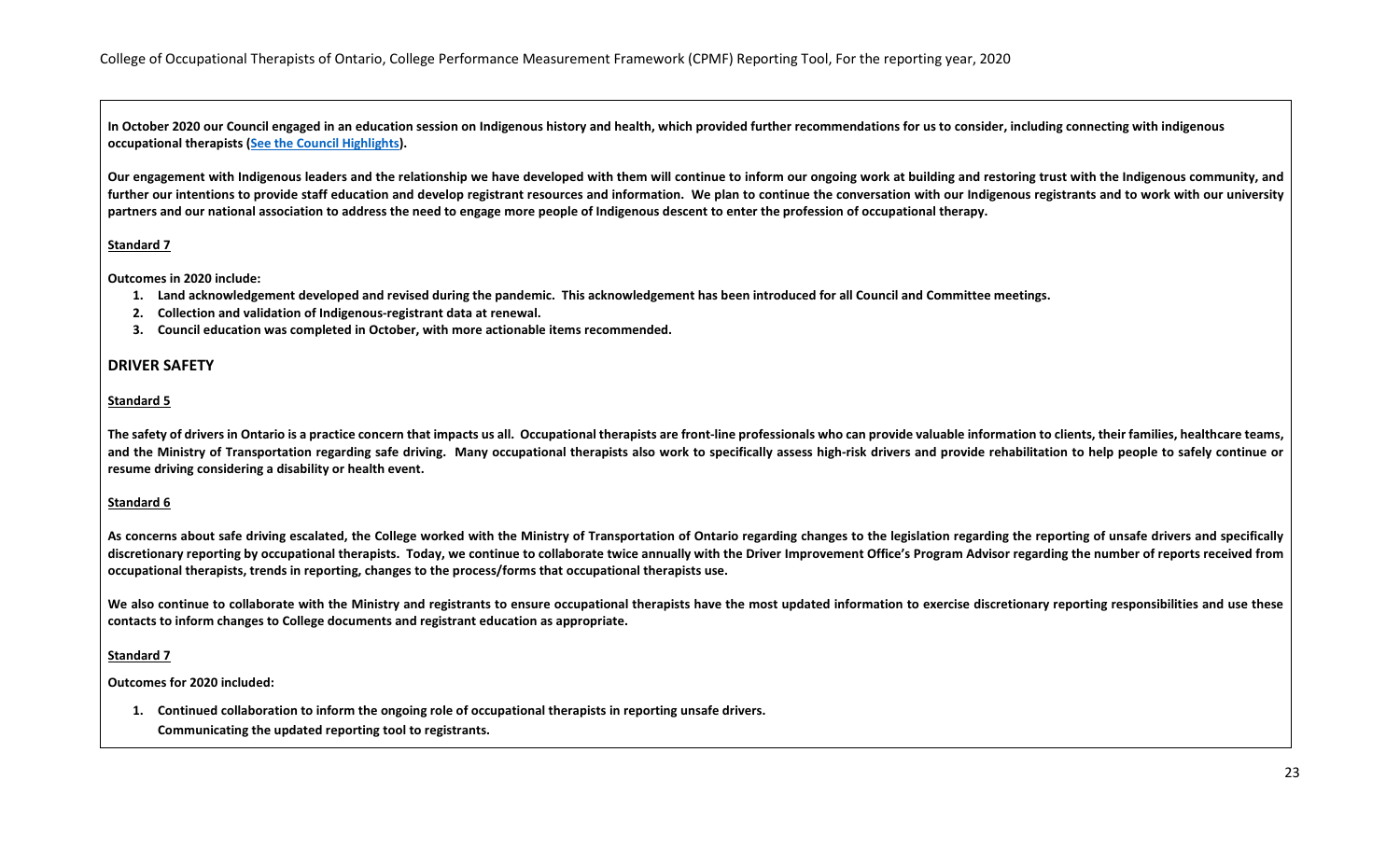# <span id="page-23-0"></span>DOMAIN 4: INFORMATION MANAGEMENT

### **Standard 8**

**Information collected by the College is protected from unauthorized disclosure.**

| <b>Measure</b>           | 8.1 The College demonstrates how it protects against unauthorized disclosure of information.                                                                                                                         |
|--------------------------|----------------------------------------------------------------------------------------------------------------------------------------------------------------------------------------------------------------------|
| <b>Required Evidence</b> | a. The College has and uses policies and processes to govern the collection, use, disclosure, and protection of information that is of a personal (both health and non-health) or<br>sensitive nature that it holds. |
| <b>College Response</b>  | The College fulfills this requirement: Yes X Partially No                                                                                                                                                            |

Insert a link to policies and processes *OR* provide brief description of the respective policies and processes.

#### **Privacy at the College is protected as follows:**

**The Human Resources material has a confidentiality policy, and forms are signed by all staff.**

**All committee and council members review and sign confidentiality agreements annually. Confidential COTO email addresses are provided to enable secure communications and transmission of College materials.**

**Confidentiality provisions and associated fines from the RHPA are included in onboarding and training materials.**

#### **[Privacy policy is listed on the website.](https://www.coto.org/about/privacy-at-the-college/privacy-policy)**

The Investigations and Resolutions program of the College applies privacy practices and processes at all stages of the investigation, from intake to disposal including not sharing personal identifiers or **sensitive information through the College's telephone and messaging system and sharing meeting packages (using a secure document sharing platform) with the ICRC in a manner which prevents them from downloading the materials onto their personal computers. ICRC access to the meeting packages is removed once its written reasons for its decision is issued.** 

**The Quality Assurance program material about registrants is anonymous, with the registrant's name applied to decisions letters and forms after the committee decision is made.**

**The Practice Service is also anonymous, with names or contact information of inquirers retained for response purposes only.**

The College has an internal privacy policy with steps for managing a breach of privacy, including a log of breaches, a report outlining the events, and copies of documents sent to involved individuals. **Managers have all been trained on managing breaches in their programs.**

**The College is monitored 24x7 for system failure, ransomware detection and cyber attacks employing with several security tools and is only accessible through a virtual private network. Confidential and sensitive information is received and shared through secure channels.**

**The College has a document retention policy.**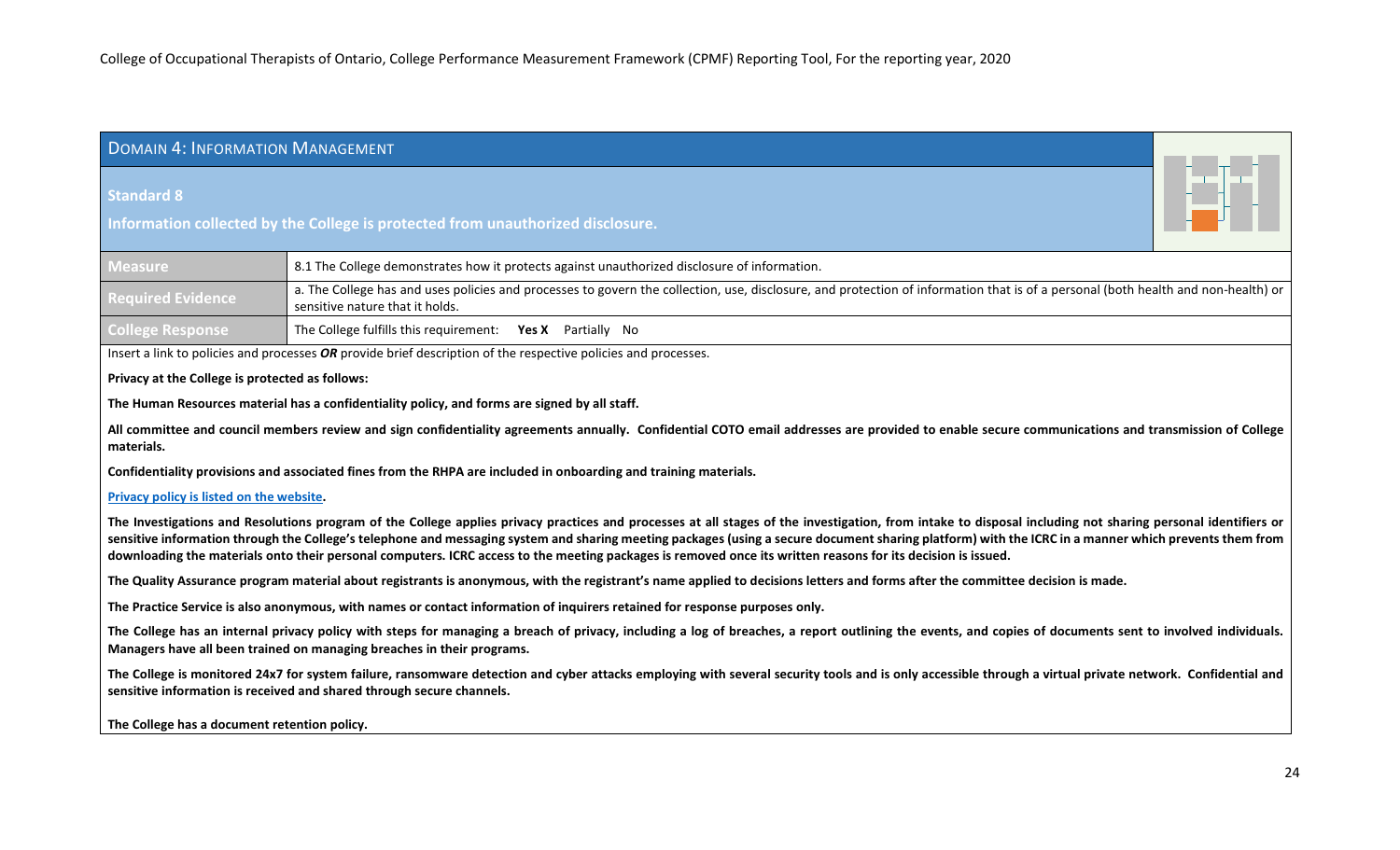**All Council and Committee packages include information about virtual meeting conduct, including proper destruction of meeting materials. The Deputy Registrar is the designated Privacy Officer.**

# <span id="page-24-0"></span>DOMAIN 5: REGULATORY POLICIES

#### **Standard 9**

**Policies, standards of practice, and practice guidelines are based in the best available evidence, reflect current best practices, are aligned with changing public expectations, and where appropriate aligned with other Colleges.**

| <b>Measure</b>           | 9.1 All policies, standards of practice, and practice guidelines are up to date and relevant to the current practice environment (e.g. where appropriate, reflective of changing<br>population health needs, public/societal expectations, models of care, clinical evidence, advances in technology). |
|--------------------------|--------------------------------------------------------------------------------------------------------------------------------------------------------------------------------------------------------------------------------------------------------------------------------------------------------|
| <b>Required Evidence</b> | a. The College has processes in place for evaluating its policies, standards of practice, and practice guidelines to determine whether they are appropriate, or require revisions,<br>or if new direction or guidance is required based on the current practice environment.                           |
| <b>College Response</b>  | The College fulfills this requirement: Yes X Partially No                                                                                                                                                                                                                                              |

Insert a link to document(s) that outline how the College evaluates its policies, standards of practice, and practice guidelines to ensure they are up to date and relevant to the current practice environment *OR* describe in a few words the College's evaluation process (e.g. what triggers an evaluation, what steps are being taken, which stakeholders are being engaged in the evaluation and how).

**The College has a document framework, workplan, and detailed review process to track documents in need of revision. The framework outlines the review process including the steps required to bring a document forward for changes. The framework and workplan are internal documents that are utilized by our Practice Subcommittee.** 

Practice Subcommittee is an innovative group of occupational therapists and appointed Council members from across the province that represent a range of practice settings and experience. This varied **group of occupational therapists meet regularly with the College Practice team to provide "boots on the ground" awareness of the current practice environment. While Practice Subcommittee do not have decision making authority, they provide valuable insight into how COTO resources relate to practice environments.** 

**For document review and updating, the following process is followed:**

- **Standards of Practice are reviewed every 5 years, other documents as needed based on practice data / inquiries.**
- **Staff record in real time all the external inquiries that the College receives through the Practice Service. This data is analyzed monthly to identify key trends and any gaps in knowledge. Resources are developed and revised based on this intelligence. e.g., educational outreach, practice examples, questions and answers or revisions to existing documents.**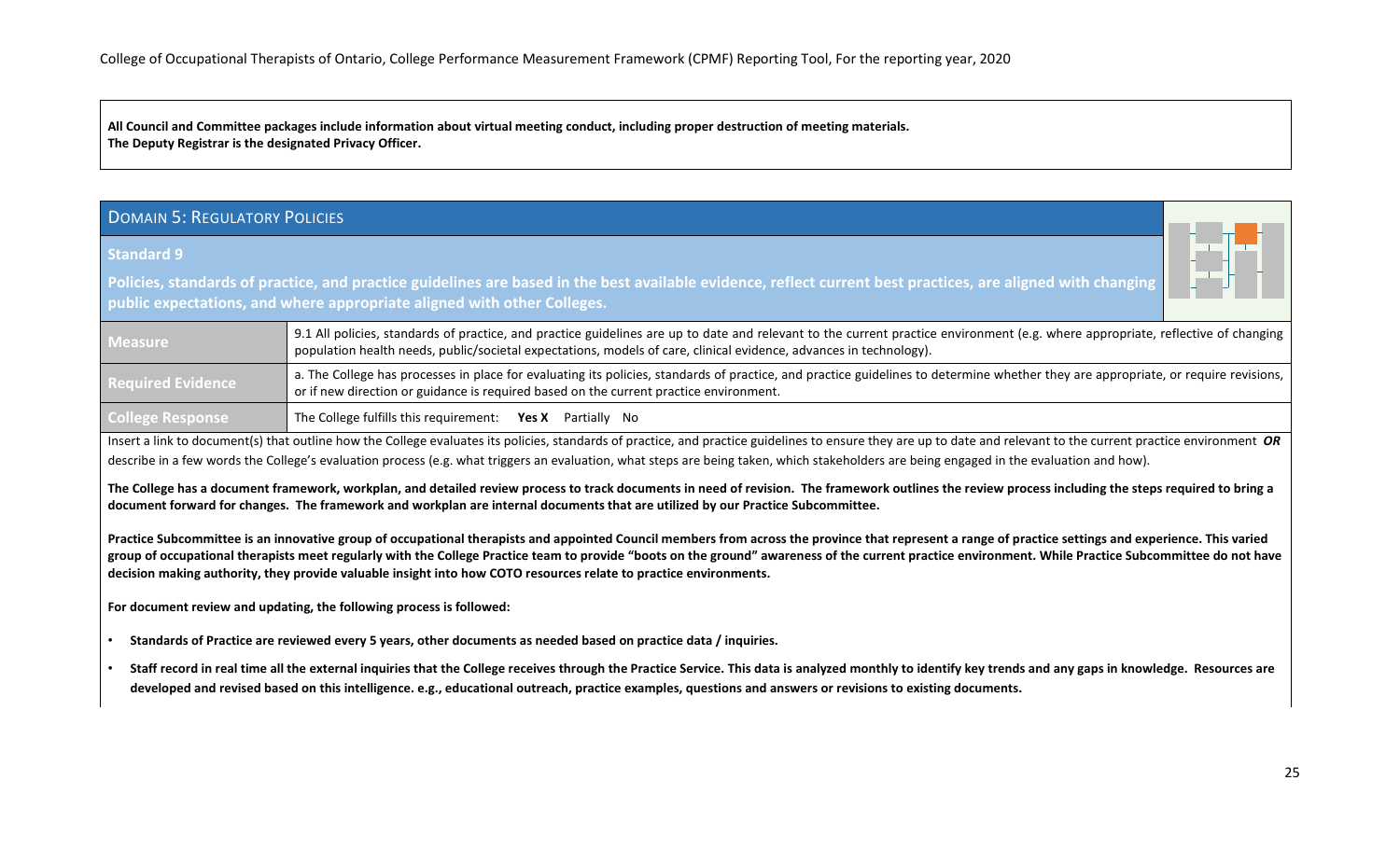- **Policies all have review and updated dates indicated, and are brought forward for review based on relevance, priority and emerging trends requiring change. Many policies were reviewed and updated in 2020 to implement plain language.**
- **Standards are sent for registrant and stakeholder consultation with each revision. Opportunities to provide feedback are promoted via registrant newsletter, website posting and social media. Online survey tools are used to facilitate the process, with materials provided in French and English. Alternative methods for providing input are offered to ensure accessibility. As appropriate, consultations are also shared on both the [Ontario Health Regulators](file://gfserver/Company/Shared/CPMF%20(JE)/Submission%202021/ontariohealthregulators.ca) 'Consultations' web page and via the Citizen Advisory Group newsletter to promote public input. Additional opportunities to participate in**  College decision-making through public input are noted on the College web page 'Public Input [to College Decision-Making'.](file://gfserver/Company/Shared/CPMF%20(JE)/Submission%202021/coto.org/you-and-your-ot/public-input) Consultation outcomes are shared on the College's dedicated 'Consultations' **[web page](https://www.coto.org/about/consultations)**. **All standards and expectations for practice are approved by Council.**
- **Standards revised in 2020: The Code of Ethics, Standards for Acupuncture, Standards for Assessment**
- **Other documents revised in 2020: Guide to Controlled Acts and Delegation.**

**The College uses a document development process to identify and track revisions and the status of documents. These are operational tools, not publicly available.**

| <b>Required Evidence</b> | b. Provide information on when policies, standards, and practice guidelines have been newly developed or updated, and demonstrate how the College considered the<br>following components: |
|--------------------------|-------------------------------------------------------------------------------------------------------------------------------------------------------------------------------------------|
|                          | i. evidence and data,                                                                                                                                                                     |
|                          | ii. the risk posed to patients / the public,<br>iii. the current practice environment,                                                                                                    |
|                          | iv. alignment with other health regulatory Colleges (where appropriate, for example where practice matters overlap)                                                                       |
|                          | v. expectations of the public, and                                                                                                                                                        |
|                          | vi. stakeholder views and feedback.                                                                                                                                                       |
| <b>College Response</b>  | The College fulfills this requirement: <b>Yes X</b> Partially No                                                                                                                          |

For two recent new policies or amendments, either insert a link to document(s) that demonstrate how those components were taken into account in developing or amending the respective policy, standard or practice guideline (including with whom it engaged and how) *OR* describe it in a few words.

**Overview of the Typical Standard and Practice Document Review and Updating Process:** 

- **Practice Subcommittee (reporting to Council via the Executive Committee) or Patient Relations (reporting to Council) use a document framework and workplan to identify standards and documents that require revision. The Patient Relations Committee is responsible for revisions to the following: Professional Boundaries, Code of Ethics, Prevention of Sexual Abuse, and Conflict of Interest. Practice Subcommittee manage all other practice resources and documents on the website.**
- **Before review, the intent to review is approved by the Committee, Executive and / or Council.**
- **A Document Framework is used to guide the change process.**
- **The process typically involves an environmental scan of other Colleges' information, and internal scan of use of the existing document through website analytics, practice enquiries, quality assurance and complaints.**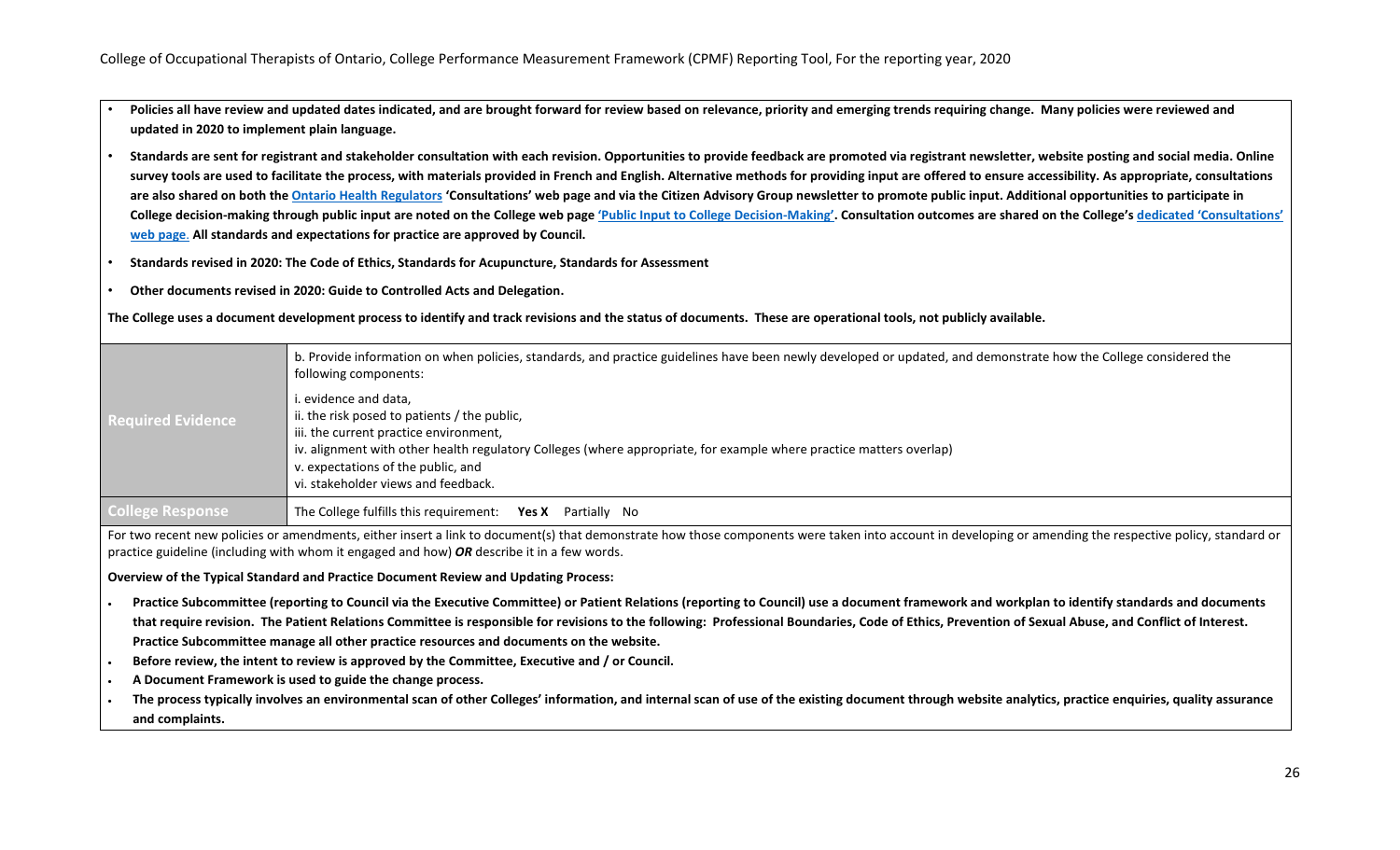- **The results of environmental scanning initiate the changes which are brought in draft form to Committee or Council. All Standards require stakeholder consultation that include the public.**
- **Final changes are then implemented and approved by Council.**
- **Documents are then translated into French and posted online.**
- **Changes are incorporated into any presentation materials.**
- **The update is communicated online and to registrants.**
- **The communications plan typically also includes targeted Case Studies in a Newsletter, or a webinar.**

#### **Example 1: Standards for Assessment**

#### **Evidence and Data**

#### **[Briefing note to Council includes a summary of the internal and external environmental scans conducted](https://www.coto.org/docs/default-source/council-meeting-materials/council-package---march-26-2020.pdf?sfvrsn=3213134d_2) (p. 137):**

**External Scan – College staff completed an external scan of other regulatory bodies' documents pertaining to assessments. Despite variations in approaches to presenting Standards, staff found that the expectations outlined in the Standards for Assessments align with the expectations of other regulated health professionals. This finding dispelled some myths and perceptions that OTs were being held to a higher standard of practice.**

**Internal Scan – An internal scan involved the review of the Practice Program, and Quality Assurance Program data and a review of common ICRC pertaining to assessments. A review of the ICRC case data also identified similar themes interrelated with assessment.**

**Content & Format Review – Practice Subcommittee reviewed the content and format of the Standards for Assessments, Subcommittee recommended that significant changes were required to remove outdated references and reformat the Standards and change the title to align with the current publication formats.**

**Website Analytics – reviewed and "key words" were identified for how this document is searched.**

#### **Risk Posed to Patients / the Public**

Public Interest: As stated in the Council Briefing Note: Assessments are an integral part of occupational therapy practice and serve as the foundation for clinical decisions, professional opinions, and **recommendations. Occupational therapist assessments can negatively impact the public if not performed by a competent practitioner. Occupational therapists performing assessments are expected to comply with the Standards for Assessments. The Standards for Assessments outline minimum expectations to ensure the public is receiving safe, ethical, competent assessments from Ontario occupational therapists.**

#### **Current Practice Environment**

**Practice Subcommittee: In addition to the environmental scan and data analysis, the College also utilizes a non-statutory practice subcommittee whose members are registered OTs from across Ontario,**  and includes two council members, who provide valuable input into the development or revision of the Standards. Subcommittee identifies gaps and reflects the current practice environment ensuring **that the Standards also reflect the public interest and meets the minimum expectations for consistent practice.**

#### **Alignment with other Colleges**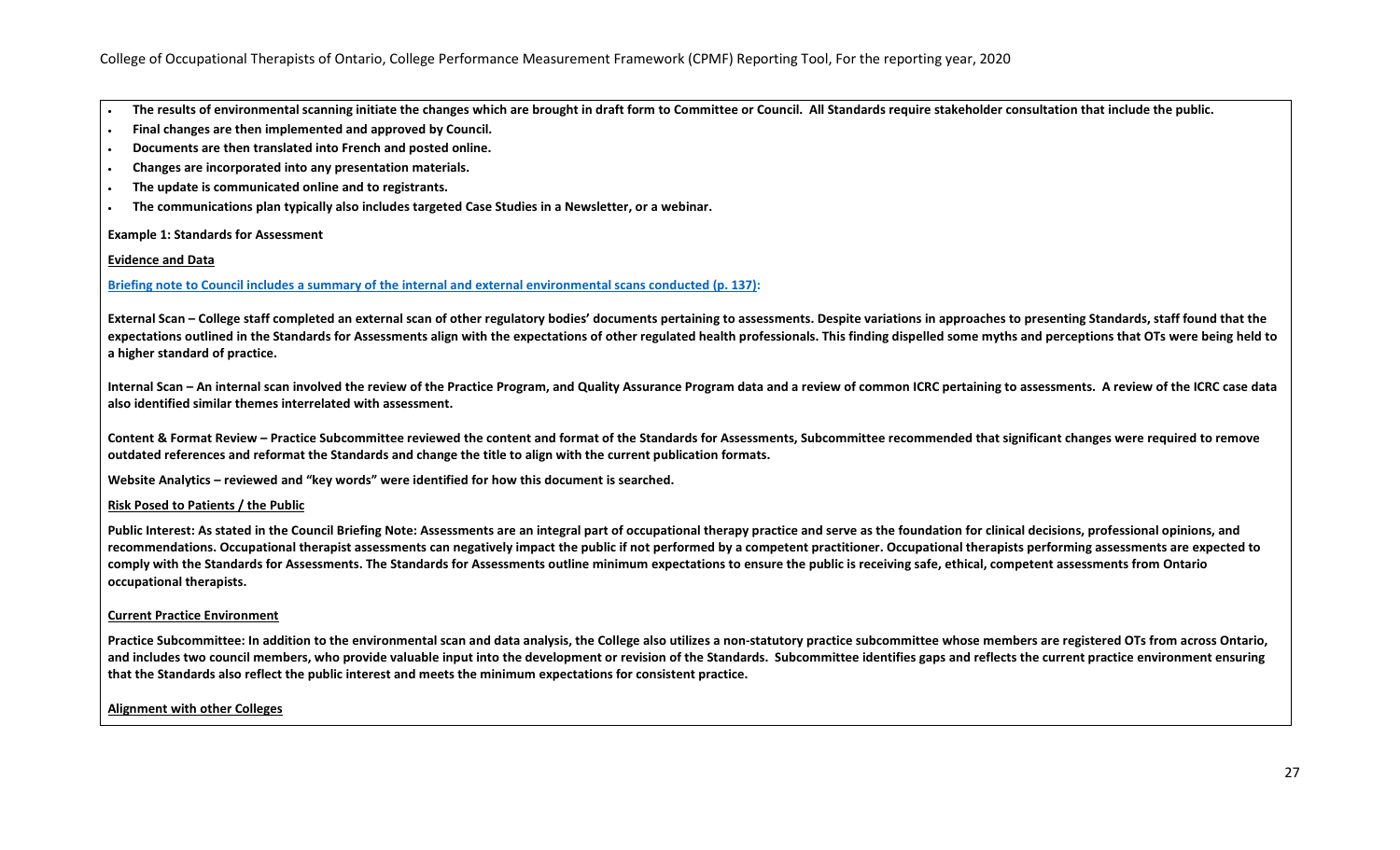**Refer to criteria 1. External Scan: The external environmental scan supported that the Standards align with other regulatory Colleges expectations for practice with respect to accountability for the assessment components of their practice including having the competence, skills, knowledge, and judgment to perform the assessment activities safely and ethically.** 

#### **Expectations of the Public**

**Inquiries to the Practice Service from the public, the use of Public Members on Council and Committee and complaints received through investigations and resolutions are used to look at common themes that emerge from the public lens. The public consultation was also used to garner any required document changes for public expectations for OT assessment.**

#### **Stakeholder Views and Feedback**

**Consultation: Our Document Framework outlines that Standards revisions require broader public and stakeholder consultation. This consultation was available on the Ontario Health Regulators website to obtain feedback from the public to identify any concerns to further examine.** 

#### **Example 2: Discontinuing Service**

#### **Evidence and Data**

**In summer 2020 an environmental scan was conducted related to the document that outlines the expected processes for discontinuing occupational therapy service. The environmental scan includes data driven insights from both internal and external sources including:** 

#### **Internal Data:**

- **Analysis of Inquiries to the Practice Resource Service**
- **Data from Investigations, Complaints and Resolutions Program**
- **Data from the Quality Assurance Program / Peer and Practice reviews with registrants**
- **Website analytics on views and download activity of the document**

#### **External Data:**

**Researched approaches by other health regulators related to discontinuing services to inform the revision and alignment of this document.** 

**A summary of the data that formed the foundation of the revisions can be found in the briefing note that was provided to Council at[: Council Meeting Package –](https://www.coto.org/docs/default-source/council-meeting-materials/council-meeting-package-january-28-2021.pdf?sfvrsn=1d4beaef_2) January 28, 2021 (p.234).**

#### **Risk Posed to Patients / the Public**

**Public Interest: As stated in the Council Briefing Note: Discontinuing services improperly can have detrimental impacts to clients. Revisions to this document furthers the College's mandate for public protection by ensuring professional standards and resources are up-to-date and reflect evolving practice so occupational therapists are practicing ethically, safely, and effectively.** 

#### **Current Practice Environment**

Practice Subcommittee: Practice Subcommittee contributed a great deal to this revision by informing key messages and providing practice examples. Council members, both occupational therapists and **academic members, as well as public members, also provided valuable feedback and approval of the final document.**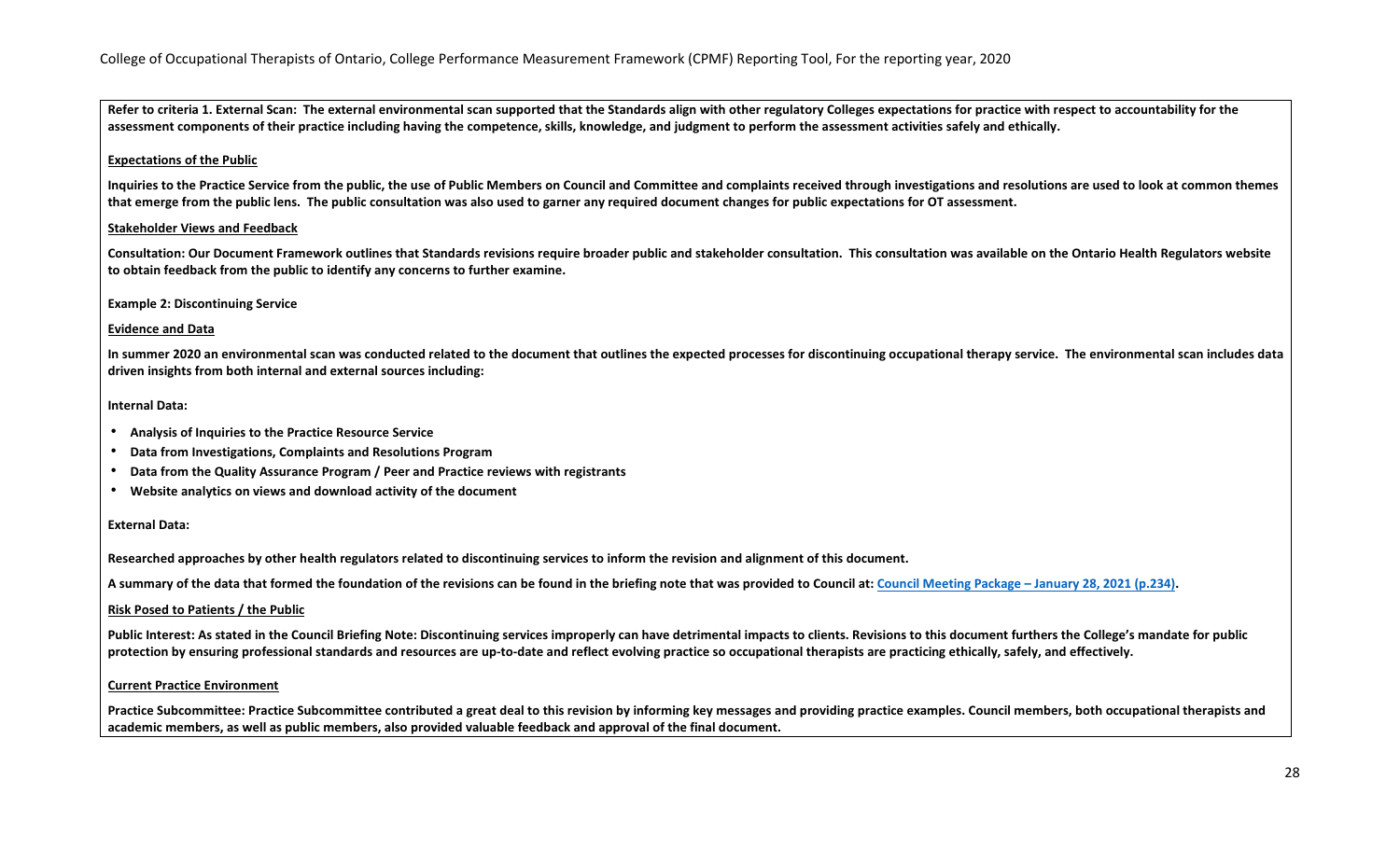### **Alignment with other Colleges**

**Refer to criteria 1. External Scan Expectations of the Public**

Fall 2020 Public Stakeholders: Clients & Caregivers: Early consultation with the Citizen Advisory Group (CAG) resulted in a new client perspective to this resource (https://citizenadvisorygroup.org/). A **tailored set of questions were asked to clients and caregivers in this focus group about ending occupational therapy service.** 

The CAG Report (Appendix C) describes the discussion questions and recommendations to the document. An insight that emerged from this consultation is the preferred "patient – provider partnership **model" that includes transparent and collaborative decision making between client and therapist. This theme is woven throughout the revised version of this resource and resulted in the addition of a section entitled[: The Client and Caregiver Perspective.](https://www.coto.org/resources/details/discontinuing-services-2021)** 

**Following revisions from Subcommittee and the CAG, a plain language review was completed to improve the accessibility and readability of the document for the public.** 

#### **Stakeholder Views and Feedback**

Winter 2021 Public & Registrant Stakeholders: COTO's Council is made up of both public and professional members. This updated document was reviewed by Council early 2021 for stakeholder feedback **prior to posting on public website and disseminating to all registrants. In March 2021 a webinar will be hosted to introduce the new resource and to help registrants apply this to their practice.** 

**Overview of the Typical Policy Review and Updating Process**

**For the three main areas of the College that are not involved in the development of Standards of Practice for registrants; Registration, Quality Assurance and Investigations and Resolutions, each of these areas work with their respective committees to develop and review policies pertaining to their processes. The Registration Policies are developed mostly with the applicants in mind as the main users of the policies, and these inform and explain registration requirements. They are reviewed for plain language and posted on the website. These are normally reviewed and updated on a 3-year cycle or when required.** 

**Much information is provided on the website about the Investigations and Resolutions process and this is aimed at both the public making a complaint and the OT who may be the subject of the**  complaint. This information is written in a way to promote clarity and readability. Internal policies used to describe processes are developed in conjunction with the committee affected, in this case: the **Investigations Complaints and Reports, Discipline or Fitness to Practice Committees.**

**Similarly, there is a lot of information on the website about the Quality Assurance processes that is written to be understandable and clear. QA policies are determined with the QA committee and are reviewed when processes or policies change. These are communicated through the website to registrants and the public.**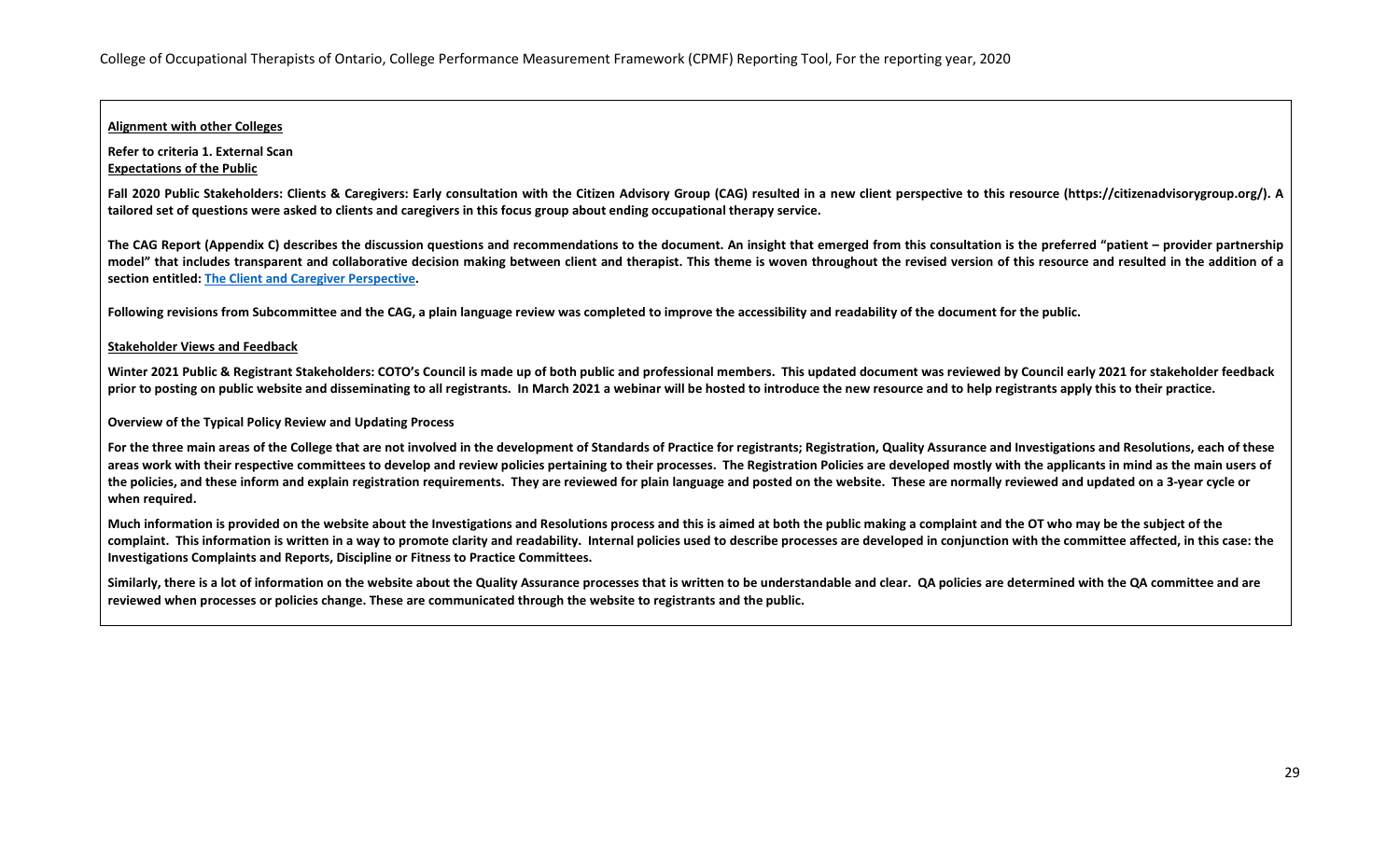# <span id="page-29-0"></span>DOMAIN 6: SUITABILITY TO PRACTICE

### **Standard 10**

**The College has processes and procedures in place to assess the competency, safety, and ethics of the people it registers.**

| <b>Measure</b>           | 10.1 Applicants meet all College requirements before they can practice.                                                                                                                                                                                                         |
|--------------------------|---------------------------------------------------------------------------------------------------------------------------------------------------------------------------------------------------------------------------------------------------------------------------------|
| <b>Required Evidence</b> | a. Processes are in place to ensure that only those who meet the registration requirements receive a certificate to practice (e.g., how it operationalizes the registration of<br>members, including the review and validation of submitted documentation to detect fraudulent. |
| <b>College Response</b>  | The College fulfills this requirement: Yes X Partially No                                                                                                                                                                                                                       |

Insert a link that outlines the policies or processes in place to ensure the documentation provided by candidates meets registration requirements *OR* describe in a few words the processes and checks that are carried out:

**All applicants must apply and provide supporting documents to the College for review prior to being registered. This ensures they meet registration requirements. Examples of required documentation includes, but is not limited to, the following:**

- **Transcripts to provide evidence of completion of education**
- **Regulatory history forms from other jurisdictions to provide evidence of good standing**
- **Letter of employment to provide evidence of currency to show recent practice and knowledge in the profession**
- **Vulnerable sector check for suitability to practice**
- **Evidence of work eligibility (citizenship, work permit, etc.)**
- **Evidence of successful completion of the National Occupational Therapy Certification Examination (NOTCE).**

Insert a link *OR* provide an overview of the process undertaken to review how a college operationalizes its registration processes to ensure documentation provided by candidates meets registration requirements (e.g., communication with other regulators in other jurisdictions to secure records of good conduct, confirmation of information from supervisors, educators, etc.):

#### **Documents from third parties must be sent directly from the source to ensure authenticity.**

Provisional registrants who have not passed the exam but are currently registered to write the next available sitting must practice under the supervision of a College approved supervisor until successful **completion of the examination.** 

**Internationally educated occupational therapists are required to complete the Substantially Equivalent Assessment System (SEAS) to ensure that their education is substantially equivalent to a Canadian program in occupational therapy.**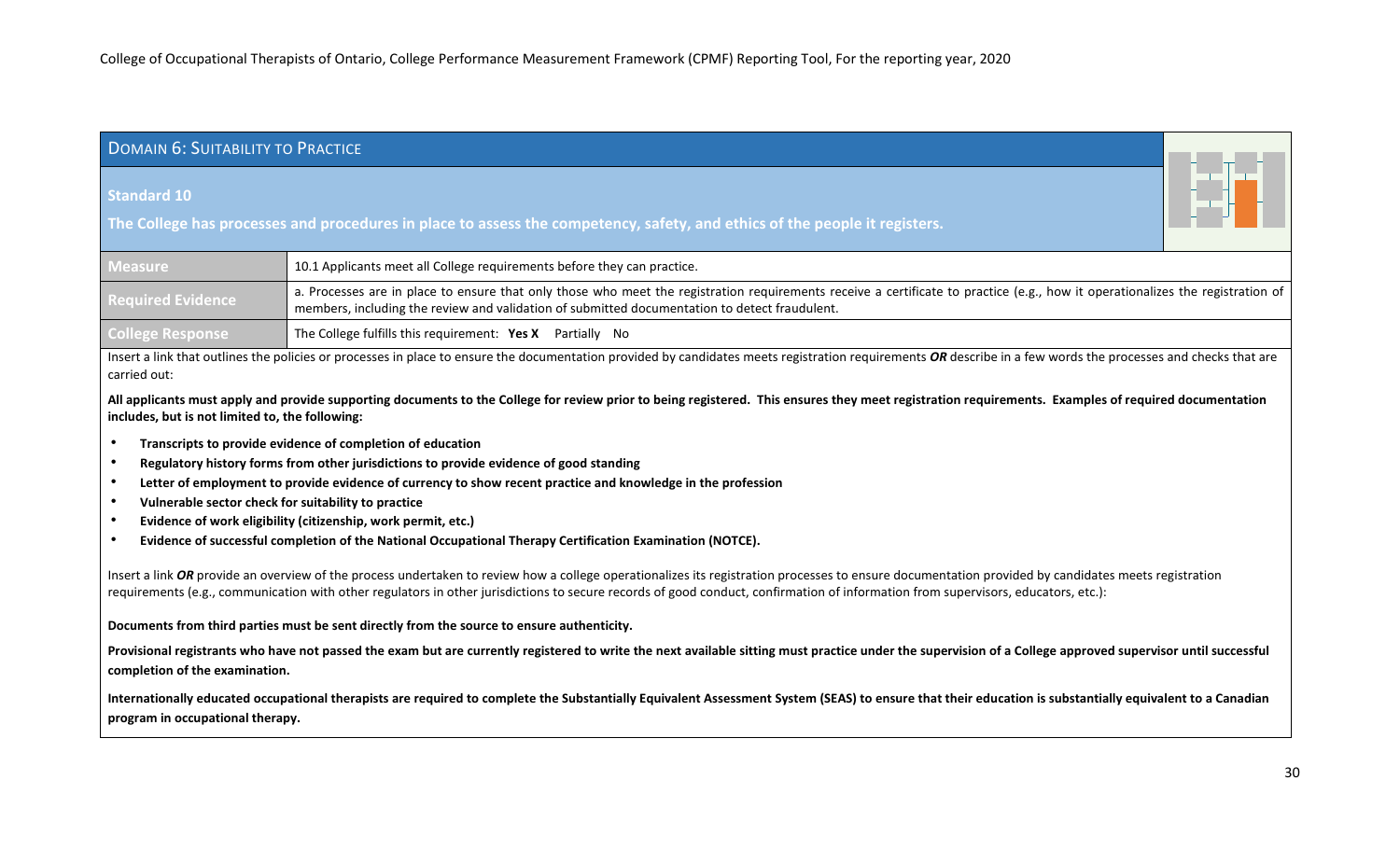**A labour mobility support agreement is in place to manage the policies around applicants who come to Ontario from other Canadian jurisdictions. These processes are reviewed nationally on a regular basis and common requirements and forms are in place to facilitate a fair and transparent process. Regular discussions with all national OT regulators occur and many requirements have been harmonized to facilitate national mobility.**

**Applicants who do not meet the currency requirement at the time of application must complete a refresher program which is determined based on how long they have been out of the profession.**

### **[Clinical Re-Entry Program Information Package](https://www.coto.org/docs/default-source/default-document-library/practicesupervisorinformationpackage(1).pdf?sfvrsn=2)**

Any applicant who does not meet registration requirements as stated in the Ontario Regulation 226/96: General, under the Occupational Therapy Act, 1991 is referred to the Registration Committee for **review and decision.**

**Calendar 2020: January 1, 2020 to December 31, 2020**

**Cases Referred:**

**10 Cases referred to Registration Committee (RC) / 505 applications submitted = 1.98% of applications were referred to RC in Calendar 2020**

**Refresher Programs Referred:**

**11 new refresher programs in 2020 / 505 applications submitted = 2.17% of applications were referred to RC in Calendar 2020**

**Refresher Programs Completed:**

**6 refresher programs completed (including refresher programs started prior to 2020) / 11 refresher program ruling letters sent in = 54.5% of refresher programs were completed in Calendar 2020**

**The following is the further breakdown of Committee decisions:**

**Approval of Certificate**

- **a. 1 case resulted in Issue Certificate**
- **b. 1 case resulted in Issue Certificate with Undertaking (suitability to practice)**
- **c. 1 case resulted in Impose Terms, Conditions, Limitations**

**Further Education**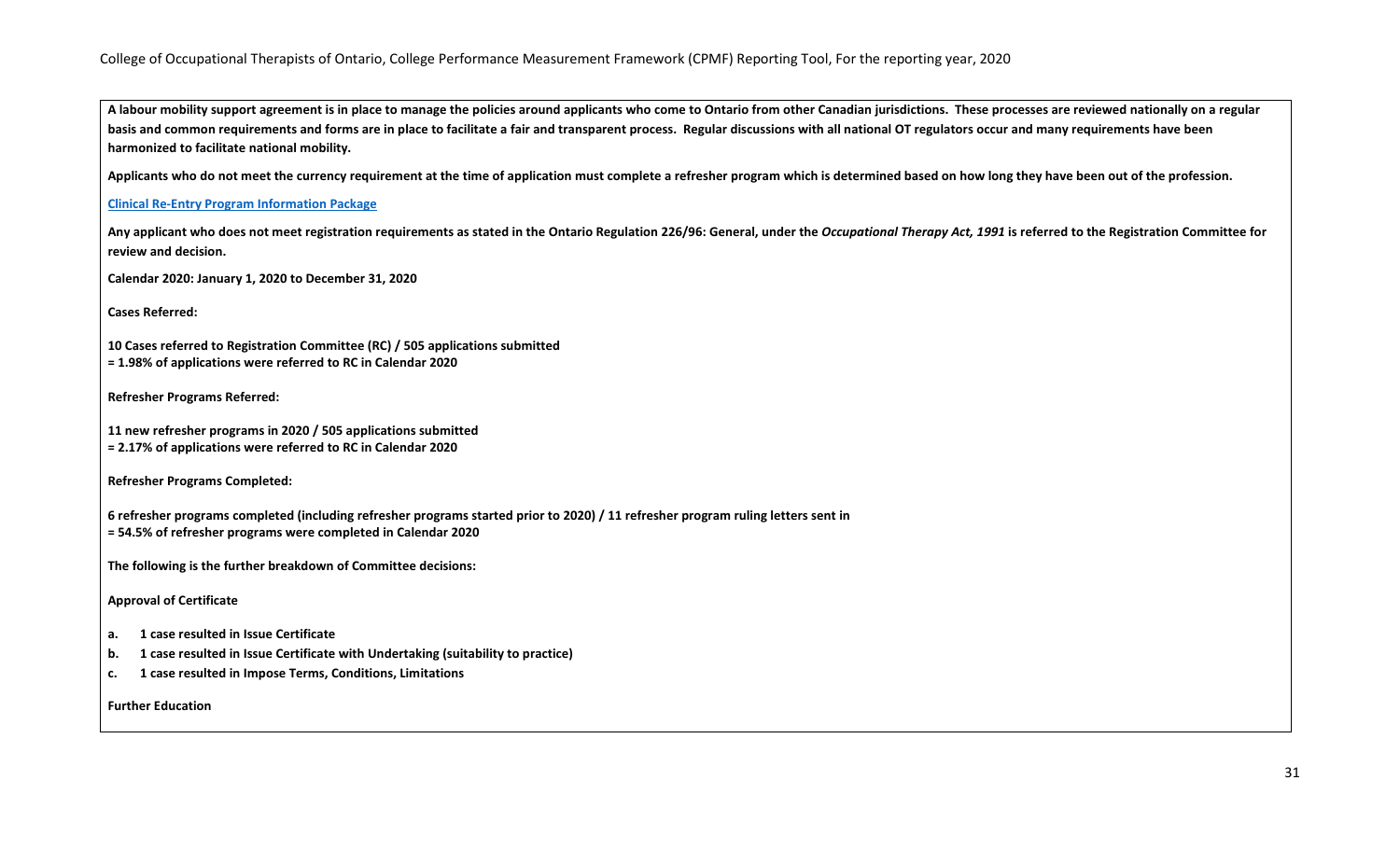#### **d. 4 cases resulted in Issue Certificate After Training**

**Refuse Application**

#### **e. 1 case was denied (additional exam attempt)**

### f. **2 cases had no decision, recommendation only**

#### *Additional comments for clarification (optional)*

**There are plans for the College to review the current refresher program with other Canadian OT Regulators to update this and confirm if the current model remains best-practice.**

| <b>Required Evidence</b> | b. The College periodically reviews its criteria and processes for determining whether an applicant meets its registration requirements, against best practices (e.g. how a College<br>determines language proficiency). |  |  |
|--------------------------|--------------------------------------------------------------------------------------------------------------------------------------------------------------------------------------------------------------------------|--|--|
| <b>College Response</b>  | The College fulfills this requirement: Yes X Partially No                                                                                                                                                                |  |  |

Insert a link that outlines the policies or processes in place for identifying best practices to assess whether an applicant meets registration requirements (e.g. how to assess English proficiency, suitability to practice etc.), link to Council meeting materials where these have been discussed and decided upon *OR* describe in a few words the process and checks that are carried out.

## **[Registration policies are available on the College website.](https://www.coto.org/memberservices/policies)**

All registration policies were reviewed and revised for plain language and design in 2020 and will be posted on the website in 2021. The stats below pertain to the old version of the policies and next year's **reporting cycle will reflect revised policies in 2021.**

Many of the registration requirements have been reviewed and harmonized across Canada for consistency. For example, when determining language requirements and processes, this has been decided **by a national review and consensus. In addition, the requirements for currency have a national goal, with almost all provinces adjusting regulations to be consistent.** 

#### **Many of the policies are used in daily operations of the College and therefore are relevant.**

Provide the date when the criteria to assess registration requirements was last reviewed and updated:

| <b>Policy</b>                                                                 | <b>Website Views (Unique)</b> | <b>Policy</b>                                                   | <b>Website Views (Unique)</b> |
|-------------------------------------------------------------------------------|-------------------------------|-----------------------------------------------------------------|-------------------------------|
| Policy on the Approval of Supervisors and Other Agents of the College         | 111                           | <b>Examinations (8-60)</b>                                      | 19                            |
| <b>Criminal Record Screening of Applicants and Members (8-71)</b>             | 89                            | <b>Practising without Authority (8-140)</b>                     | 21                            |
| Language Fluency - Requirement (8-81)                                         | 78                            | Provisional Registration - Request for Deferral of Exam (8-150) | 15                            |
| Currency - Annual Renewal (8-50)                                              | 75                            | Insufficient or Inadequate Documentation (8-110)                | 13                            |
| Determining Suitability to Practise at Registration (8-72)                    | 49                            | Education and Fieldwork - Internationally Educated (8-21)       |                               |
| Provisional Registration - Request for Second Provisional Certificate (8-160) | 10                            | <b>Assessment of Qualifications (8-181)</b>                     | 44                            |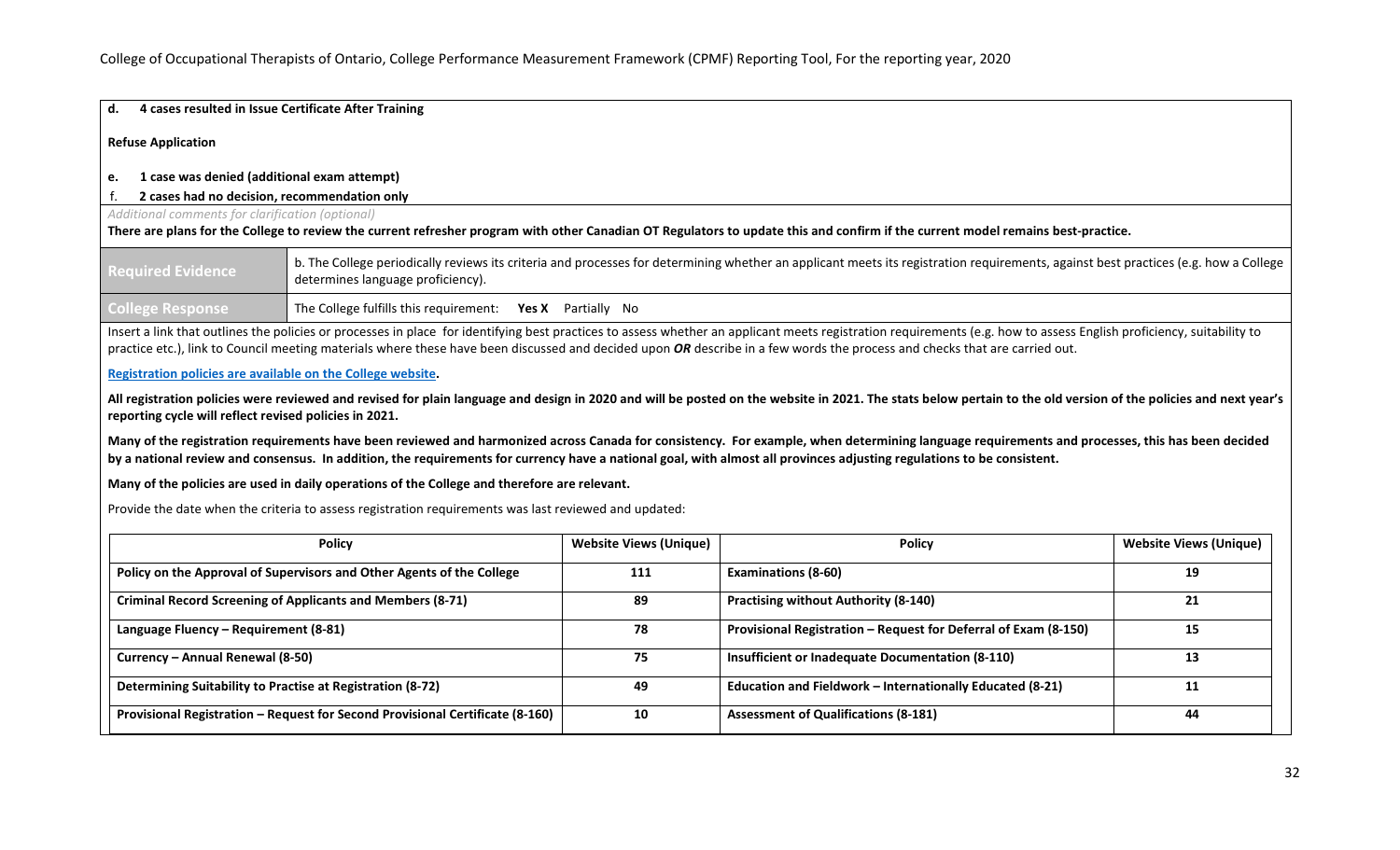<span id="page-32-0"></span>

| Currency – Initial Applicants (8-40)                                   | 42 | Language Fluency - Exemption Request (8-90)                |    |
|------------------------------------------------------------------------|----|------------------------------------------------------------|----|
| Access to Records (8-170)                                              | 29 | Legal Authorization to Work in Canada (8-100)              |    |
| <b>Education &amp; Fieldwork - Canadian Educated Applicants (8-10)</b> | 24 | Accommodation Requests in the Registration Process (8-190) | 20 |
| Liability Insurance (8-120)                                            | 24 |                                                            |    |

*Additional comments for clarification (optional)*

**Policies that are subject to the most change would be policies that involve third parties such as police services, education credentialing services and universities. For many, annual review is undertaken.**

| Measure                  | 10.2 Registrants continuously demonstrate they are competent and practice safely and ethically.                                                             |  |
|--------------------------|-------------------------------------------------------------------------------------------------------------------------------------------------------------|--|
| <b>Required Evidence</b> | $\parallel$ a. Checks are carried out to ensure that currency <sup>2</sup> and other ongoing requirements are continually met (e.g., good character, etc.). |  |
| <b>College Response</b>  | <sup>1</sup> The College fulfills this requirement: Yes X Partially No                                                                                      |  |

Insert a link to the regulation and/or internal policy document outlining how checks are carried out and what the currency and other requirements include, link to Council meeting materials where documents are found and have been discussed and decided upon *OR* provide a brief overview:

#### **[Ontario Regulations 226/96: General](https://www.ontario.ca/laws/regulation/960226%20The%20Ontario%20Regulations%20226/96)**

*Occupational Therapy Act, 1991* **section 36(4) states the following:** 

**List the experts / stakeholders who were consulted on currency:**

**The following are conditions of a general practising certificate of registration** 

**The member must,** 

- **Have completed at least 600 hours of service within the scope of practice of the profession in the previous three years, or**
- **Have successfully completed within the previous 18 months a refresher program accepted by the Registration Committee.**

Identify the date when currency requirements were last reviewed and updated:

The College monitors currency requirements through self-declaration during the annual renewal process annually. The registration team follows up with registrants who self-identify under one of the **following:**

- **incorrectly indicate they are new grads when they have been out of school for more than 18 months**
- **Incorrectly indicate that they have been registered for less than 3 years**

 $^{2}$  A 'currency requirement' is a requirement for recent experience that demonstrates that a member's skills or related work experience is up to date. In the context of this measure, only those currency requirements assessed as part of registration processes are included (e.g. during renewal of a certificate of registration, or at any other time).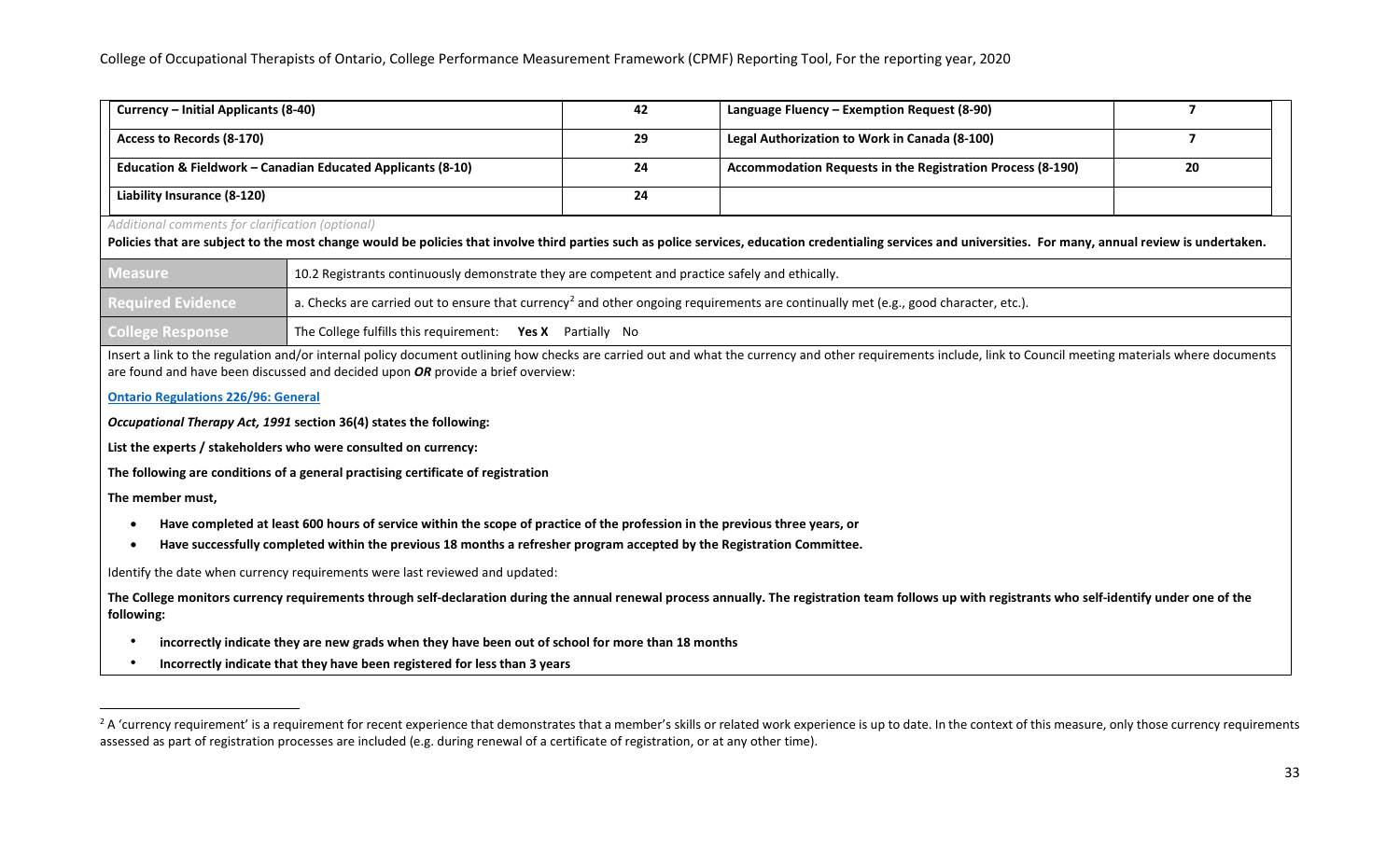- **Incorrectly indicated that they have completed a re-entry program within the previous 18 months**
- **Registrants who have selected that they require a review of their currency hours.**

Describe how the College monitors that registrants meet currency requirements (e.g. self-declaration, audits, random audit etc.) and how frequently this is done.

**Registrants are asked suitability to practice questions each year at annual renewal and are required to self report any conditions that would affect their ability to practise safely and ethically.**

**Starting in 2017, the College requires all applicants to submit a valid vulnerable sector check when applying regardless of whether they have been previously registered.**

*Additional comments for clarification (optional)*

**The College is embarking on an initiative to request anyone registered prior to 2017 to submit a valid vulnerable sector check. The goal is to have a vulnerable sector check for all registrants by December 31, 2022. Once this project is complete, the College will determine how to further monitor/audit for vulnerable sector checks ongoing.** 

| <b>Measure</b>           | 10.3 Registration practices are transparent, objective, impartial, and fair.                                                                                                  |  |
|--------------------------|-------------------------------------------------------------------------------------------------------------------------------------------------------------------------------|--|
| <b>Required Evidence</b> | $\parallel$ a. The College addressed all recommendations, actions for improvement and next steps from its most recent Audit by the Office of the Fairness Commissioner (OFC). |  |
| <b>College Response</b>  | The College fulfills this requirement: Yes X Partially No                                                                                                                     |  |

Insert a link to the most recent assessment report by the OFC *OR* provide summary of outcome assessment report:

**The most recent assessment report of registration practices by the Office of the Fairness Commissioner (OFC) was received in 2018.** 

**The OFC found that since its last assessment COTO has implemented measures to achieve more transparent, objective, impartial and fair practices. There were no further recommendations for the assessment period.** 

Where an action plan was issued, is it: Completed □ In Progress □ Not Started □ **No Action Plan Issued X** 

*Additional comments for clarification (if needed)*

**The College will continue to identify ways to achieve more transparent, objective, impartial and fair practices by identifying any potential procedural gaps for evaluating and monitoring third party assessment practices and plan to implement such procedures periodically.**

#### **Standard 11**

**The College ensures the continued competence of all active registrants through its Quality Assurance processes. This includes an assessment of their competency, professionalism, ethical practice, and quality of care.**

| <b>Measure</b>           | 11.1 The College supports registrants in applying the (new/revised) standards of practice and practice guidelines applicable to their practice.                                                                                     |  |
|--------------------------|-------------------------------------------------------------------------------------------------------------------------------------------------------------------------------------------------------------------------------------|--|
| <b>Required Evidence</b> | a. Provide examples of how the College assists registrants in implementing required changes to standards of practice or practice guidelines (beyond communicating the<br>existence of new standard, FAQs, or supporting documents). |  |
| <b>College Response</b>  | The College fulfills this requirement: $Yes X$ Partially No                                                                                                                                                                         |  |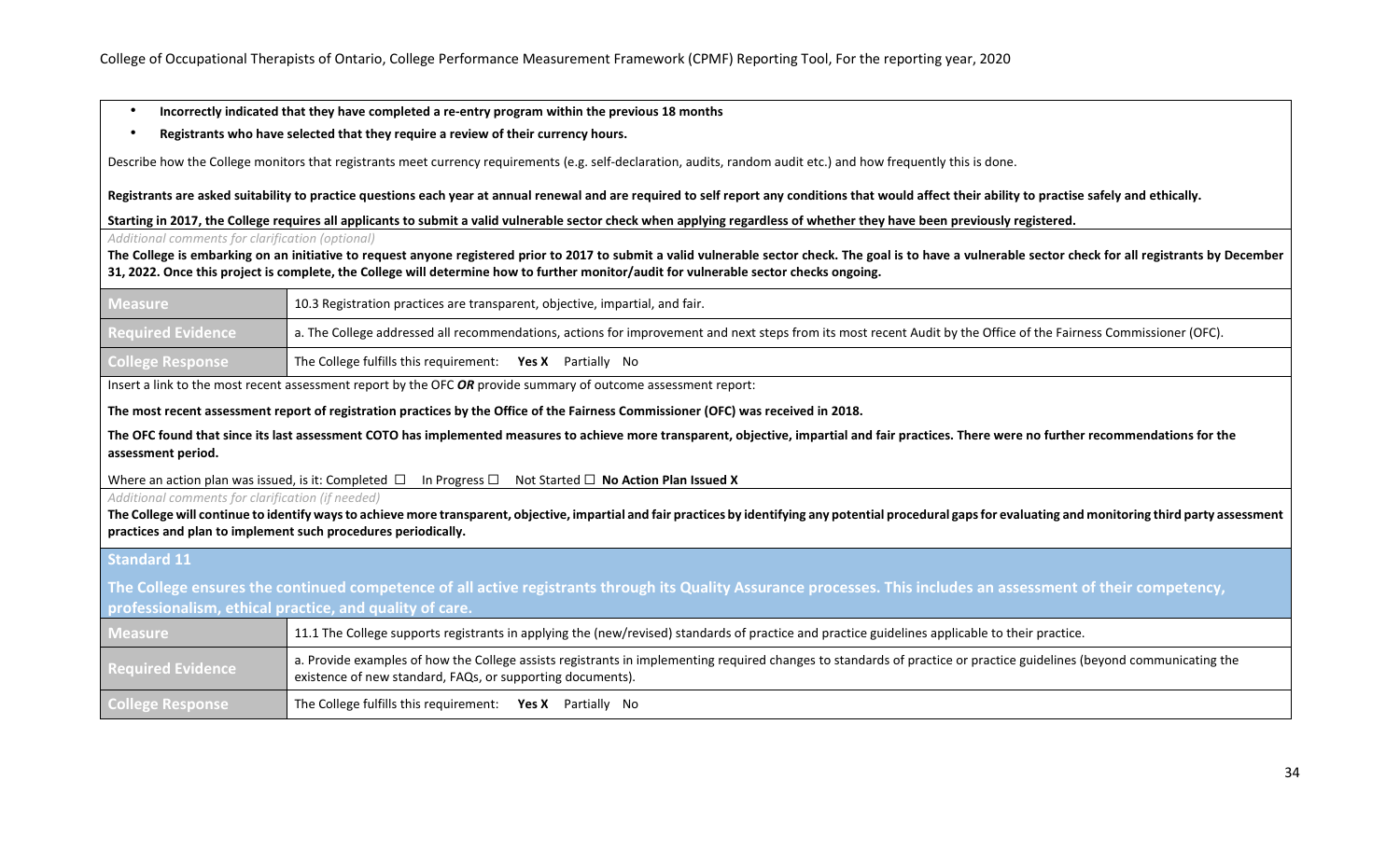<span id="page-34-0"></span>Provide a brief description of a recent example of how the College has assisted its registrants in the uptake of a new or amended standard:

Name of Standard: **Standards for Assessment**

Duration of period that support was provided: **6 months, ongoing.**

Activities undertaken to support registrants: **Public consultation, answering of practice questions and inquiries about changes and updates, information about updates in monthly newsletter, updated information included updates in speaking engagements, Quality Assurance peer assessment updated to align with new standard, launch of registrant webinar for March 2021.**

% of registrants reached/participated by each activity: **300 participated in online consultation, 13 practice calls received regarding the updated document in the first 30 day period, 1652 website views since document launched, all registrants (6400+) receive the newsletter, Webinar (to cover two document updates) will be in March 2021.**

Evaluation conducted on effectiveness of support provided: **Beyond practice calls / emails and general feedback, specific feedback about the document after it is posted is not obtained but feedback following a webinar is completed via survey.**

Does the College always provide this level of support: **Yes X** No

**Another activity completed to connect registrant competency to documents is the annual PREP (online mandatory education module) which pulls in multiple standards into one learning tool. For example, in 2020 our PREP was on Risk Management, and was required to be completed by all registrants with as resulting 98%+ participant compliance. Following the PREP there were 1600+ responses to the feedback survey which indicated that:**

- **94.47% strongly agreed or agreed that the PREP module was relevant to their practice.**
- **88.94% strongly agreed or agreed that the PREP module raised issues present in their practice.**
- **91.26% strongly agreed or agreed that the PREP module increased their knowledge on managing risk.**
- **87.88% strongly agreed or agreed that the PREP module will positively impact their practice.**
- **78.84% strongly agreed or agreed they will implement at least one change from the PREP module to their practice.**

| <b>Measure</b>           | 11.2 The College effectively administers the assessment component(s) of its QA Program in a manner that is aligned with right touch regulation <sup>3</sup> .                                                                                                                                                                                                        |
|--------------------------|----------------------------------------------------------------------------------------------------------------------------------------------------------------------------------------------------------------------------------------------------------------------------------------------------------------------------------------------------------------------|
| <b>Required Evidence</b> | a. The College has processes and policies in place outlining:                                                                                                                                                                                                                                                                                                        |
|                          | i. how areas of practice that are evaluated in QA assessments are identified to ensure the most impact on the quality of a registrant's practice;<br>  ii. details of how the College uses a right touch, evidence informed approach to determine which registrants will undergo an assessment activity (and which type if multiple  <br>assessment activities); and |
|                          | iii. criteria that will inform the remediation activities a registrant must undergo based on the QA assessment, where necessary.                                                                                                                                                                                                                                     |

*If not, please provide a brief explanation:* **NA**

<sup>&</sup>lt;sup>3</sup> "Right touch" regulation is an approach to regulatory oversight that applies the minimal amount of regulatory force required to achieve a desired outcome. (Professional Standards Authority. Right Touch Regulation. https://www.professionalstandards.org.uk/publications/right-touch-regulation).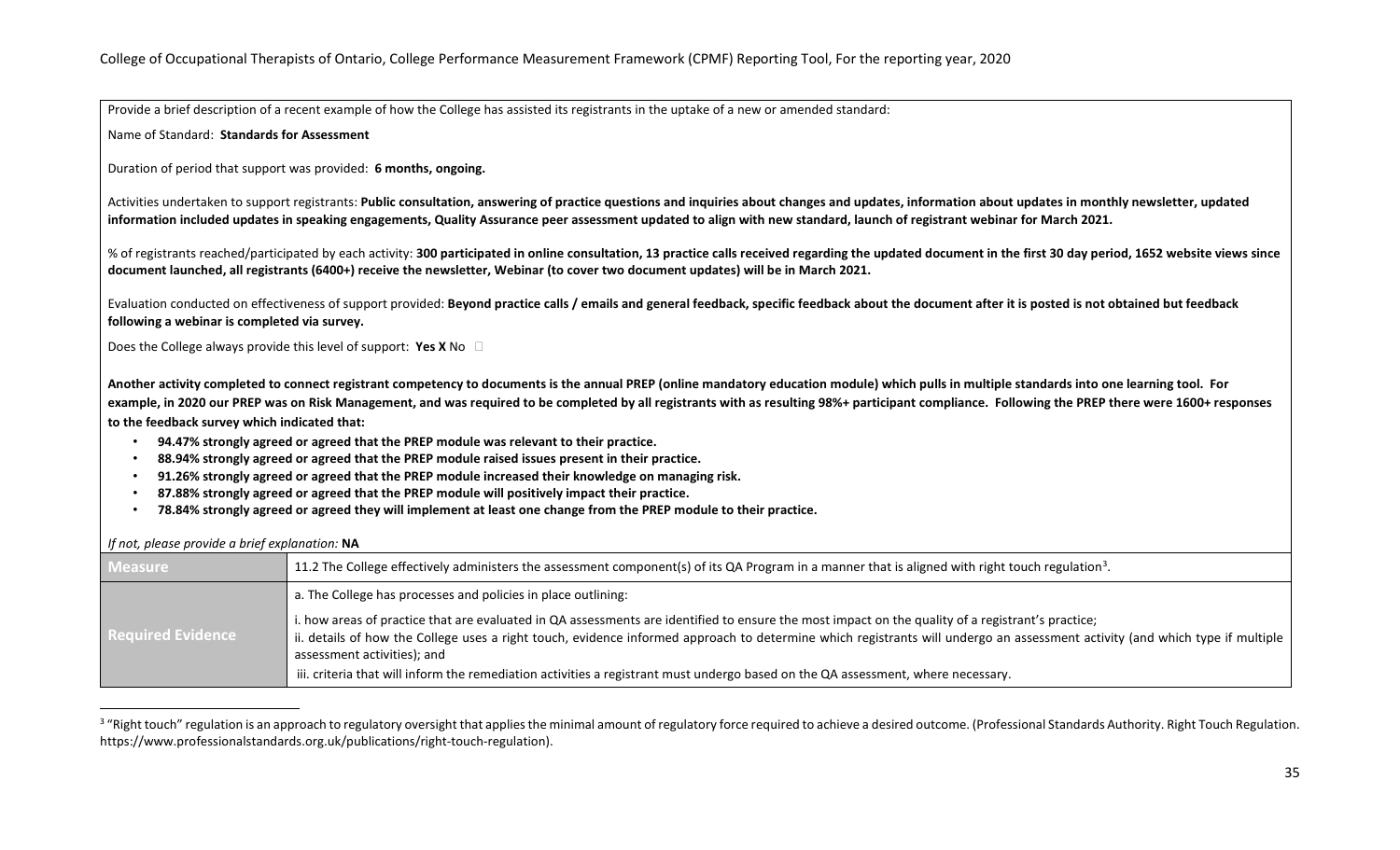| <b>College Response</b>                                                                                                                                                                                                                                                                                                                                                                               |       | The College fulfills this requirement: Yes Partially X No                                                                                                                                                                                                                                                                                                                                                                                                                                                                                    |
|-------------------------------------------------------------------------------------------------------------------------------------------------------------------------------------------------------------------------------------------------------------------------------------------------------------------------------------------------------------------------------------------------------|-------|----------------------------------------------------------------------------------------------------------------------------------------------------------------------------------------------------------------------------------------------------------------------------------------------------------------------------------------------------------------------------------------------------------------------------------------------------------------------------------------------------------------------------------------------|
|                                                                                                                                                                                                                                                                                                                                                                                                       |       | List the College's priority areas of focus for QA assessment and briefly describe how they have been identified OR link to website where this information can be found:                                                                                                                                                                                                                                                                                                                                                                      |
|                                                                                                                                                                                                                                                                                                                                                                                                       |       | Since 2016 the College's Quality Assurance peer assessment program has been in redesign. In 2020, the selection step was finalized based on right-touch regulation and involves the categorization of<br>registrants into risk areas. More registrants will be selected for QA participation from the higher risk areas identified. This was first piloted through the selection of registrants for a Peer Assessment in<br>December 2020. All updates to the Quality Assurance Program, including Risk-Based Selection, are available here. |
|                                                                                                                                                                                                                                                                                                                                                                                                       |       | Is the process taken above for identifying priority areas codified in a policy: Yes $\square$ No X                                                                                                                                                                                                                                                                                                                                                                                                                                           |
| If yes, please insert link to policy                                                                                                                                                                                                                                                                                                                                                                  |       |                                                                                                                                                                                                                                                                                                                                                                                                                                                                                                                                              |
| used:                                                                                                                                                                                                                                                                                                                                                                                                 |       | Insert a link to document(s) outlining details of right touch approach and evidence used (e.g. data, literature, expert panel) to inform assessment approach OR describe right touch approach and evidence                                                                                                                                                                                                                                                                                                                                   |
| proprietary, but the outcome of their work is posted online.                                                                                                                                                                                                                                                                                                                                          |       | A vendor was selected through RFP to design the selection step. Their research and the development of the risk-based selection step was completed over 2019-2020. The results of their expert analysis is                                                                                                                                                                                                                                                                                                                                    |
|                                                                                                                                                                                                                                                                                                                                                                                                       |       | Provide the year the right touch approach was implemented OR when it was evaluated/updated (if applicable):                                                                                                                                                                                                                                                                                                                                                                                                                                  |
|                                                                                                                                                                                                                                                                                                                                                                                                       |       | The right-touch selection step was implemented in 2020, with the first registrants selected to participate in December. The second stage of this process (screening from the selection step before the peer<br>assessment) is currently in development with a targeted completion of October 2021.                                                                                                                                                                                                                                           |
|                                                                                                                                                                                                                                                                                                                                                                                                       |       | If evaluated/updated, did the college engage the following stakeholders in the evaluation:                                                                                                                                                                                                                                                                                                                                                                                                                                                   |
| Public<br>Ξ.                                                                                                                                                                                                                                                                                                                                                                                          | Yes X | $No \square$ Citizen Advisory Group, Planning Focus Group.                                                                                                                                                                                                                                                                                                                                                                                                                                                                                   |
| <b>Employers</b>                                                                                                                                                                                                                                                                                                                                                                                      | Yes X | No □ Employer OTs on Committee / Council / Registrants                                                                                                                                                                                                                                                                                                                                                                                                                                                                                       |
| <b>Registrants</b>                                                                                                                                                                                                                                                                                                                                                                                    | Yes X | $No \square$ Survey with 1134 responses.                                                                                                                                                                                                                                                                                                                                                                                                                                                                                                     |
| other stakeholders                                                                                                                                                                                                                                                                                                                                                                                    | Yes X | $No \square$ College of Physiotherapists, Association of Canadian Occupational Therapy Regulatory Organizations (ACOTRO), HPRO                                                                                                                                                                                                                                                                                                                                                                                                               |
| Insert link to document that outlines criteria to inform remediation activities OR list criteria:                                                                                                                                                                                                                                                                                                     |       |                                                                                                                                                                                                                                                                                                                                                                                                                                                                                                                                              |
| Quality Assurance Committee uses a decision criteria and risk analysis approach to make decisions about remediation activities required of a registrant following non-compliance with a Quality Assurance<br>requirement, or after a Peer Assessment. Historical information is also considered, along with a registrant's response and demonstration of insight and change following the assessment. |       |                                                                                                                                                                                                                                                                                                                                                                                                                                                                                                                                              |
| In 2020, for Peer and Practice Assessments:                                                                                                                                                                                                                                                                                                                                                           |       | 90% of outcomes were take no action and 10% were issued a specified continuing education or remediation program (SCERP).                                                                                                                                                                                                                                                                                                                                                                                                                     |
| For Non-Compliance with annual QA Tools for 2020 (n=17 registrants):<br>9 completed the tools late but before QAC committee meeting<br>5 completed the tools as directed by QAC                                                                                                                                                                                                                       |       |                                                                                                                                                                                                                                                                                                                                                                                                                                                                                                                                              |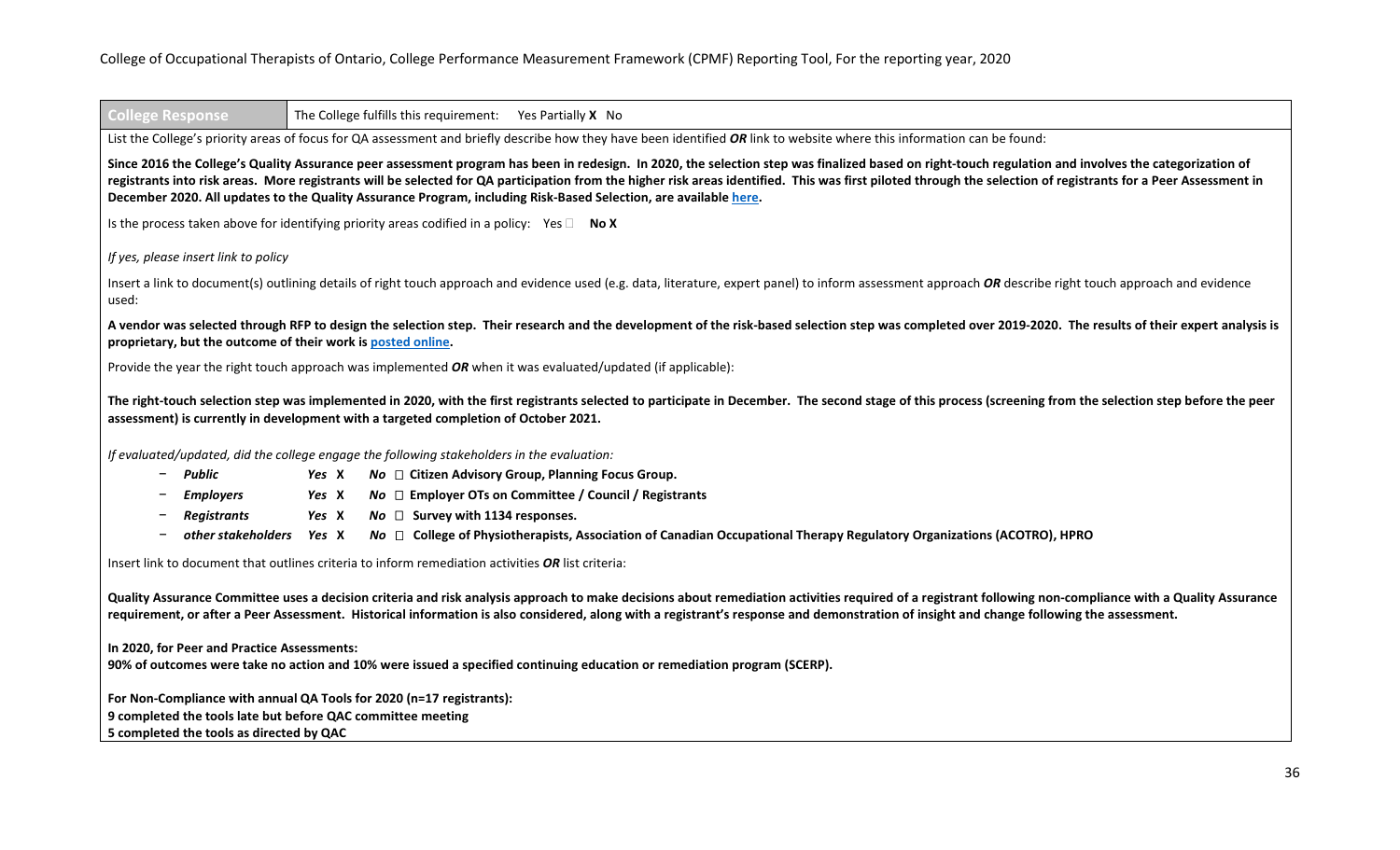#### **1 was directed to complete the tools but resigned 2 were referred for a Peer Assessment (1 of which resigned).**

*If the response is "partially" or "no", is the College planning to improve its performance over the next reporting period?* Yes X No

#### *Additional comments for clarification (optional)*

**When the second step is developed and finalized one policy will be developed to outline the entire selection process.** 

The College has engaged a second vendor to design the middle step in the proposed three-step Quality Assurance process of participation in a Peer Assessment. While the first step is established based on risk, a middle step is required to further screen registrants to apply the right-touch principles of who may need more evaluation through a Peer Assessment. This work is underway, with a targeted pilot of **June 2021.**

| Measure                  | 11.3 The College effectively remediates and monitors registrants who demonstrate unsatisfactory knowledge, skills, and judgment.                                                                                                                           |  |
|--------------------------|------------------------------------------------------------------------------------------------------------------------------------------------------------------------------------------------------------------------------------------------------------|--|
| <b>Required Evidence</b> | a. The College tracks the results of remediation activities a registrant is directed to undertake as part of its QA Program and assesses whether the registrant subsequently<br>demonstrates the required knowledge, skill and judgement while practising. |  |
| <b>College Response</b>  | The College fulfills this requirement: Yes X Partially No                                                                                                                                                                                                  |  |

Insert a link to the College's process for monitoring whether registrant's complete remediation activities *OR* describe the process:

**Registrants are provided with notice of the intent to issue a remediation activity. Sometimes this notice prevents the need for the activity, as the registrant responds showing that they have addressed the outlined concerns.**

When remediation activities are required, the registrant is tracked internally for completion of the needed items. Missed deadlines or incomplete remediation participation by the registrant is brought **back to committee.**

Insert a link to the College's process for determining whether a registrant has demonstrated the knowledge, skills and judgement following remediation *OR* describe the process:

**Depending on the remediation activity, registrants are either required to complete any outstanding tools and submit evidence of the same, write a reflection paper that is submitted and approved, participate in practice monitoring with a learning plan that is also submitted and approved, or have another peer and practice assessment after the remediation activities are completed to confirm that they now have demonstrated the knowledge, skills and judgement that were absent prior. At the highest risk, registrants may have Terms Conditions and Limitations imposed on their certificate of registration or may be referred to the Inquiries Complaints and Reports Committee for determination of non-compliance with the Quality Assurance Program.**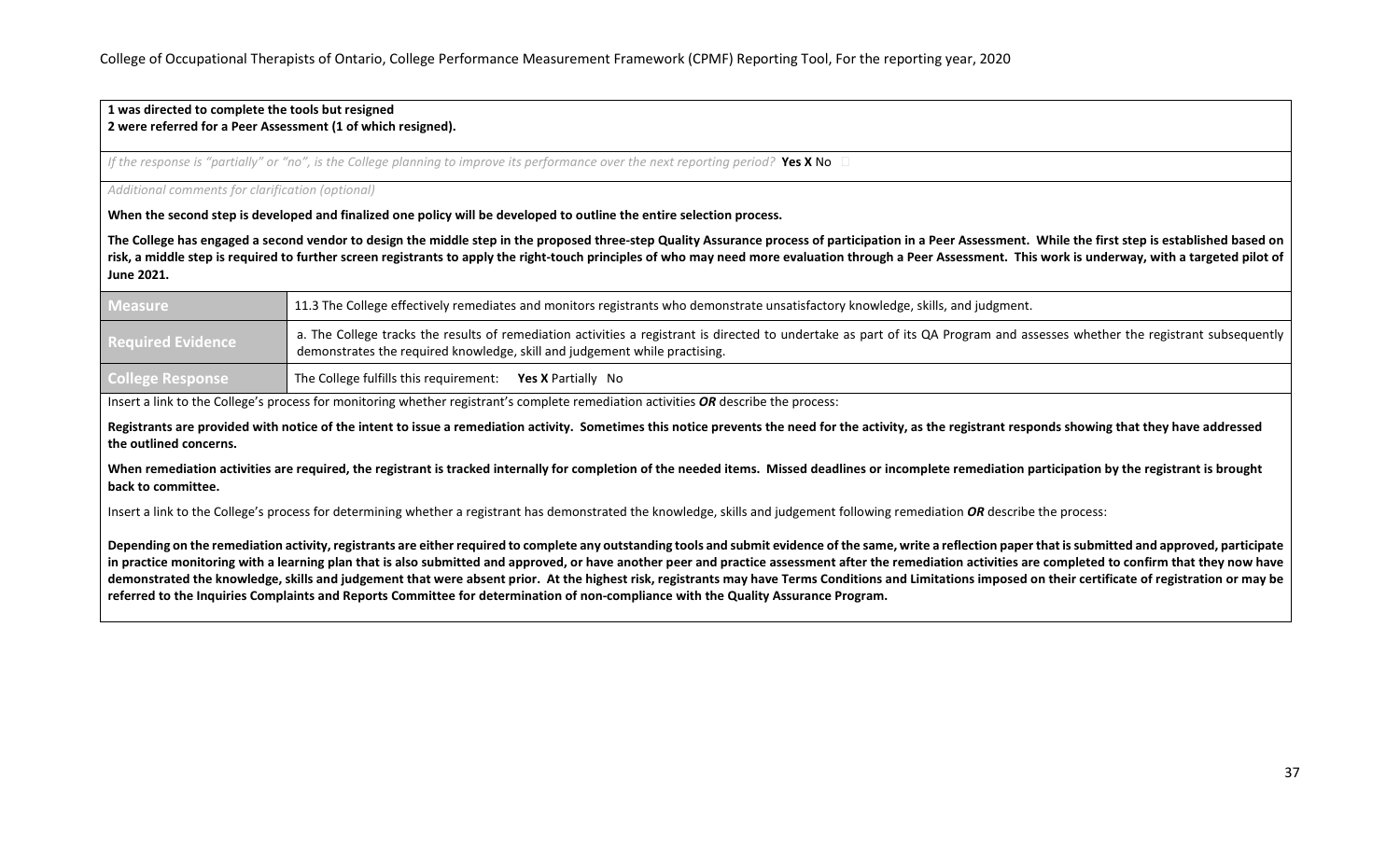| Standard 12                                                                                                                                                                                       |                                                                                                                                                                                                                                                                                                                                                                                                      |  |  |
|---------------------------------------------------------------------------------------------------------------------------------------------------------------------------------------------------|------------------------------------------------------------------------------------------------------------------------------------------------------------------------------------------------------------------------------------------------------------------------------------------------------------------------------------------------------------------------------------------------------|--|--|
| The complaints process is accessible and supportive.                                                                                                                                              |                                                                                                                                                                                                                                                                                                                                                                                                      |  |  |
| <b>Measure</b>                                                                                                                                                                                    | 12.1 The College enables and supports anyone who raises a concern about a registrant.                                                                                                                                                                                                                                                                                                                |  |  |
| <b>Required Evidence</b>                                                                                                                                                                          | a. The different stages of the complaints process and all relevant supports available to complainants are clearly communicated and set out on the College's website and are<br>communicated directly to complainants who are engaged in the complaints process, including what a complainant can expect at each stage and the supports available to them<br>(e.g. funding for sexual abuse therapy). |  |  |
| <b>College Response</b>                                                                                                                                                                           | The College fulfills this requirement:<br>Yes <b>Partially X</b> No                                                                                                                                                                                                                                                                                                                                  |  |  |
|                                                                                                                                                                                                   | Insert a link to the College's website that describes in an accessible manner for the public the College's complaints process including, options to resolve a complaint and the potential outcomes associated with<br>the respective options and supports available to the complainant:                                                                                                              |  |  |
| 1.                                                                                                                                                                                                | <b>Concerns or Complaints About an Occupational Therapist</b>                                                                                                                                                                                                                                                                                                                                        |  |  |
| <b>Complaints Investigation</b><br>2.                                                                                                                                                             |                                                                                                                                                                                                                                                                                                                                                                                                      |  |  |
| З.                                                                                                                                                                                                | <b>Report Concerns or File a Complaint About an OT</b>                                                                                                                                                                                                                                                                                                                                               |  |  |
| 4.                                                                                                                                                                                                | <b>Concerns About OTs: How the College Makes Decisions</b>                                                                                                                                                                                                                                                                                                                                           |  |  |
| 5.                                                                                                                                                                                                | <b>Alternative Dispute Resolution</b>                                                                                                                                                                                                                                                                                                                                                                |  |  |
| <b>Information About Sexual Abuse</b><br>6.                                                                                                                                                       |                                                                                                                                                                                                                                                                                                                                                                                                      |  |  |
| <b>Application for Funding for Therapy, Counselling and Related Non-Therapeutic Expenses</b><br>7.                                                                                                |                                                                                                                                                                                                                                                                                                                                                                                                      |  |  |
| <b>Sexual Abuse Prevention</b><br>8.                                                                                                                                                              |                                                                                                                                                                                                                                                                                                                                                                                                      |  |  |
| Does the College have policies and procedures in place to ensure that all relevant information is received during intake and at each stage of the complaints process:<br>Yes X<br>No <sub>1</sub> |                                                                                                                                                                                                                                                                                                                                                                                                      |  |  |

The College has a processes and procedures manual and checklists for investigations and resolutions staff to refer to at the various stages of the investigation to achieve this. One of the requirements of the **process outlined is that investigations and resolutions staff review all information and documentation when received during the investigation of any case assigned, to ensure the information is complete and to ascertain if clarification or additional information or documentation should be requested. The College also has templates for emails and other written correspondence that provides information**  about the complaints process for complainants (including potential complainants) and registrants who are the subject of a complaint. Frequently enclosed with these templates are relevant sections of the Health Professions Procedural Code. The College additionally has an internal policy, approved by the College's Council, that outlines the criteria that must be met for a complaint to be eligible for Alternative **Dispute Resolution (ADR).**

Does the College evaluate whether the information provided is clear and useful: Yes  $\Box$  Partially X No

**The College periodically updates the information on its website about the complaints process to ensure they continue to be accurate and follow legislation and best practices. During the reporting period, an external legal audit of the ICRC's operations was conducted and by the end of the 2020 calendar year, the College implemented 92% of the improvements suggested. The College includes a feedback box**  on its [Concerns About OTs: How the College Makes Decisions](https://www.coto.org/risk-framework/) webpage asking if the information is helpful. All of the responses received during the reporting period answered in the affirmative and any **comments provided confirmed the reader appreciated the information and found it helpful.**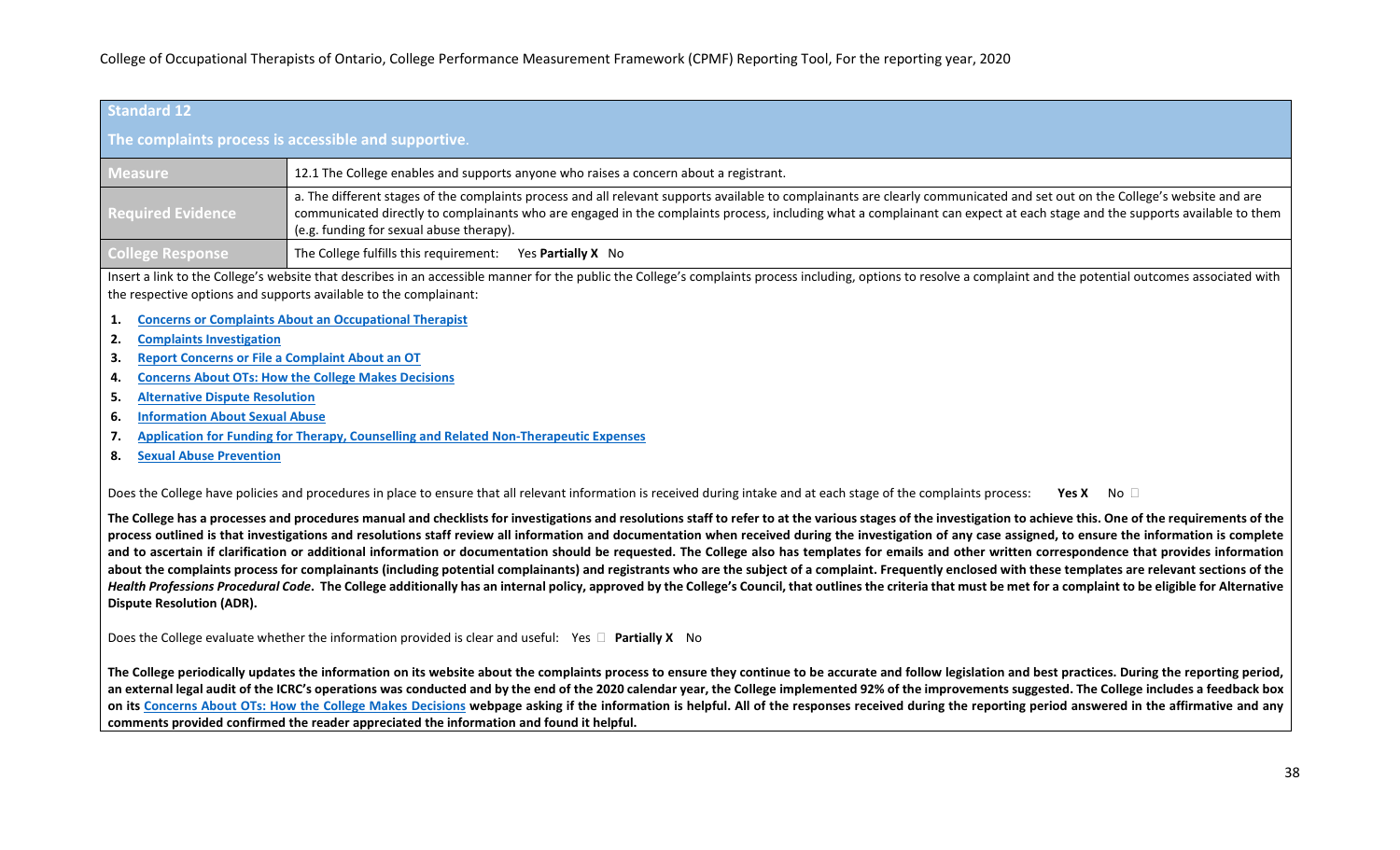If the response is "partially" or "no", is the College planning to improve its performance over the next reporting period? **Yes X** No □

*Additional comments for clarification (optional)*

**In January 2021, the College launched a complaint process feedback survey for complainants and registrants to anonymously complete once their matter is determined. Some of the questions asked**  specifically seek to evaluate whether the information provided about the College's complaints process was clear and useful. Additional materials, which underwent an external plain language review, **explaining the complaints process were developed and launched in March 2021. These materials can be emailed to persons who make inquiries about the complaints process and are also enclosed with the complaint notice and acknowledgment letters mailed out to the parties to a complaint.**

| <b>Required Evidence</b>                                                                      | b. The College responds to 90% of inquiries from the public within 5 business days, with follow-up timelines as necessary. |  |
|-----------------------------------------------------------------------------------------------|----------------------------------------------------------------------------------------------------------------------------|--|
| <b>College Response</b>                                                                       | The College fulfills this requirement: Yes X Partially No                                                                  |  |
| Insert rate (see Companion Document: Technical Specifications for Quantitative CPMF Measures) |                                                                                                                            |  |

**During the reporting period, the College responded to 100% of the inquiries received from the public related to the complaints process within 5 business days. During the reporting period, the College's investigations and resolutions program area responded to 97% of all inquiries received from the public within 5 business days.**

| <b>Required</b> | olaints process.<br>activities the College has undertaken in supporting the public during the compl<br>. Example<br>. the |
|-----------------|---------------------------------------------------------------------------------------------------------------------------|
|                 |                                                                                                                           |

**College Response** The College fulfills this requirement: **Yes X** Partially No

List all the support available for public during complaints process:

**Complaints and reports can be filed online, sent by fax, email, or mail.**

**The College's primary complaints process webpage highlights the College's willingness to accommodate individuals and accommodation processes are also set out in the notice and acknowledgment letters sent to complainants and registrants.**

**Investigations and Resolutions (I&R) staff undergo periodic accessibility training.**

**Accommodation is provided to requesting individuals at all stages of the complaints process. Examples of past accommodations include having an external third-party facilitator assist in the drafting of the complainant's complaint, College staff transcribing voice messages left by an intended complainant who experiences difficulty with writing and emailing the transcript to them to confirm their accuracy, and having a third-party facilitator help a complainant draft a reply to the registrant's response to their complaint. French translation services are available.**

**Reasonable extensions are often provided to requesting complainants so that they may submit additional information or documentation.** 

If a complaint or report raises concerns that a person may have been sexually abused by an occupational therapist, if the person's name is known, College staff will contact the person to provide them with **information about how they can access the Sexual Abuse Funding Program and offer a third-party support. The independent support person provided by the College is an expert in providing trauma informed**  support and specializes in trauma because of sexual abuse and has an in-depth knowledge of the College's complaints, reports, and discipline processes. This person is made available regardless of whether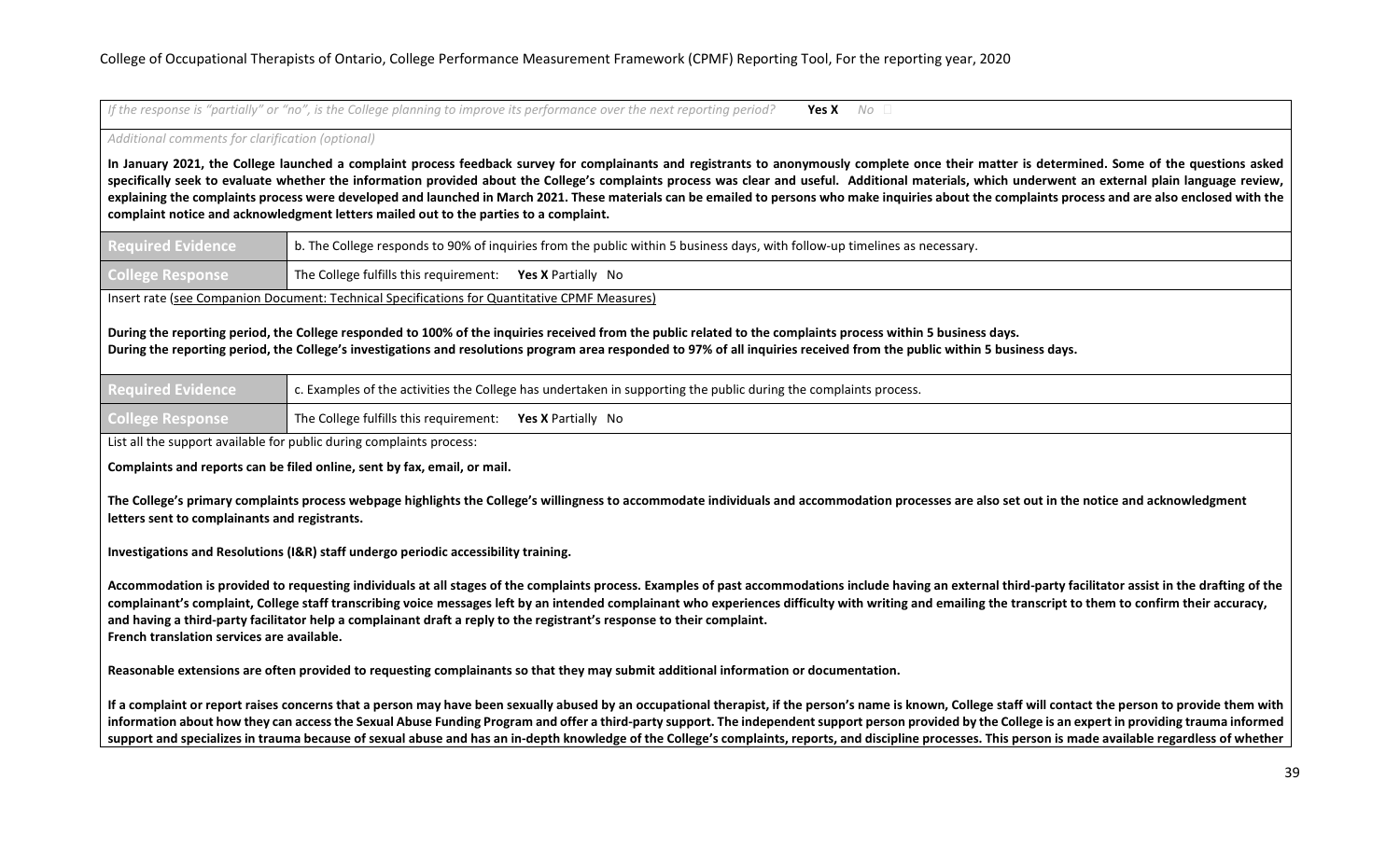**the person who is alleged to have been sexually abused filed a complaint or not, and is available at all stages of the process from intake all the way up to the determination of any discipline hearing held into the allegations.**

Most frequently provided supports in CY 2020:

- **Third-party facilitator retained to help an intended complainant write and submit their written complaint.**
- **French translation services.**
- **Only mailing correspondence and refraining from using telephone and email at the request of the complainant.**

| <b>Measure</b>           | 12.2 All parties to a complaint and discipline process are kept up to date on the progress of their case, and complainants are supported to participate effectively in the process.               |
|--------------------------|---------------------------------------------------------------------------------------------------------------------------------------------------------------------------------------------------|
| <b>Required Evidence</b> | a. Provide details about how the College ensures that all parties are regularly updated on the progress of their complaint or discipline case and are supported to participate in<br>the process. |
| College Response         | The College fulfills this requirement:<br><b>Yes X</b> Partially No                                                                                                                               |

Insert a link to document(s) outlining how all parties will be kept up to date and support available at the various stages of the process *OR* provide a brief description:

**During all telephone and email contact, staff invite complainants to contact them if they have any questions or concerns about the information provided or the investigation process.**

**In compliance with the requirements of the** *RHPA***, delay letters are sent out for complaints not resolved within 150 days.** 

**All parties to complaints and reports are advised in writing when their matter is scheduled for review by ICRC. When an extension request is granted, communicate with other party where relevant that there will be a delay.** 

**If a matter is referred to Discipline by the ICRC, a letter is sent to the complainant notifying them of the referral and the College's prosecution counsel advises them when a matter is set down for hearing if they are to be called as a witness.**

#### *Additional comments for clarification (optional)*

**To elevate the criteria further, in February 2021, a new process was implemented requiring College staff to contact the other party, to advise of any approved extension request if it will cause a processing delay.**

#### **Standard 13**

**All complaints, reports, and investigations are prioritized based on public risk, and conducted in a timely manner with necessary actions to protect the public.**

| <b>Measure</b>           | 13.1 The College addresses complaints in a right touch manner.                                                                                                                                                                                                              |
|--------------------------|-----------------------------------------------------------------------------------------------------------------------------------------------------------------------------------------------------------------------------------------------------------------------------|
| <b>Required Evidence</b> | a. The College has accessible, up-to-date, documented guidance setting out the framework for assessing risk and acting on complaints, including the prioritization of<br>investigations, complaints, and reports (e.g. risk matrix, decision matrix/tree, triage protocol). |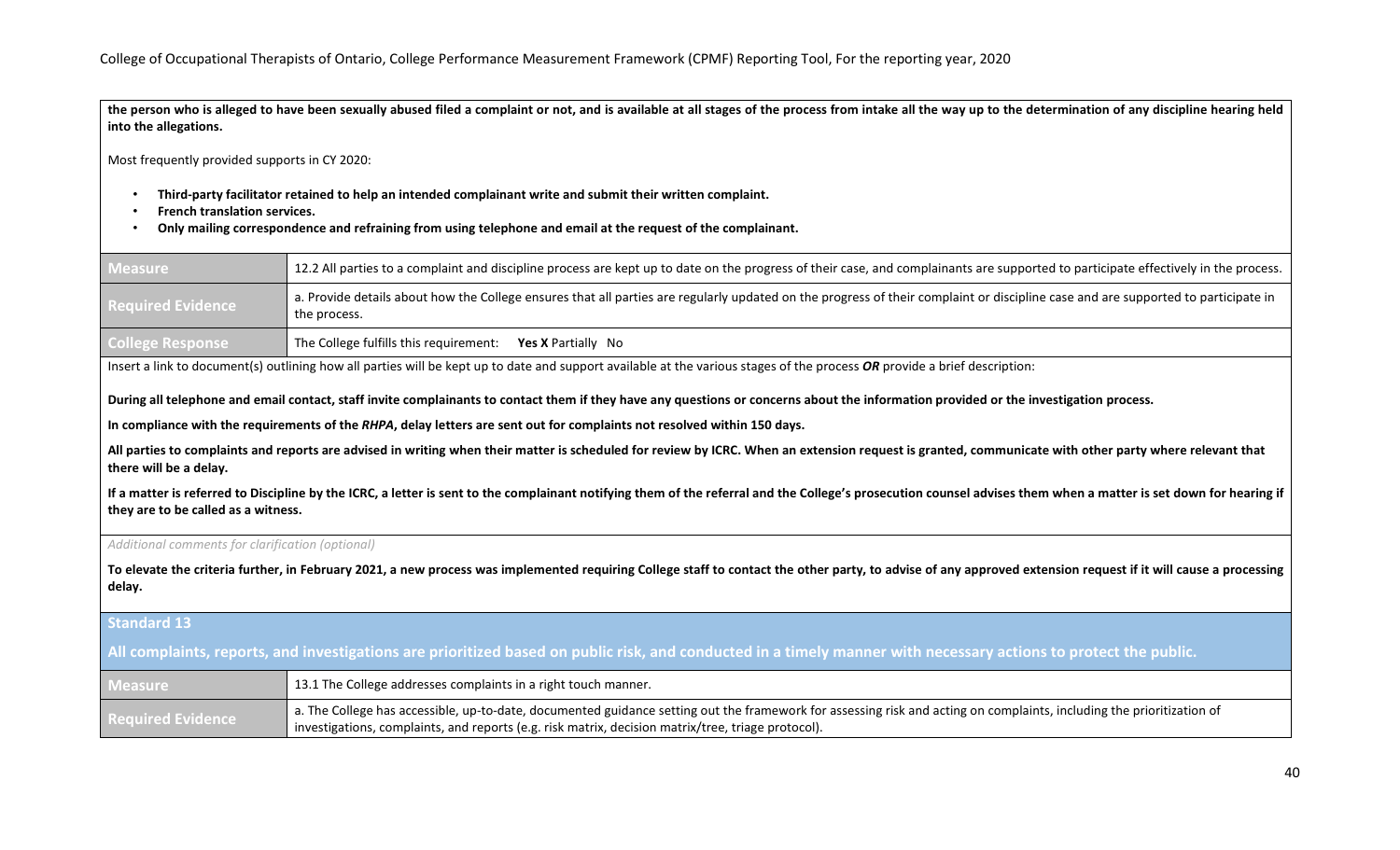| <b>College Response</b>                                 | The College fulfills this requirement: Yes X Partially No                                                                                                                                                                                                                                           |
|---------------------------------------------------------|-----------------------------------------------------------------------------------------------------------------------------------------------------------------------------------------------------------------------------------------------------------------------------------------------------|
|                                                         | Insert a link to guidance document OR briefly describe the framework and how it is being applied:                                                                                                                                                                                                   |
|                                                         | Investigations & Resolutions (I&R) Manager reviews all complaints and reports received, and assesses risk using a standard risk classification process, including any potential need for an interim order.                                                                                          |
|                                                         | I&R Manager assigns cases to team members based on risk i.e. high and moderate risk cases are assigned to more experienced staff or increased supervision is provided if this is not possible.                                                                                                      |
|                                                         | If a complaint, I&R staff member investigating on behalf of the ICRC immediately reviews to ascertain if potentially frivolous & vexatious or ADR processes should be invoked.                                                                                                                      |
|                                                         | I&R team conduct bi-weekly case reviews where the risk rating is reassessed as new evidence becomes available.                                                                                                                                                                                      |
|                                                         | In accordance with right touch regulation principles, moderate and high-risk cases are prioritized.                                                                                                                                                                                                 |
|                                                         | When reviewing cases, the ICRC use two different types of risk assessment tools: a risk matrix to determine the level of risk and a decision tree that ensures consistent decision making based on risk.                                                                                            |
|                                                         | Provide the year when it was implemented OR evaluated/updated (if applicable): 2020                                                                                                                                                                                                                 |
| Standard <sub>14</sub>                                  |                                                                                                                                                                                                                                                                                                     |
|                                                         | The College complaints process is coordinated and integrated.                                                                                                                                                                                                                                       |
| <b>Measure</b>                                          | 14.1 The College demonstrates that it shares concerns about a registrant with other relevant regulators and external system partners (e.g. law enforcement, government,<br>etc.).                                                                                                                   |
| <b>Required Evidence</b>                                | a. The College's policy outlining consistent criteria for disclosure and examples of the general circumstances and type of information that has been shared between the College<br>and other relevant system partners, within the legal framework, about concerns with individuals and any results. |
| <b>College Response</b>                                 | The College fulfills this requirement: Yes Partially X No                                                                                                                                                                                                                                           |
| Insert a link to policy OR briefly describe the policy: |                                                                                                                                                                                                                                                                                                     |
| Committees.                                             | When appropriate and in compliance with the requirements of s. 36 of the RHPA, the College will share information about investigations and decisions made by the ICRC, Discipline and Fitness to Practise                                                                                           |
| Ontario professional regulators.                        | There are regulatory history forms/suitability to practise requests and letters of standing that I&R assists Registration with completing for those registrants applying in other jurisdictions or with other                                                                                       |
|                                                         | If concerns are received which impact another regulator, e.g. an OT using "doctor", or any abbreviation of it, in their title or another registered professional holding out as an OT, staff share all known<br>information about the concerns received with the applicable regulator.              |
|                                                         |                                                                                                                                                                                                                                                                                                     |

**Similarly, if during an investigation into an OT, information is learned which raises incompetence or misconduct concerns about another regulated health care professional, that information will be reported**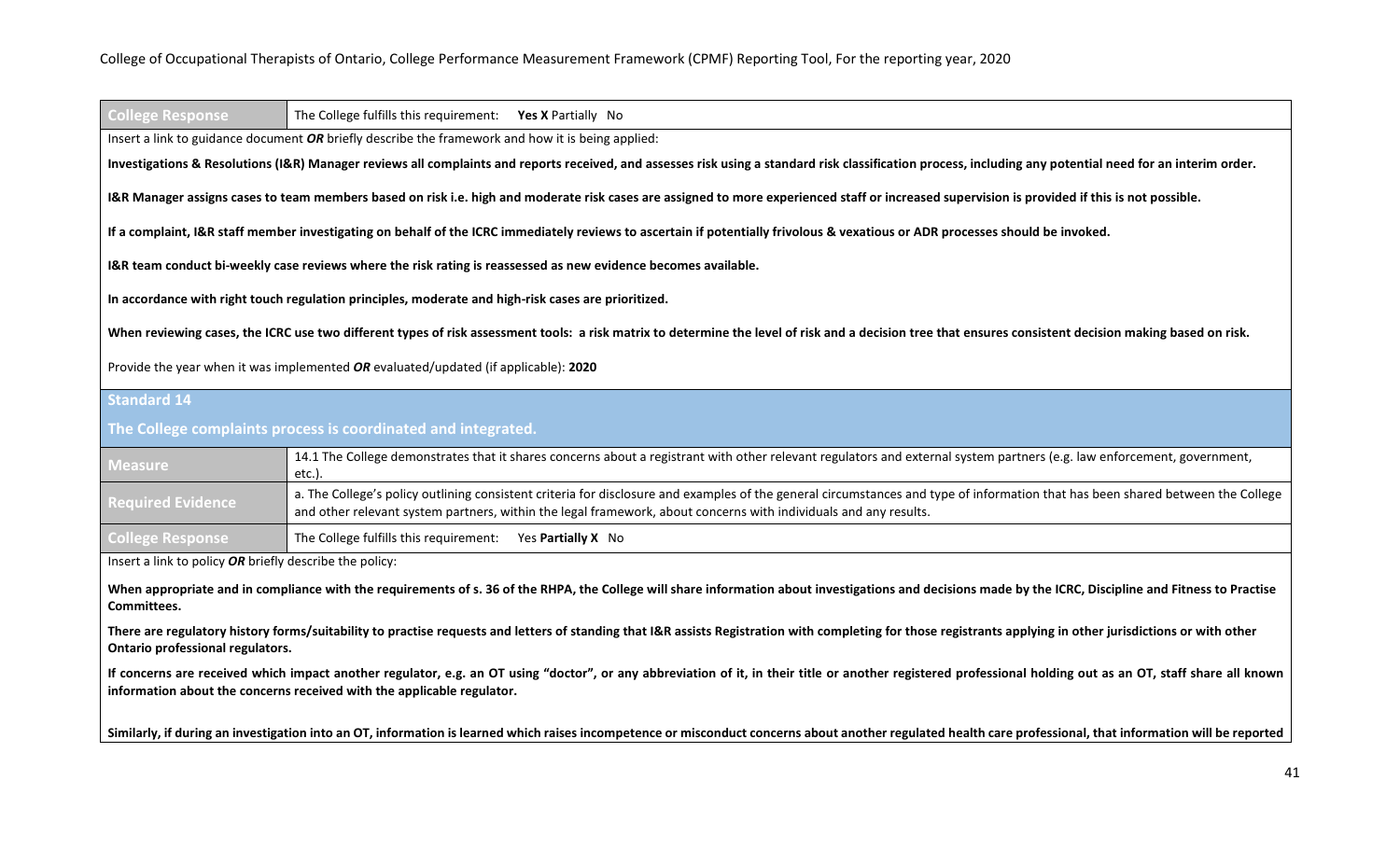to the relevant regulator. For instance, if investigating allegations of sexual abuse committed by an OT the College learns that another regulated healthcare professional knew of the abuse but did not file a **mandatory report.** 

Information is also disclosed, in accordance with the RHPA, if there are reasonable grounds to believe that the disclosure is necessary for the purpose of eliminating or reducing a significant risk of serious **bodily harm to a person or group of persons. The I&R team utilizes this principle when assessing whether information a registrant has disclosed needs to be reported to law enforcement for further action (i.e. wellness checks).** 

**Any listed employer of an OT is informed if the OT's certificate of registration was suspended or revoked or had TCLs placed in it by the ICRC (through an interim order or undertaking with restrictions), Discipline Committee or the Fitness to Practise Committee.** 

**Any other regulator we know an OT is registered with is informed of any suspensions, revocations or if the Discipline Committee makes a finding of professional misconduct and/or incompetence, or if a finding of incapacity was made by the Fitness to Practise Committee.** 

Following recommendations made in the To Zero Independent Report, information is never unilaterally reported to the police following receipt of a report or complaint alleging sexual abuse or sexual harassment. In these instances, the individual alleged to have been sexually abused is given the choice to decide if they wish to report to the police and investigations staff also offer to make a report on **their behalf, if they consent to us doing so.**

**Cease and desist letters are sent to employers who have retained individuals illegally practicing occupational therapy or holding themselves out as OTs without being registered with the College. This can include former registrants who resigned while on a leave of absence with their employer and resumes work prior to being registered with the College.**

**Information may be shared with the Association of Canadian Occupational Therapy Regulatory Organizations (ACOTRO), the national organization of occupational therapy regulators in Canada, about unauthorized practice situations and discipline findings.**

Provide an overview of whom the College has shared information over the past year and purpose of sharing that information (i.e. general sectors of system partner, such as 'hospital', or 'long-term care home').

**The College has shared information about a registrant's prior history and whether they are the subject of any ongoing investigations with other regulators in Canada that the registrant is applying for registration with.** 

**The College has reported information to another regulator in Ontario during the reporting period when it received information that their member was calling themselves an occupational therapist without being registered with the College.**

*If the response is "partially" or "no", is the College planning to improve its performance over the next reporting period?* **Yes X** No □

*Additional comments for clarification (if needed)*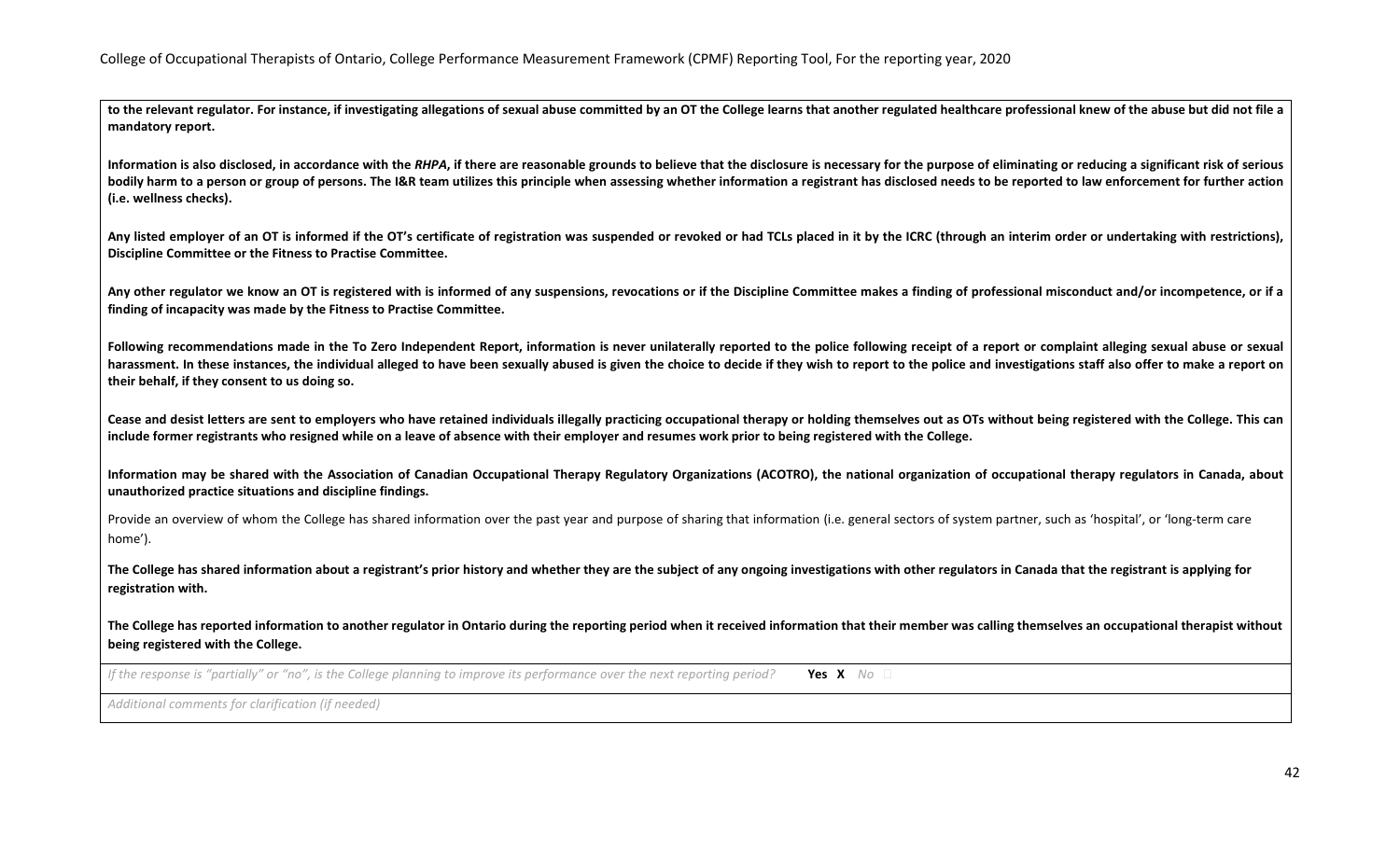**The College will develop a written policy in 2021. Topics also pertaining to this policy are to include, when it might be appropriate to share information with government agencies which may designate OTs to perform certain healthcare activities such as the Assistive Devices Program or the capacity assessor list made under the** *Substitute Decisions Act, 1992.*

# <span id="page-42-0"></span>DOMAIN 7: MEASUREMENT, REPORTING, AND IMPROVEMENT

**Standard 15**

**The College monitors, reports on, and improves its performance.**

| Measure <sup>1</sup>     | 15.1 Council uses Key Performance Indicators (KPIs) in tracking and reviewing the College's performance and regularly reviews internal and external risks that could impact the<br>College's performance. |
|--------------------------|-----------------------------------------------------------------------------------------------------------------------------------------------------------------------------------------------------------|
| <b>Required Evidence</b> | a. Outline the College's KPI's, including a clear rationale for why each is important.                                                                                                                    |
| <b>College Response</b>  | The College fulfills this requirement: Yes X Partially No                                                                                                                                                 |

Insert a link to document that list College's KPIs with an explanation for why these KPIs have been selected (including what the results the respective KPIs tells, and how it relates to the College meeting its strategic objectives and is therefore relevant to track), link to Council meeting materials where this information is included *OR* list KPIs and rationale for selection:

**The College has several KPI processes. These include:**

**The Quarterly Report for all program and committees is submitted to Council quarterly for review and approval. This was updated in 2020 to include important KPI's per program and committee, as decided by Executive, College Staff, and as to prevent significant overlap with this CPMF report and the published and publicly available annual report. The Quarterly report is available at: [January 28,](https://www.coto.org/docs/default-source/council-meeting-materials/council-meeting-package-january-28-2021.pdf?sfvrsn=1d4beaef_2)  [2021 \(p.27\)](https://www.coto.org/docs/default-source/council-meeting-materials/council-meeting-package-january-28-2021.pdf?sfvrsn=1d4beaef_2) and the process of developing this updated version is explained on p. 25.**

**In addition, the annual report supports all the quarterly reports where information about the College programs and relevant and useful regulatory and operational information regarding the previous year is compiled, approved by Council, and posted. [The 2020 report is available](file://gfserver/Company/Shared/CPMF%20(JE)/Submission%202021/annualreport.coto.org/year-in-review) online.**

When developing the 2020-2023 strategic plan, the College Risk register was used to identify risk areas and how these are mitigated, controlled, or alleviated through the proposed strategic activities. The **entire risk report is not provided to Council unless requested, but a report of the high / critical risks is reviewed by both Council and Executive at each meeting. These risks inform some of the Quarterly KPIs, some of the content in the Annual Report, and the Strategic Plan.**

#### *Additional comments for clarification (if needed)*

**The College is in the process of retaining a vendor for an Enterprise-Wide information system. The current platform does not allow for efficient collection and reporting of KPIs. The College's ability to better define KPIs, track, monitor and report on these will improve with a system (scheduled for 2021).**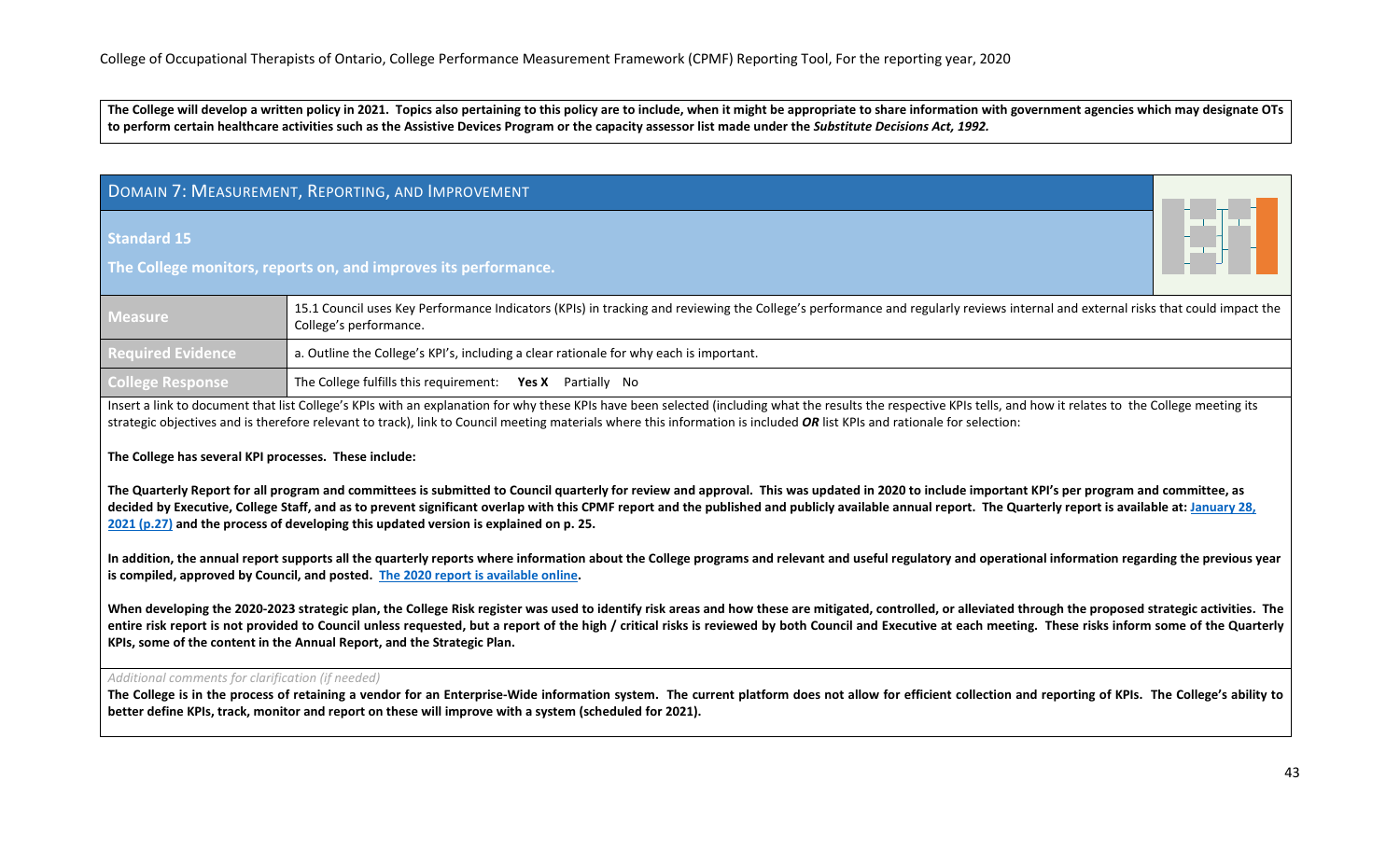| <b>Required Evidence</b>                                  | b. Council uses performance and risk information to regularly assess the College's progress against stated strategic objectives and regulatory outcomes.                                                                                                                           |
|-----------------------------------------------------------|------------------------------------------------------------------------------------------------------------------------------------------------------------------------------------------------------------------------------------------------------------------------------------|
| <b>College Response</b>                                   | The College fulfills this requirement: Yes X Partially No                                                                                                                                                                                                                          |
|                                                           | Insert a link to last year's Council meetings materials where Council discussed the College's progress against stated strategic objectives, regulatory outcomes and risks that may impact the College's ability to<br>meet its objectives and the corresponding meeting minutes:   |
| the agendas, outlined on these packages:                  | The June Council meeting contains a report on the Strategic Outcomes and ongoing objectives. Each quarter, progress on strategic outcomes are reported to council via presentation. This is outlined on                                                                            |
| January 2020 (Risk Report: p. 22, Priority Report: p. 14) |                                                                                                                                                                                                                                                                                    |
| March 2020 (Risk Report: p. 43, Priority Report: p. 35)   |                                                                                                                                                                                                                                                                                    |
|                                                           | June 2020 (Risk Report: p. 58, Strategic Objectives: p. 38, Priority Report: p. 51)                                                                                                                                                                                                |
|                                                           | October 2020 (Risk Report: p. 114, Priority Report in redevelopment during this meeting, reported in January 2021 as the new Quarterly Performance Report)                                                                                                                         |
| <b>Measure</b>                                            | 15.2 Council directs action in response to College performance on its KPIs and risk reviews.                                                                                                                                                                                       |
| <b>Required Evidence</b>                                  | a. Where relevant, demonstrate how performance and risk review findings have translated into improvement activities.                                                                                                                                                               |
| <b>College Response</b>                                   | The College fulfills this requirement: Yes X Partially No                                                                                                                                                                                                                          |
|                                                           | Insert a link to Council meeting materials where relevant changes were discussed and decided upon:                                                                                                                                                                                 |
|                                                           | Tracking of high-risk activities and reporting on these are provided to Council at each meeting. In the risk report, Control Procedures, Action Plans and Monitoring, and any updates to improvement activities<br>are available in the Council meeting materials, available here: |
| January 2020 (Risk Report: p. 22)                         |                                                                                                                                                                                                                                                                                    |
| March 2020 (Risk Report: p. 43)                           |                                                                                                                                                                                                                                                                                    |
| June 2020 (Risk Report: p. 58)                            |                                                                                                                                                                                                                                                                                    |
| October 2020 (Risk Report: p. 114)                        |                                                                                                                                                                                                                                                                                    |

**In one example of risk improvement activities, on the Quarterly Report the timeframes for ICRC case completion were identified as being too long. Over 2020, initiatives were made to address this risk, with the case completion times now within established benchmarks.**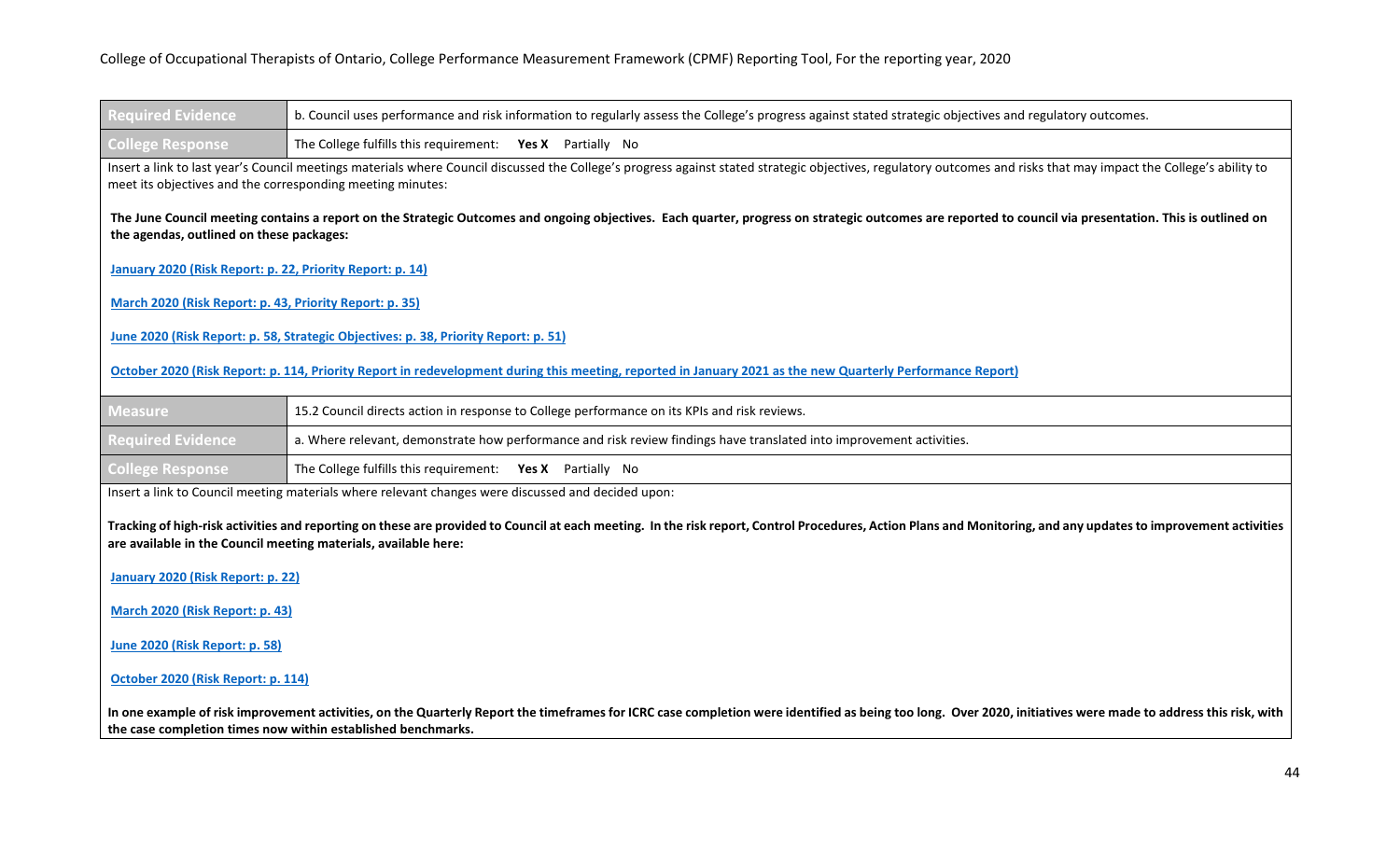| <b>Measure</b>                            | 15.3 The College regularly reports publicly on its performance.                                                                                                                                           |
|-------------------------------------------|-----------------------------------------------------------------------------------------------------------------------------------------------------------------------------------------------------------|
| <b>Required Evidence</b>                  | a. Performance results related to a College's strategic objectives and regulatory activities are made public on the College's website.                                                                    |
| College Response                          | The College fulfills this requirement: Yes X Partially No                                                                                                                                                 |
|                                           | Insert a link to College's dashboard or relevant section of the College's website:                                                                                                                        |
| meetings or wish to review the materials. | All Council materials are posted on publicly on the website, archived by date. In these, all information about strategic priorities and performance are posted for both Council and those that attend the |

**All outcomes are outlined on ou[r Strategic Planning page,](https://www.coto.org/about/who-we-are/strategic-priorities/2020---2023-leadership-outcomes) available for 2017-2020.**

**2020 – [2023 Leadership Outcomes available on our website.](https://www.coto.org/about/who-we-are/strategic-priorities/2020---2023-leadership-outcomes)**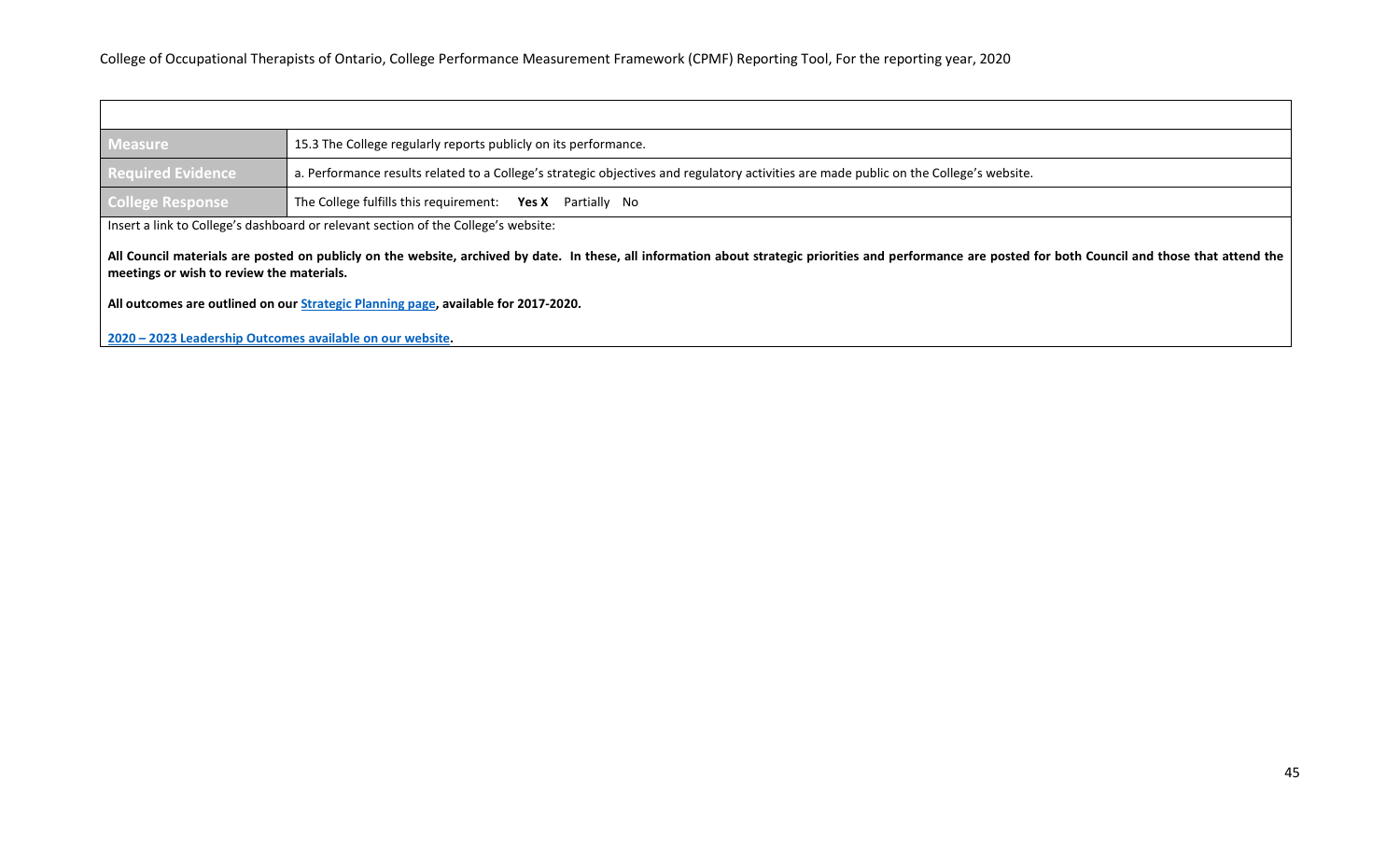# <span id="page-45-0"></span>Part 2: Context Measures

# DOMAIN 6: SUITABILITY TO PRACTICE

#### **Standard 11**

**The College ensures the continued competence of all active registrants through its Quality Assurance processes. This includes an assessment of their competency, professionalism, ethical practice, and quality of care.**



Statistical data collected in accordance with recommended methodology or College own methodology: **Recommended methodology (for all Context Measures)** College methodology

*If College methodology, please specify rationale for reporting according to College methodology:*

# **Context Measure (CM)**

| <b>CM 1.</b> Type and distribution of $QA/QI$ activities and assessments used in CY 2020*                                                                                                                                                                                                                                                                                                                                                                                                                                                                  |                                                          | What does this information tell us? Quality assurance (QA) and Quality                                                                                                                                                                                                                                                                                                                                                                                                    |
|------------------------------------------------------------------------------------------------------------------------------------------------------------------------------------------------------------------------------------------------------------------------------------------------------------------------------------------------------------------------------------------------------------------------------------------------------------------------------------------------------------------------------------------------------------|----------------------------------------------------------|---------------------------------------------------------------------------------------------------------------------------------------------------------------------------------------------------------------------------------------------------------------------------------------------------------------------------------------------------------------------------------------------------------------------------------------------------------------------------|
| Type of QA/QI activity or assessment                                                                                                                                                                                                                                                                                                                                                                                                                                                                                                                       |                                                          | Improvement (QI) are critical components in ensuring that professionals provide<br>care that is safe, effective, patient centred and ethical. In addition, health care                                                                                                                                                                                                                                                                                                    |
| <b>Peer and Practice Assessment</b>                                                                                                                                                                                                                                                                                                                                                                                                                                                                                                                        | 10 carried over from 2019<br>18 new in 2020 (2 resigned) | professionals face several ongoing changes that might impact how they practice<br>(e.g. changing roles and responsibilities, changing public expectations, legislative                                                                                                                                                                                                                                                                                                    |
| Self-Assessment (every other year requirement) due December 31, 2020<br>ii.                                                                                                                                                                                                                                                                                                                                                                                                                                                                                | 2534 (98.3% compliance)                                  | changes).                                                                                                                                                                                                                                                                                                                                                                                                                                                                 |
| Professional Development Plan (annual requirement), 2020 exemption<br>iii.<br>granted                                                                                                                                                                                                                                                                                                                                                                                                                                                                      | <b>NA</b>                                                | The information provided here illustrates the diversity of QA activities the College                                                                                                                                                                                                                                                                                                                                                                                      |
| Prescribed Regulatory Education Program (annual requirement) due<br>iv.<br><b>December 31 2020</b>                                                                                                                                                                                                                                                                                                                                                                                                                                                         | 6172 (98.5% compliance)                                  | undertook in assessing the competency of its registrants and the QA and QI<br>activities its registrants undertook to maintain competency in CY 2020. The                                                                                                                                                                                                                                                                                                                 |
| Registrants may be undergoing multiple QA activities over the course of the reporting period. While future iterations of the CPMF may<br>evolve to capture the different permutations of pathways registrants may undergo as part of a College's QA Program, the requested<br>statistical information recognizes the current limitations in data availability today and is therefore limited to type and distribution of<br>QA/QI activities or assessments used in the reporting period.<br>$NR = Non-reportable: results are not shown due to < 5 cases$ |                                                          | diversity of QA/QI activities and assessments is reflective of a College's risk-based<br>approach in executing its QA program, whereby the frequency of assessment and<br>activities to maintain competency are informed by the risk of a registrant not<br>acting competently. Details of how the College determined the appropriateness<br>of its assessment component of its QA program are described or referenced by<br>the College in Measure 13(a) of Standard 11. |

#### *Additional comments for clarification (if needed)*

**Currently, the QA Competency Assessment program is in redesign with a target outcome of being able to select and process more registrants through a risk-based approach and screening tool. The risk**based selection process was completed in 2020 and the pilot of this began in December. The screening tool (Step 2) is to be piloted in June 2021 with an anticipated full program roll-out by year end 2021. **For 2020 the Professional Development Plan completion requirement for May 31 was waived due to the pandemic. Despite this, it was still completed by 20% of registrants.**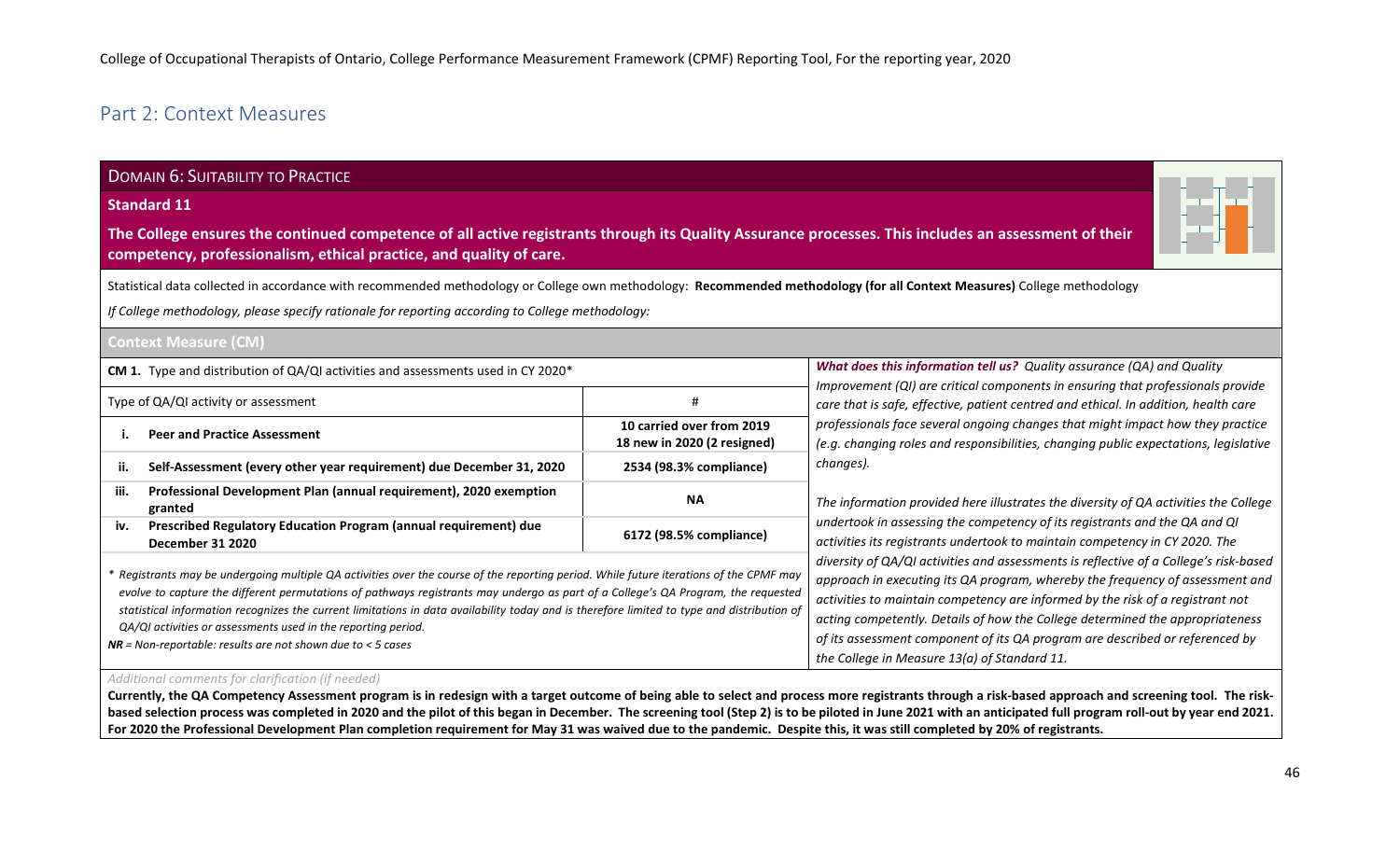| <b>Context Measure (CM)</b>                                                                                                                                                                                                        |                                           |                                   |                                                                                                                                                                                                                                                                                                                                               |
|------------------------------------------------------------------------------------------------------------------------------------------------------------------------------------------------------------------------------------|-------------------------------------------|-----------------------------------|-----------------------------------------------------------------------------------------------------------------------------------------------------------------------------------------------------------------------------------------------------------------------------------------------------------------------------------------------|
|                                                                                                                                                                                                                                    |                                           | %                                 |                                                                                                                                                                                                                                                                                                                                               |
| CM 2. Total number of registrants who participated in the QA Program CY 2020<br><b>Peer Assessments</b><br><b>Self Assessment</b><br><b>Prescribed Regulatory Education Program (PREP)</b><br><b>Professional Development Plan</b> | 28<br>2491/2534<br>6080/6172<br><b>NA</b> | .4<br>98.34<br>98.51<br><b>NA</b> | What does this information tell us? If a registrant's knowledge, skills and<br>judgement to practice safely, effectively and ethically have been assessed or<br>reassessed and found to be unsatisfactory or a registrant is non-compliant with a<br>College's QA Program, the College may refer him or her to the College's QA<br>Committee. |
| CM 3. Rate of registrants who were referred to the QA Committee as part of the QA<br>Program in CY 2020 where the QA Committee directed the registrant to undertake<br>remediation. *                                              | <b>Non-Compliant</b><br>$n = 8/17$        | 47%                               | The information provided here shows how many registrants who underwent an                                                                                                                                                                                                                                                                     |
| * NR = Non-reportable: results are not shown due to < 5 cases (for both # and %)                                                                                                                                                   | <b>PPA</b><br>n=1/10 (SCERP)              | 10%                               | activity or assessment in CY 2020 as part of the QA program where the QA<br>Committee deemed that their practice is unsatisfactory and as a result have been<br>directed to participate in specified continuing education or remediation program.                                                                                             |

*Additional comments for clarification (optional)*

**CM 2. The number of registrants change with new applications and resignations, so it is a moving target during the year. The Self-Assessment is only completed every other year, so not all registrants were required to complete this in 2020. The deadline for the Self Assessment and PREP was December 31, 2020, so any registrants who were non-compliant with these tools will be addressed in 2021.**

**CM 3. Only 10 assessments went to QAC in 2020, the other 16 are pending in 2021 as the selection was completed in December and assessment booked for January 2021. Selection of registrants for assessment was delayed due to the pandemic considering that the in-person process needed to be moved to virtual. For non-compliance with the required QA Program tools for 2020, 17 registrants were flagged and 8 were directed to complete the tools or undergo a Peer and Practice Assessment. Of these 8, two resigned.**

**The program has focused on non-compliance with the mandatory QA tools over the last several years as non-compliance and failure to engage in appropriate learning and reflection is related to risk of incompetence.**

| <b>Context Measure (CM)</b>                                                                      |     |                                                                                                                                                                      |
|--------------------------------------------------------------------------------------------------|-----|----------------------------------------------------------------------------------------------------------------------------------------------------------------------|
| <b>CM 4.</b> Outcome of remedial activities in CY 2020*:                                         |     | What does this information tell us? This information provides insight into the<br>outcome of the College's remedial activities directed by the QA Committee and      |
| Registrants who demonstrated required knowledge, skills, and judgment following<br>remediation** | 100 | may help a College evaluate the effectiveness of its "QA remediation activities".<br>Without additional context no conclusions can be drawn on how successful the QA |
| Registrants still undertaking remediation (i.e. remediation in progress)                         |     | remediation activities are, as many factors may influence the practice and<br>behaviour registrants (continue to) display.                                           |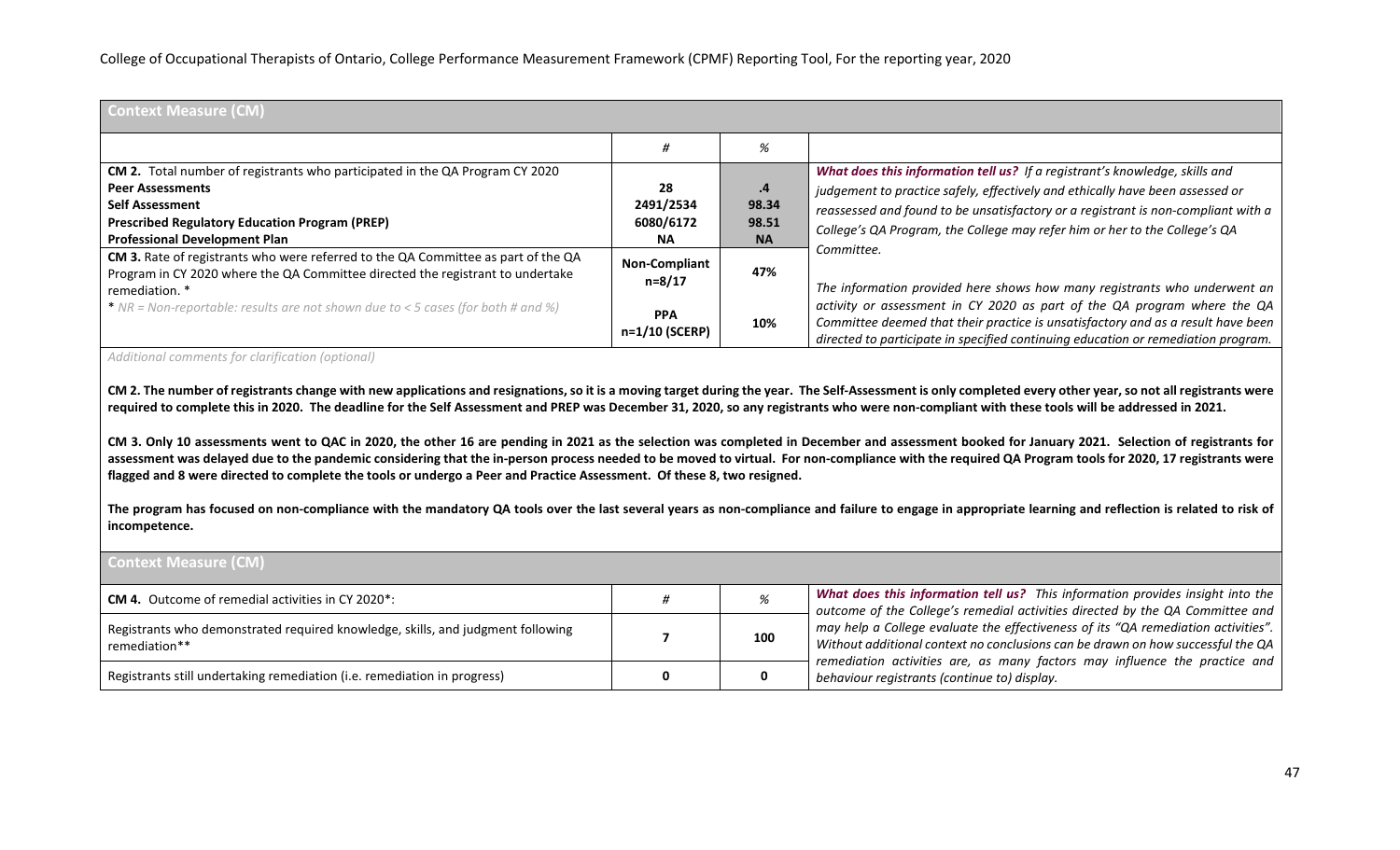*Additional comments for clarification (if needed)*

**Only seven registrants required remediation in 2020. One was a SCERP following a Peer and Practice Assessment and this was completed. 5 were required to complete the PREP and Self Assessment, and 1 was required to undertake a Peer and Practice Assessment. The 2020 QA deadlines were moved to December 31, 2020 due to the pandemic, so remediation for registrants that were non-compliant will be in January 2021.**

**Of non-compliance cases, 14 (100%) of those directed to complete the outstanding QA tools, completed the self-directed learning activity. 2 resigned and 1 was directed to a Peer Assessment.**

*\* NR = Non-reportable: results are not shown due to < 5 cases (for both # and %)*

*\*\* This measure may include registrants who were directed to undertake remediation in the previous year and completed reassessment in CY2020.*

Billing and Fees **0 0 NR NR** Communication **NR NR NR NR** Competence / Patient Care **6 60 NR NR** Fraud **0 0 NR NR** Professional Conduct & Behaviour **NR NR NR NR** Record keeping **NR NR NR NR**

| <b>DOMAIN 6: SUITABILITY TO PRACTICE</b>                                                                                                                                                                                                                                  |   |                            |   |                                    |  |
|---------------------------------------------------------------------------------------------------------------------------------------------------------------------------------------------------------------------------------------------------------------------------|---|----------------------------|---|------------------------------------|--|
| <b>Standard 13</b>                                                                                                                                                                                                                                                        |   |                            |   |                                    |  |
| All complaints, reports, and investigations are prioritized based on public risk, and conducted in a timely manner with necessary actions to protect the<br>public.                                                                                                       |   |                            |   |                                    |  |
| Statistical data collected in accordance with recommended methodology or College own methodology: Recommended X (for all Context Measures) College methodology $\Box$<br>If College methodology, please specify rationale for reporting according to College methodology: |   |                            |   |                                    |  |
| <b>Context Measure (CM)</b>                                                                                                                                                                                                                                               |   |                            |   |                                    |  |
| Distribution of formal complaints* and Registrar's<br>CM 5.<br>Investigations by theme in CY 2020                                                                                                                                                                         |   | Formal Complaints received |   | Registrar Investigations initiated |  |
| Themes:                                                                                                                                                                                                                                                                   |   | %                          |   | %                                  |  |
| Advertising                                                                                                                                                                                                                                                               | 0 | 0                          | 0 | 0                                  |  |

*What does this information tell us? This information facilitates transparency to the public, registrants and the ministry regarding the most prevalent themes identified in formal complaints received and Registrar's Investigations undertaken by a College.*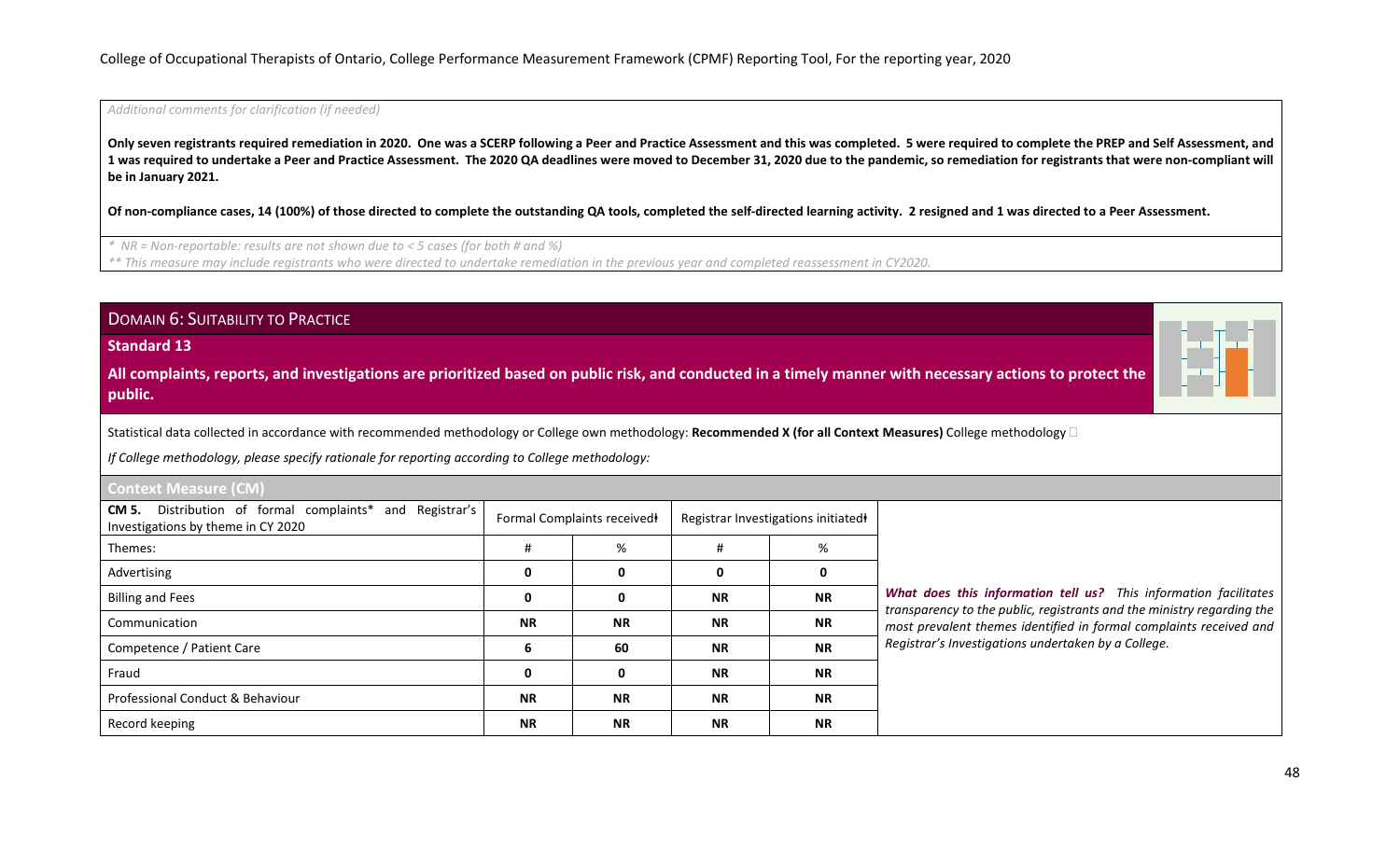| Sexual Abuse / Harassment / Boundary Violations   |           |           |    |      |
|---------------------------------------------------|-----------|-----------|----|------|
| <b>Unauthorized Practice</b>                      |           |           |    |      |
| Other <please specify=""></please>                | <b>NR</b> | <b>NR</b> | 13 | 72   |
| Total number of formal complaints and Registrar's | 10        | 100%      | 18 | 100% |
| Investigations**                                  |           |           |    |      |

Formal Complaint: A statement received by a College in writing or in another acceptable form that contains the information required by the College to initiate an investigation. This excludes complaint inquires and other *interactions with the College that do not result in a formally submitted complaint.*

Registrar's Investigation: Where a Registrar believes, on reasonable and probable grounds, that a registrant has committed an act of professional misconduct or is incompetent he/she can appoint an investigator upon ICRC approval of the appointment. In situations where the Registrar determines that the registrant exposes, or is likely to expose, his/her patient to harm or injury, the Registrar can appoint an investigator immediately withou *approval and must inform the ICRC of the appointment within five days.*

*ⱡ NR = Non-reportable: results are not shown due to < 5 cases (for both # and %)*

\*\* The requested statistical information (number and distribution by theme) recognizes that formal complaints and registrar's investigations may include allegations that fall under multiple themes identified above, therefo *added together the numbers set out per theme may not equal the total number of formal complaints or registrar's investigations.*

#### *Additional comments for clarification (if needed)*

**The complaints that did not fall into any of the noted themes and instead fell into the "Other" category related to concerns around interprofessional communication and incorrect addresses of the registrants which were provided to organizations that the registrants provided services to. The Registrar's Investigations that fell into the "Other" category related to concerns reported around non**record keeping related privacy breaches and failure to meet the College's professional liability insurance requirements. Based on our interpretation of the technical specifications relating to this context **measure, excluded from the above analysis are matters which are not complaints, but information reported where an investigator is not appointed by the ICRC (e.g. matters where the Registrar decides**  not to seek ICRC approval to appoint an investigator pursuant to s. 75(1)(a) and instead initiates preliminary or health inquiries, takes administrative action, or closes a matter with no regulatory action, **etc.) and a case where an investigator was appointed pursuant to s.75(1)(b) i.e. Quality Assurance Committee referral.**

# **Context Measure (CM)**

| CM 6. Total number of formal complaints that were brought forward to the ICRC in CY 2020<br>$16*$                            |    |    |                                   |  |  |
|------------------------------------------------------------------------------------------------------------------------------|----|----|-----------------------------------|--|--|
| CM 7. Total number of ICRC matters brought forward because of a Registrars Investigation in CY<br>$28*$                      |    |    |                                   |  |  |
| 2020                                                                                                                         |    |    |                                   |  |  |
| *Note to reader re CM6 and CM7: Complaints and registrar's investigations brought forward to the ICRC for consideration more |    |    |                                   |  |  |
| than once during the reporting period were only counted once in the data reported.                                           |    |    |                                   |  |  |
| CM 8. Total number of requests or notifications for appointment of an investigator through a<br>19                           |    |    |                                   |  |  |
| Registrar's Investigation brought forward to the ICRC that were approved in CY 2020                                          |    |    |                                   |  |  |
| Of the formal complaints* received in CY 2020**:<br>CM 9.                                                                    | #  | %  | provides transp<br>brought forwar |  |  |
| Formal complaints that proceeded to Alternative Dispute Resolution (ADR)+                                                    |    | 0  | concerns about                    |  |  |
| Formal complaints that were resolved through ADR                                                                             |    | 0  |                                   |  |  |
| Formal complaints that were disposed** of by ICRC                                                                            | 20 |    |                                   |  |  |
| Formal complaints that proceeded to ICRC and are still pending                                                               |    | 19 |                                   |  |  |

*What does this information tell us? The information helps the public*  nd how formal complaints filed with the College and *Registrar's Investigations are disposed of or resolved. Furthermore, it arency on key sources of concern that are being brought forward to the College's committee that investigates concerns about its registrants.*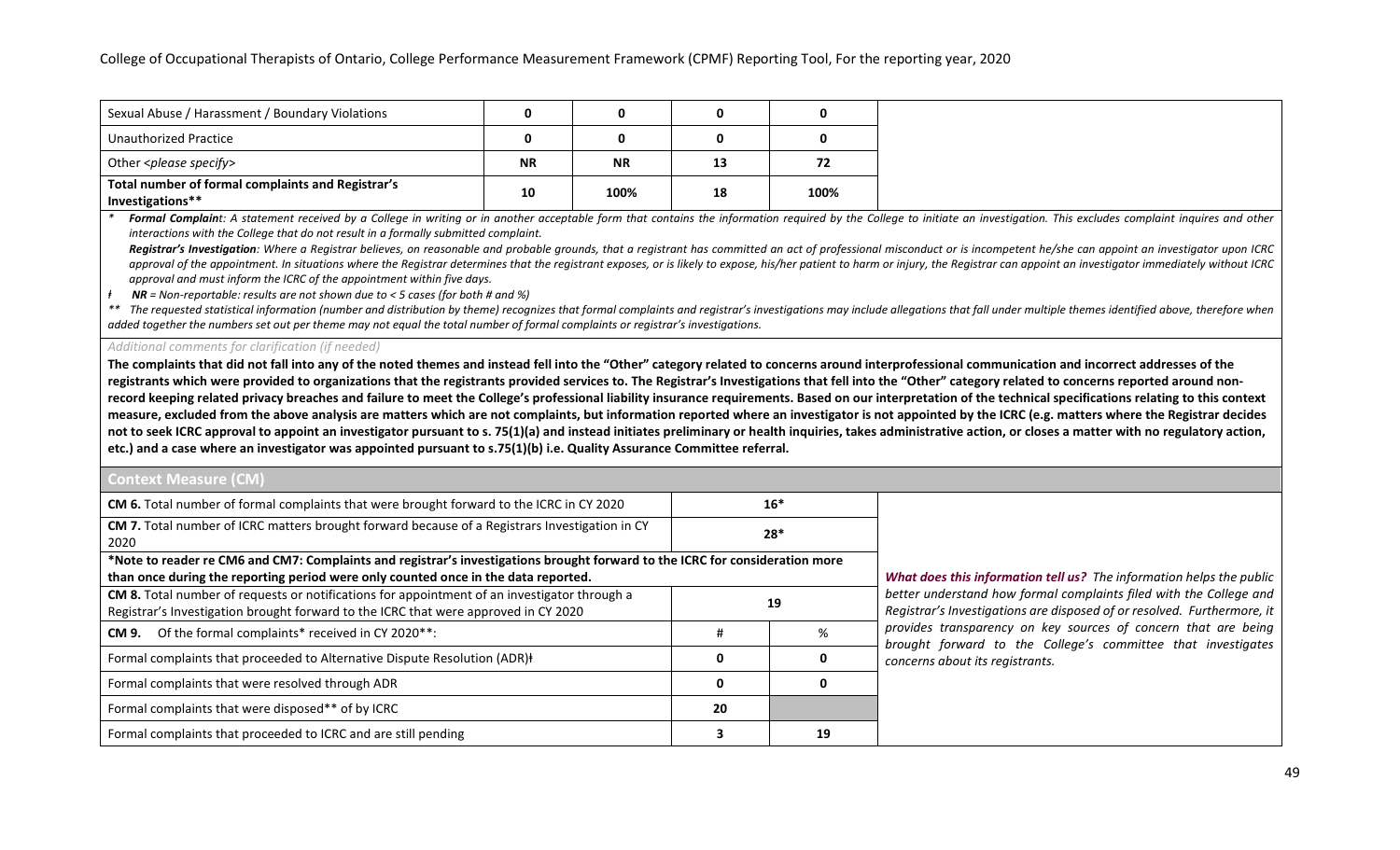| Formal complaints withdrawn by Registrar at the request of a complainant $\Delta$                 | <b>NR</b> | <b>NR</b> |
|---------------------------------------------------------------------------------------------------|-----------|-----------|
| Formal complaints that are disposed of by the ICRC as frivolous and vexatious                     |           |           |
| Formal complaints and Registrars Investigations that are disposed of by the ICRC as a referral to |           |           |
| the Discipline Committee                                                                          |           |           |

*\*\* Disposal: The day upon which a decision was provided to the registrant and complainant by the College (i.e. the date the reasons are released and sent to the registrant and complainant).*

Formal Complaints: A statement received by a College in writing or in another acceptable form that contains the information required by the College to initiate an investigation. This excludes complaint inquires and other *interactions with the College that do not result in a formally submitted complaint.* 

*ⱡ ADR: Means mediation, conciliation, negotiation, or any other means of facilitating the resolution of issues in dispute.*

<sup>∆</sup> *The Registrar may withdraw a formal complaint prior to any action being taken by a Panel of the ICRC, at the request of the complainant, where the Registrar believed that the withdrawal was in the public interest.*

*# May relate to Registrars Investigations that were brought to ICRC in the previous year.*

\*\* The total number of formal complaints received may not equal the numbers from 9(i) to (vi) as complaints that proceed to ADR and are not resolved will be reviewed at ICRC, and complaints that the ICRC disposes of as fri *and vexatious and a referral to the Discipline Committee will also be counted in total number of complaints disposed of by ICRC.*

φ Registrar's Investigation: Under s.75(1)(a) of the RHPA, where a Registrar believes, on reasonable and probable grounds, that a registrant has committed an act of professional misconduct or is incompetent he/she can app an investigator upon ICRC approval of the appointment. In situations where the Registrar determines that the registrant exposes, or is likely to expose, his/her patient to harm or injury, the Registrar can appoint an inves *immediately without ICRC approval and must inform the ICRC of the appointment within five days.*

*NR = Non-reportable: results are not shown due to < 5 cases (for both # and %)*

#### **Context Measure (CM)**

**CM 10.** Total number of ICRC decisions in 2020

| Distribution of ICRC decisions by theme in 2020* | # of ICRC Decisions |                                             |                               |                                                                             |                          |                                                                |                                                                                                                                            |
|--------------------------------------------------|---------------------|---------------------------------------------|-------------------------------|-----------------------------------------------------------------------------|--------------------------|----------------------------------------------------------------|--------------------------------------------------------------------------------------------------------------------------------------------|
| Nature of issue                                  | Take No<br>Action   | Provides Advice /<br><b>Recommendations</b> | <b>Issues Oral</b><br>Caution | Orders a Specified<br>Continuing Education or<br><b>Remediation Program</b> | Agrees to<br>Undertaking | Refers Specified<br>Allegations to the<br>Discipline Committee | Takes any other action it considers<br>appropriate that is not inconsistent<br>with its governing legislation,<br>regulations, or by-laws. |
| Advertising                                      | $\mathbf 0$         | $\mathbf{0}$                                | 0                             | $\mathbf{0}$                                                                | $\mathbf{0}$             |                                                                |                                                                                                                                            |
| <b>Billing and Fees</b>                          | <b>NR</b>           | 0                                           | $\mathbf 0$                   | <b>NR</b>                                                                   | <b>NR</b>                | 0                                                              | 0                                                                                                                                          |
| Communication                                    | <b>NR</b>           | <b>NR</b>                                   | $\mathbf 0$                   | <b>NR</b>                                                                   | <b>NR</b>                | 0                                                              | <b>NR</b>                                                                                                                                  |
| Competence / Patient Care                        | 8                   | 6                                           | 0                             | <b>NR</b>                                                                   | <b>NR</b>                | O                                                              | <b>NR</b>                                                                                                                                  |
| Fraud                                            | 0                   | 0                                           | $\mathbf 0$                   | 0                                                                           | 0                        | 0                                                              | 0                                                                                                                                          |
| Professional Conduct & Behaviour                 |                     | <b>NR</b>                                   | $\mathbf 0$                   | 0                                                                           | <b>NR</b>                | O                                                              | <b>NR</b>                                                                                                                                  |
| Record keeping                                   |                     | 0                                           | $\mathbf{0}$                  | <b>NR</b>                                                                   | 6                        | 0                                                              |                                                                                                                                            |
| Sexual Abuse / Harassment / Boundary Violations  | <b>NR</b>           | 0                                           | $\mathbf 0$                   | 0                                                                           | 0                        | <b>NR</b>                                                      | 0                                                                                                                                          |
| <b>Unauthorized Practice</b>                     | <b>NR</b>           | 0                                           | $\mathbf 0$                   | $\mathbf{0}$                                                                | 0                        | 0                                                              | 0                                                                                                                                          |
| Other <please specify=""></please>               | 6                   | <b>NR</b>                                   | 0                             | 0                                                                           | <b>NR</b>                | 0                                                              | <b>NR</b>                                                                                                                                  |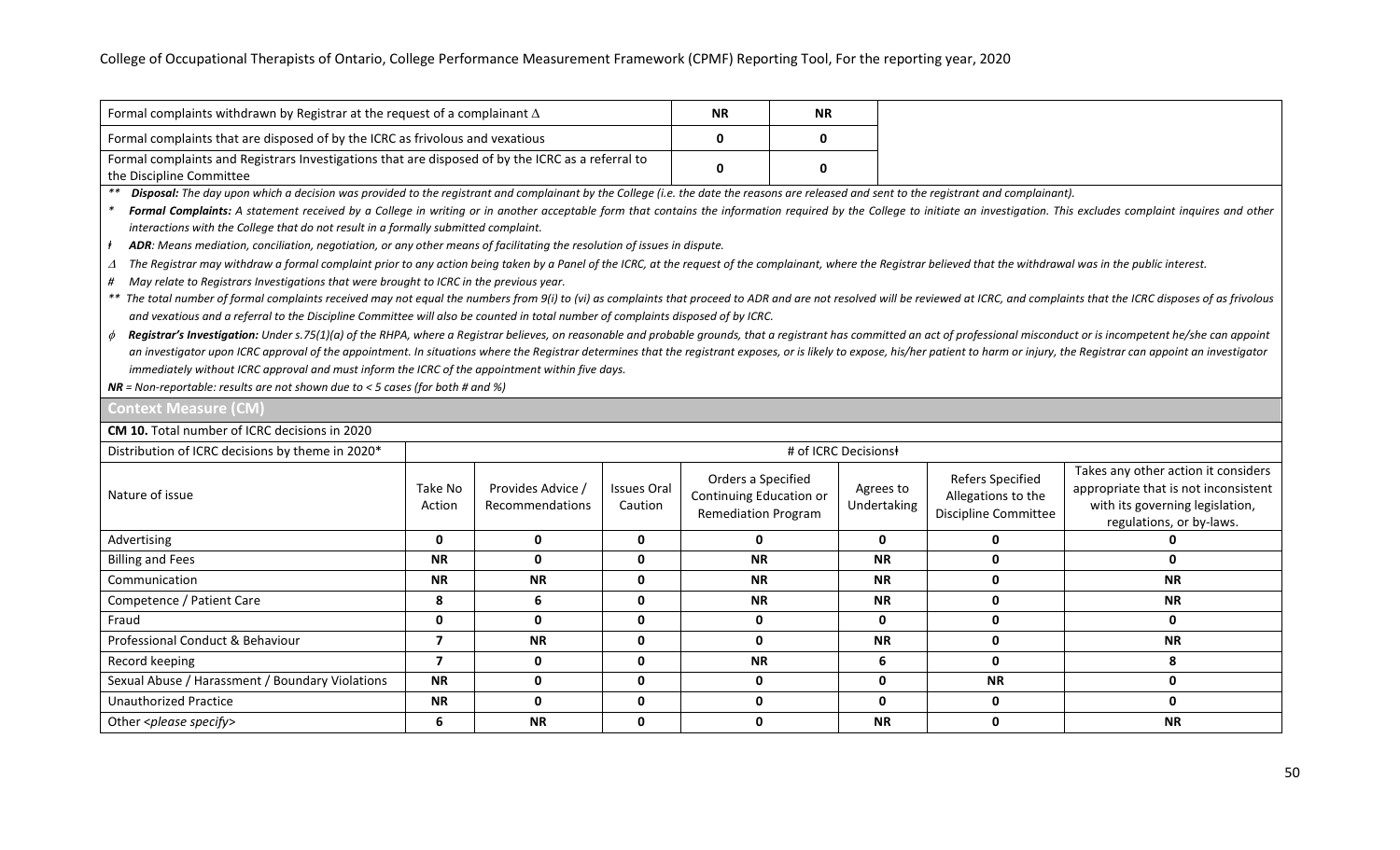*\* Number of decisions are corrected for formal complaints ICRC deemed frivolous and vexatious AND decisions can be regarding formal complaints and registrar's investigations brought forward prior to 2020.*

*ⱡ NR = Non-reportable: results are not shown due to < 5 cases.*

++ The requested statistical information (number and distribution by theme) recognizes that formal complaints and Registrar's Investigations may include allegations that fall under multiple themes identified above, therefo *added together the numbers set out per theme may not equal the total number of formal complaints or registrar's investigations, or findings.*

*What does this information tell us? This information will help increase transparency on the type of decisions rendered by ICRC for different themes of formal complaints and Registrar's Investigation and the actions taken to protect the public. In addition, the information may assist in further informing the public regarding what the consequences for a registrant can be associated with a particular theme of complaint or Registrar investigation and could facilitate a dialogue with the public about the appropriateness of an outcome related to a particular formal complaint.*

#### *Additional comments for clarification (if needed)*

**The themes that fall into the "Other" category relate to concerns reported around non-record keeping related privacy breaches, engaging in inappropriate sexual relations with someone other than a client, and failure to meet the College's professional liability insurance requirements.**

| <b>Context Measure (CM)</b>                                                                                                                                                                                           |      |                                                                                                                                           |  |
|-----------------------------------------------------------------------------------------------------------------------------------------------------------------------------------------------------------------------|------|-------------------------------------------------------------------------------------------------------------------------------------------|--|
| <b>CM 11.</b> 90 <sup>th</sup> Percentile disposal* of:                                                                                                                                                               | Days | What does this information tell us? This information illustrates the maximum length of time in which 9 out of 10 formal complaints or     |  |
|                                                                                                                                                                                                                       |      | Registrar's investigations are being disposed by the College.                                                                             |  |
| A formal complaint in working days in CY 2020                                                                                                                                                                         | 332  | The information enhances transparency about the timeliness with which a College disposes of formal complaints or Registrar's              |  |
|                                                                                                                                                                                                                       |      | investigations. As such, the information provides the public, ministry, and other stakeholders with information regarding the approximate |  |
| A Registrar's investigation in working days in CY 2020                                                                                                                                                                | 513  | timelines they can expect for the disposal of a formal complaint filed with, or Registrar's investigation undertaken by, the College.     |  |
| *Disposal Complaint: The day where a decision was provided to the registrant and complainant by the College (i.e. the date the reasons are released and sent to the registrant and complainant).                      |      |                                                                                                                                           |  |
| *Disposal Registrar's Investigation: The day upon which a decision was provided to the registrant and complainant by the College (i.e. the date the reasons are released and sent to the registrant and complainant). |      |                                                                                                                                           |  |

*Additional comments for clarification (if needed)*

While 332 days and 513 days were the respective 90<sup>th</sup> percentile disposal of complaints and registrar's investigations, 205 and 291 working days are the average disposal times for each type of case within **the reporting period. Reducing case completion times is an ongoing priority for the College. Commencing June 2019, internal benchmarks and auditing processes were introduced to ensure both timely processing of complaints and registrar's investigations and staff compliance with the same. In accordance with these benchmarks, time frames are specified within which certain activities in the**  investigation process must be completed by. The College has noticed a reduction of *circa* 35% in the average case completion time for complaints subjected to the benchmarks (i.e. those opened on or **after June 1, 2019).**

| <b>Context Measure (CM)</b>                                               |      |                                                                                                                                                                                                                                                                                                                                |
|---------------------------------------------------------------------------|------|--------------------------------------------------------------------------------------------------------------------------------------------------------------------------------------------------------------------------------------------------------------------------------------------------------------------------------|
| <b>CM 12.</b> 90th Percentile disposal* of:                               | Days | What does this information tell us? This information illustrates the maximum length of time                                                                                                                                                                                                                                    |
| An uncontested <sup>^</sup> discipline hearing in working days in CY 2020 | N/A  | in which 9 out of 10 uncontested discipline hearings and 9 out of 10 contested discipline<br>hearings are being disposed. *<br>The information enhances transparency about the timeliness with which a discipline hearing<br>undertaken by a College is concluded. As such, the information provides the public, ministry, and |
| A contested# discipline hearing in working days in CY 2020                | 288  | other stakeholders with information regarding the approximate timelines they can expect for the<br>resolution of a discipline proceeding undertaken by the College.                                                                                                                                                            |
| decisions, where relevant).                                               |      | Disposal: Day where all relevant decisions were provided to the registrant and complainant by the College (i.e. the date the reasons are released and sent to the registrant and complainant, including both liability and pen                                                                                                 |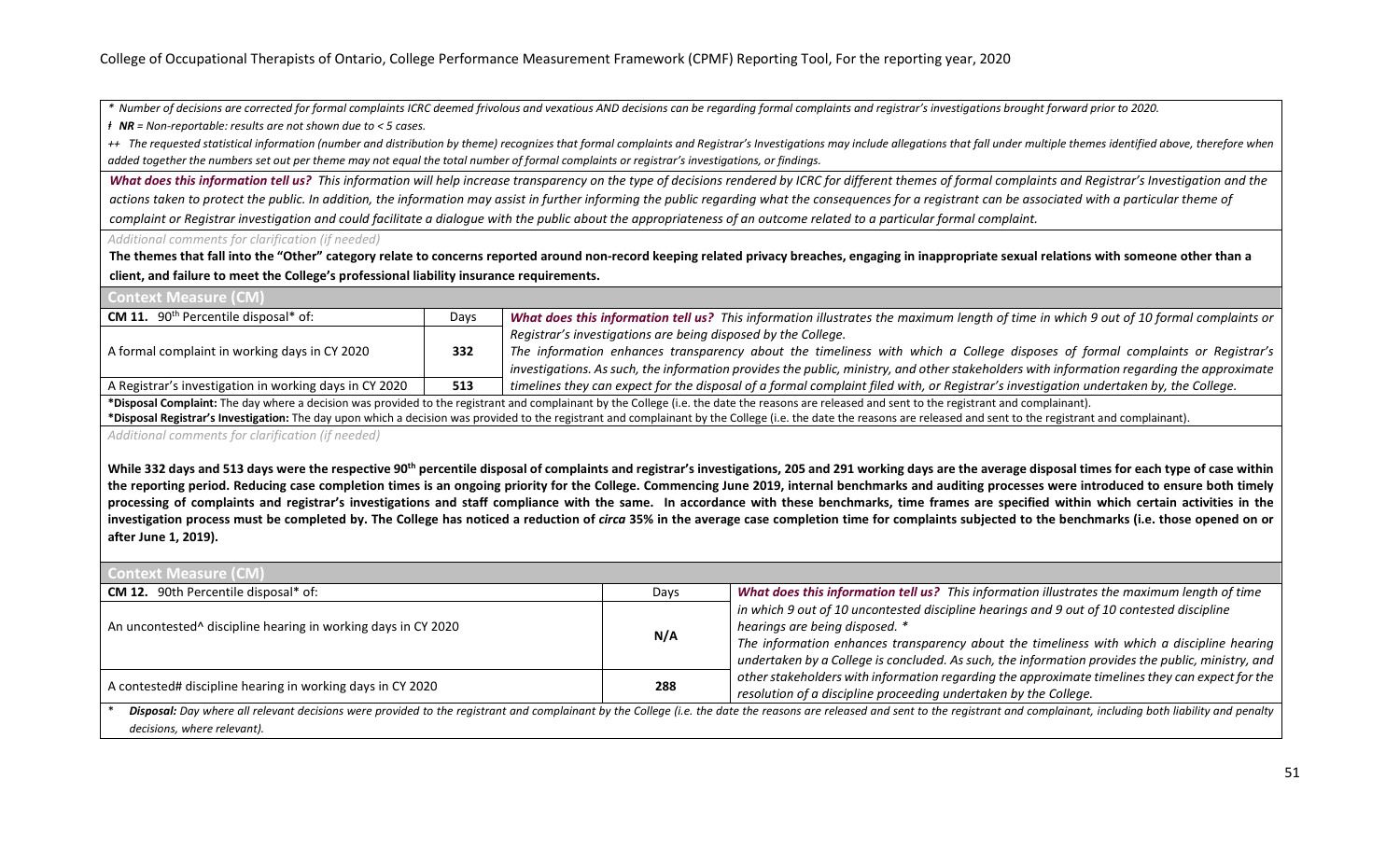A Uncontested Discipline Hearing: In an uncontested hearing, the College reads a statement of facts into the record which is either agreed to or uncontested by the Respondent. Subsequently, the College and the respondent m *make a joint submission on penalty and costs or the College may make submissions which are uncontested by the Respondent.*

*# Contested Discipline Hearing: In a contested hearing, the College and registrant disagree on some or all the allegations, penalty and/or costs.*

*Additional comments for clarification (if needed)*

**There were no uncontested discipline hearings at the College in 2020.** 

**There was 1 contested discipline hearing at the College during the reporting period. While the decision and reasons on finding/liability was released and sent to the parties in 2020, the decision and reasons on penalty is expected to be released in 2021.**

| #                                                                                                                                                                                                         |                                                                                                                                                                                                             |  |  |
|-----------------------------------------------------------------------------------------------------------------------------------------------------------------------------------------------------------|-------------------------------------------------------------------------------------------------------------------------------------------------------------------------------------------------------------|--|--|
| <b>NR</b>                                                                                                                                                                                                 |                                                                                                                                                                                                             |  |  |
| 0                                                                                                                                                                                                         |                                                                                                                                                                                                             |  |  |
| 0                                                                                                                                                                                                         |                                                                                                                                                                                                             |  |  |
| 0                                                                                                                                                                                                         |                                                                                                                                                                                                             |  |  |
| <b>NR</b>                                                                                                                                                                                                 |                                                                                                                                                                                                             |  |  |
| <b>NR</b>                                                                                                                                                                                                 | What does this information tell us? This information facilitates transparency to the public,<br>registrants, and the ministry regarding the most prevalent discipline findings where a formal               |  |  |
| 0                                                                                                                                                                                                         | complaint or Registrar's Investigation is referred to the Discipline Committee by the ICRC.                                                                                                                 |  |  |
| 0                                                                                                                                                                                                         |                                                                                                                                                                                                             |  |  |
| 0                                                                                                                                                                                                         |                                                                                                                                                                                                             |  |  |
| 0                                                                                                                                                                                                         |                                                                                                                                                                                                             |  |  |
| 0                                                                                                                                                                                                         |                                                                                                                                                                                                             |  |  |
| 0                                                                                                                                                                                                         |                                                                                                                                                                                                             |  |  |
| 0                                                                                                                                                                                                         |                                                                                                                                                                                                             |  |  |
|                                                                                                                                                                                                           | *The requested statistical information recognizes that an individual discipline case may include multiple findings identified above, therefore when added together the number of findings may not equal the |  |  |
|                                                                                                                                                                                                           |                                                                                                                                                                                                             |  |  |
|                                                                                                                                                                                                           |                                                                                                                                                                                                             |  |  |
|                                                                                                                                                                                                           |                                                                                                                                                                                                             |  |  |
| Additional comments for clarification (if needed)                                                                                                                                                         |                                                                                                                                                                                                             |  |  |
| Note to reader: College staff were unclear on how to interpret the inclusion and exclusion criteria for CM13. For clarity's sake, the data reported relates to a matter referred to discipline before the |                                                                                                                                                                                                             |  |  |
| commencement of the reporting period, but decided on during the reporting period.                                                                                                                         |                                                                                                                                                                                                             |  |  |
| <b>Context Measure (CM)</b>                                                                                                                                                                               |                                                                                                                                                                                                             |  |  |
| CM 14. Distribution of Discipline orders by type*                                                                                                                                                         |                                                                                                                                                                                                             |  |  |
| #                                                                                                                                                                                                         |                                                                                                                                                                                                             |  |  |
|                                                                                                                                                                                                           |                                                                                                                                                                                                             |  |  |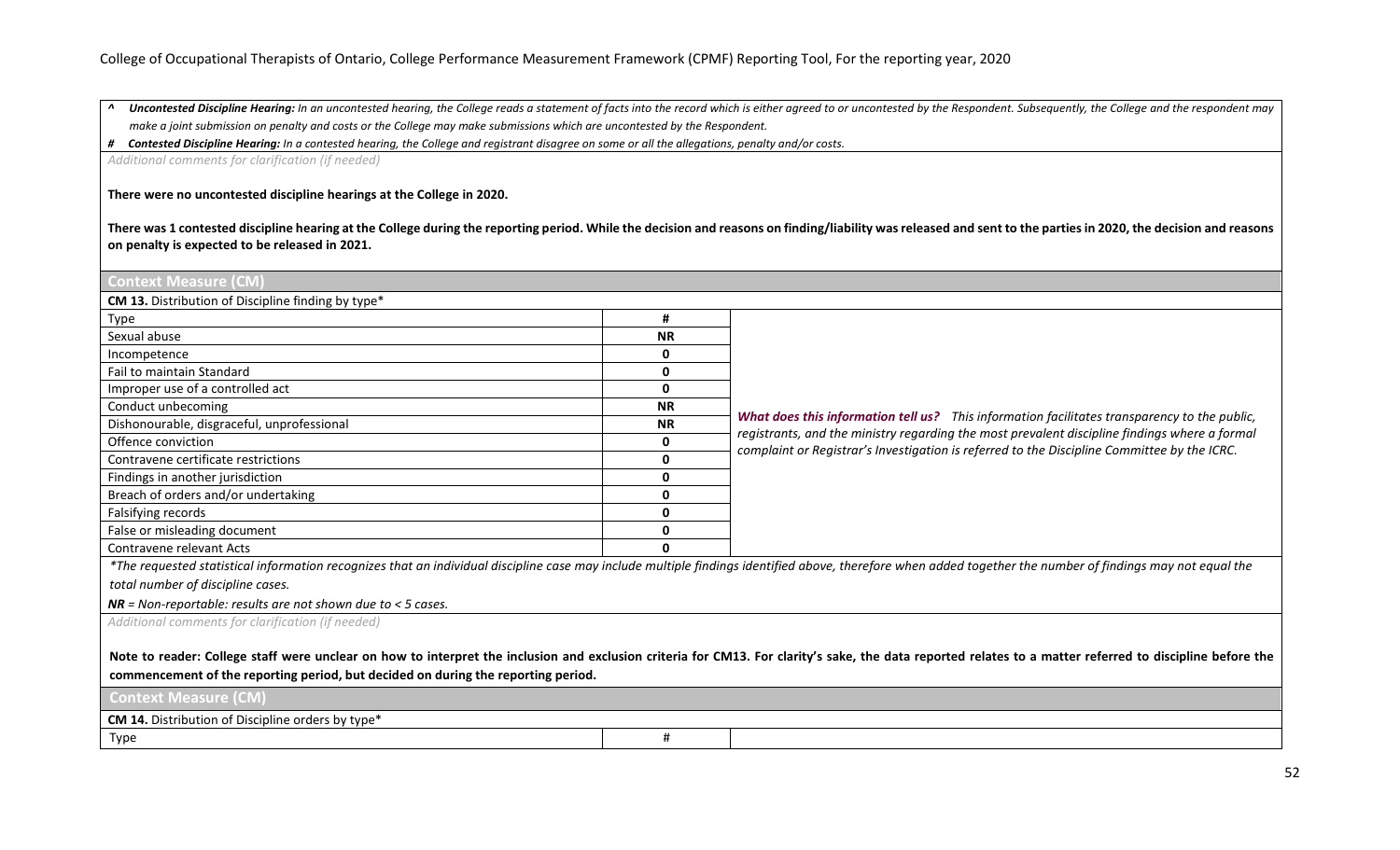| Revocation <sup>+</sup>                                              | What does this information tell us? This information will help strengthen transparency on the  |  |
|----------------------------------------------------------------------|------------------------------------------------------------------------------------------------|--|
| Suspension <sup>\$</sup>                                             | $\pm$ type of actions taken to protect the public through decisions rendered by the Discipline |  |
| Terms, Conditions and Limitations on a Certificate of Registration** | Committee. It is important to note that no conclusions can be drawn on the appropriateness of  |  |
| Reprimand <sup>^</sup> and an Undertaking <sup>#</sup>               | the discipline decisions without knowing intimate details of each case including the rationale |  |
| Reprimand <sup>^</sup>                                               | behind the decision.                                                                           |  |

*\*The requested statistical information recognizes that an individual discipline case may include multiple findings identified above, therefore when added together the numbers set out for findings and orders may not be equal and may not equal the total number of discipline cases.*

*+ Revocation of a registrant's certificate of registration occurs where the discipline or fitness to practice committee of a health regulatory college makes an order to "revoke" the certificate which terminates the registrant's registration with the college and therefore his/her ability to practice the profession.*

*\$ A suspension of a registrant's certificate of registration occurs for a set period during which the registrant is not permitted to:*

• *Hold himself/herself out as a person qualified to practice the profession in Ontario, including using restricted titles (e.g. doctor, nurse),*

• *Practice the profession in Ontario, or*

• *Perform controlled acts restricted to the profession under the Regulated Health Professions Act, 1991.*

*\*\*Terms, Conditions and Limitations on a Certificate of Registration are restrictions placed on a registrant's practice and are part of the Public Register posted on a health regulatory college's website.*

*^ A reprimand is where a registrant is required to attend publicly before a discipline panel of the College to hear the concerns that the panel has with his or her practice*

*# An undertaking is a written promise from a registrant that he/she will carry out certain activities or meet specified conditions requested by the College committee.*

*NR = Non-reportable: results are not shown due to < 5 cases*

# <span id="page-52-0"></span>Appendix

Appendix A: The Registrar Limitations Policy entitled "Financial Condition and Activities" outlines the requirement to follow the guidelines for "Establishing and Maintaining Reserve Funds", **was last revised in June 2019** 

Appendix B: **The Registrar Limitations Policy titled "Financial Planning and Budgeting" outlines the requirements for the budget submitted to Council, and includes language related to planning for an appropriate balance between human and financial resources in meeting the organizations strategic objectives.**

Appendix C: **The Citizen Advisory Group Report describes the discussion questions and recommendations to the document. An insight that emerged from this consultation is the preferred "patient – provider partnership model" that includes transparent and collaborative decision making between client and therapist.**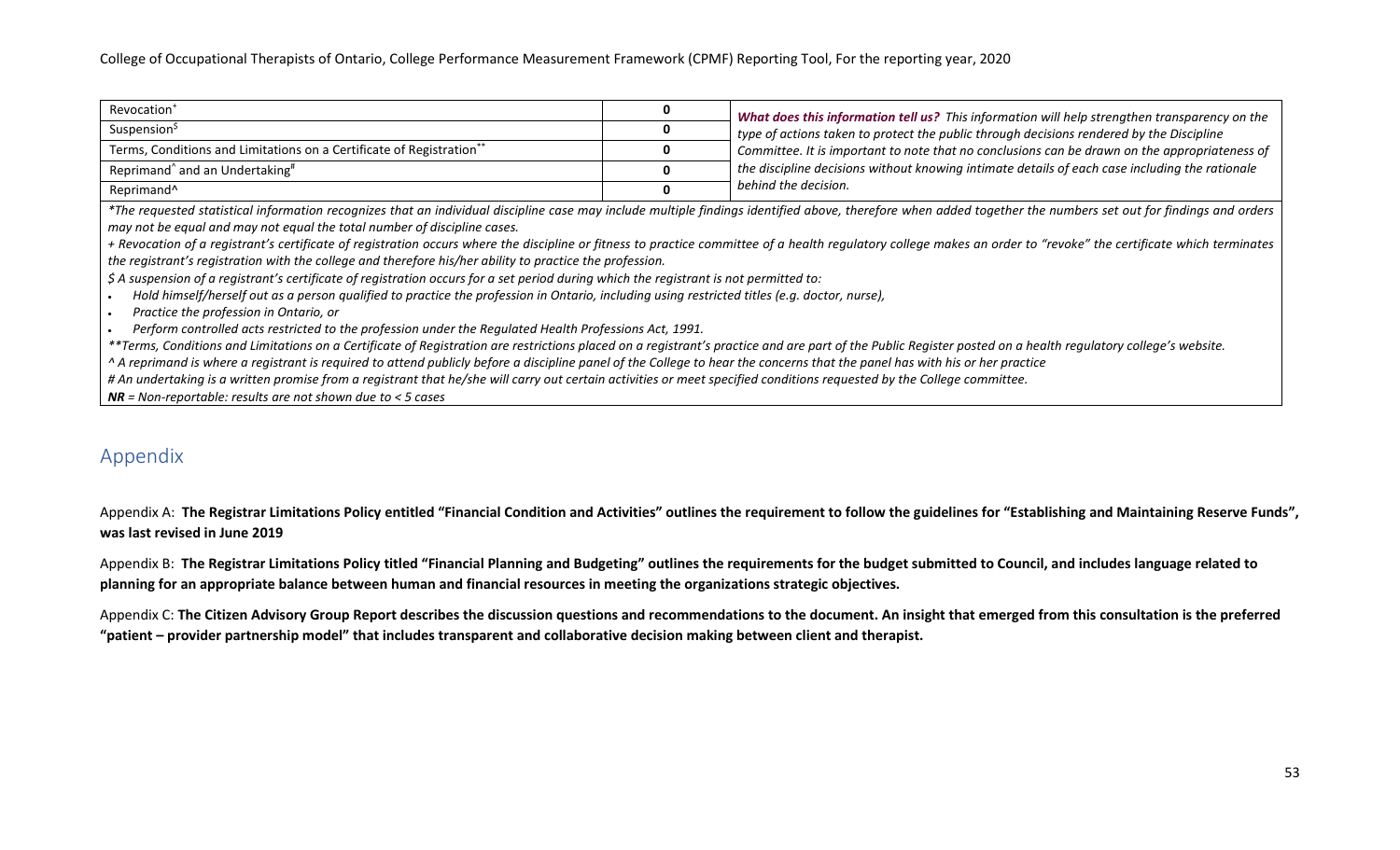# APPENDIX A



College of Occupational Therapists of Ontario<br>Ordre des ergothérapeutes de l'Ontario

| <b>Registrar Limitations</b>              |
|-------------------------------------------|
| <b>Financial Condition and Activities</b> |
| RL5                                       |
| December 2009                             |
| March 2010, June 2019                     |
| June 2016.                                |
|                                           |

With respect to the actual, ongoing financial condition and activities, the Registrar will not cause or allow the development of fiscal jeopardy or a material deviation of actual expenditures from *Council policies established in Ends policies.*

Accordingly, the Registrar will not:

Expend more funds than have been received in the fiscal year to date, unless the debt guideline (below) is met or unless directed by Council.

Indebt the College in any amount, except as approved by Council.

Fail to maintain Sexual Abuse Therapy and Counselling and Hearings Funds for unexpected costs related to these matters.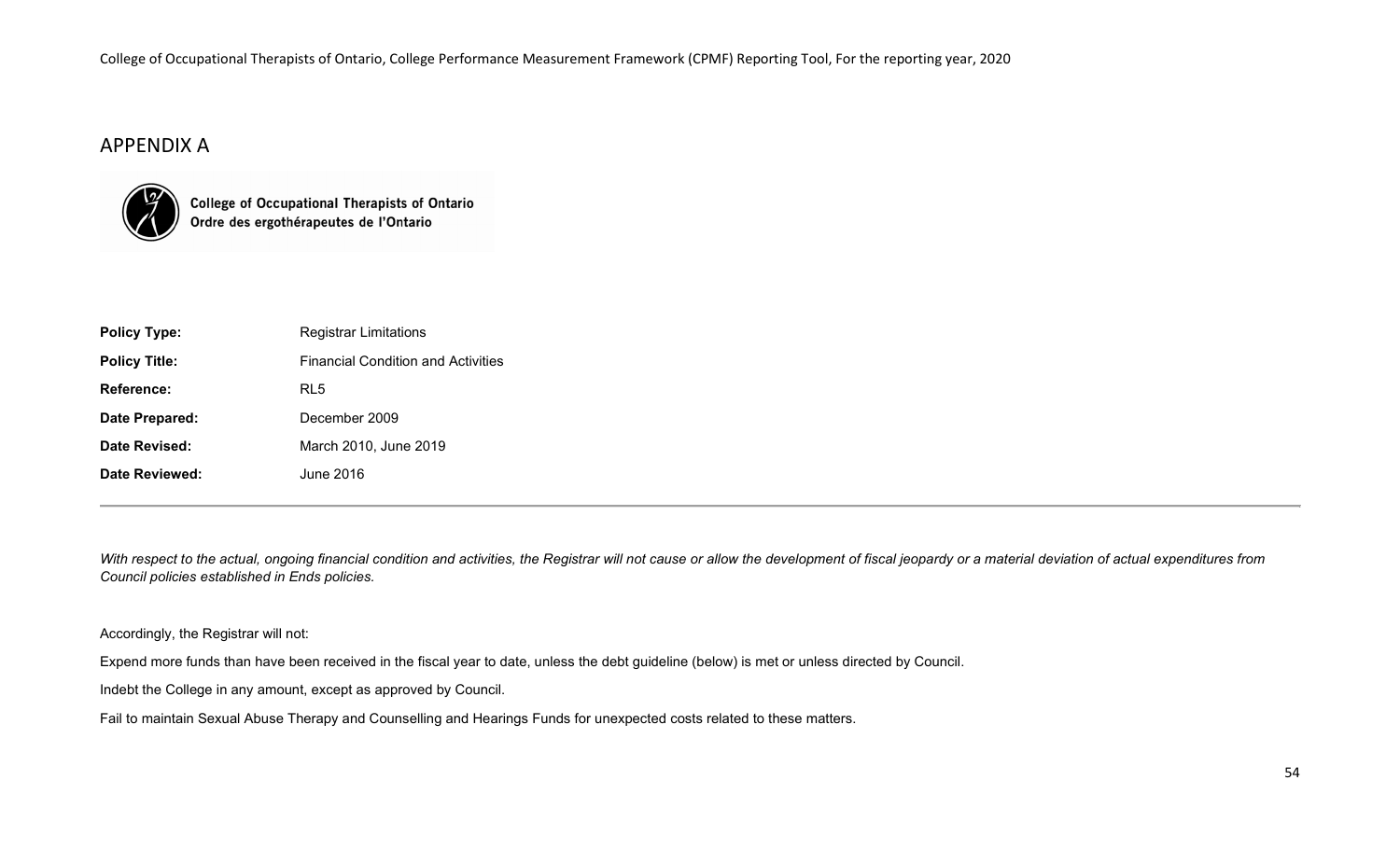Fail to follow the guidelines for Establishing and Maintaining Reserve Funds.

Fail to settle payroll and debts.

Allow tax payments or other government-ordered payments or filings to be overdue or inaccurately filed.

Fail to secure an additional executive signature for disbursements over \$15,000.

Make a single commitment of greater than \$50,000 that is outside the budget without prior approval of the Executive Committee and will not fail to notify Council on any such single commitment. Make any financial or service commitment greater than 5 years, without prior approval from Council.

**Debt Guidelines – Council Tolerance**

Balanced budget minus 3%

Comply with any covenants stipulated by the bank.

Zero Tolerance to debt.

# APPENDIX B



**College of Occupational Therapists of Ontario** Ordre des ergothérapeutes de l'Ontario

| <b>Policy Type:</b>  | <b>Registrar Limitations</b>            |
|----------------------|-----------------------------------------|
| <b>Policy Title:</b> | <b>Financial Planning and Budgeting</b> |
| Reference:           | RL4                                     |
| Date Prepared:       | December 2009                           |